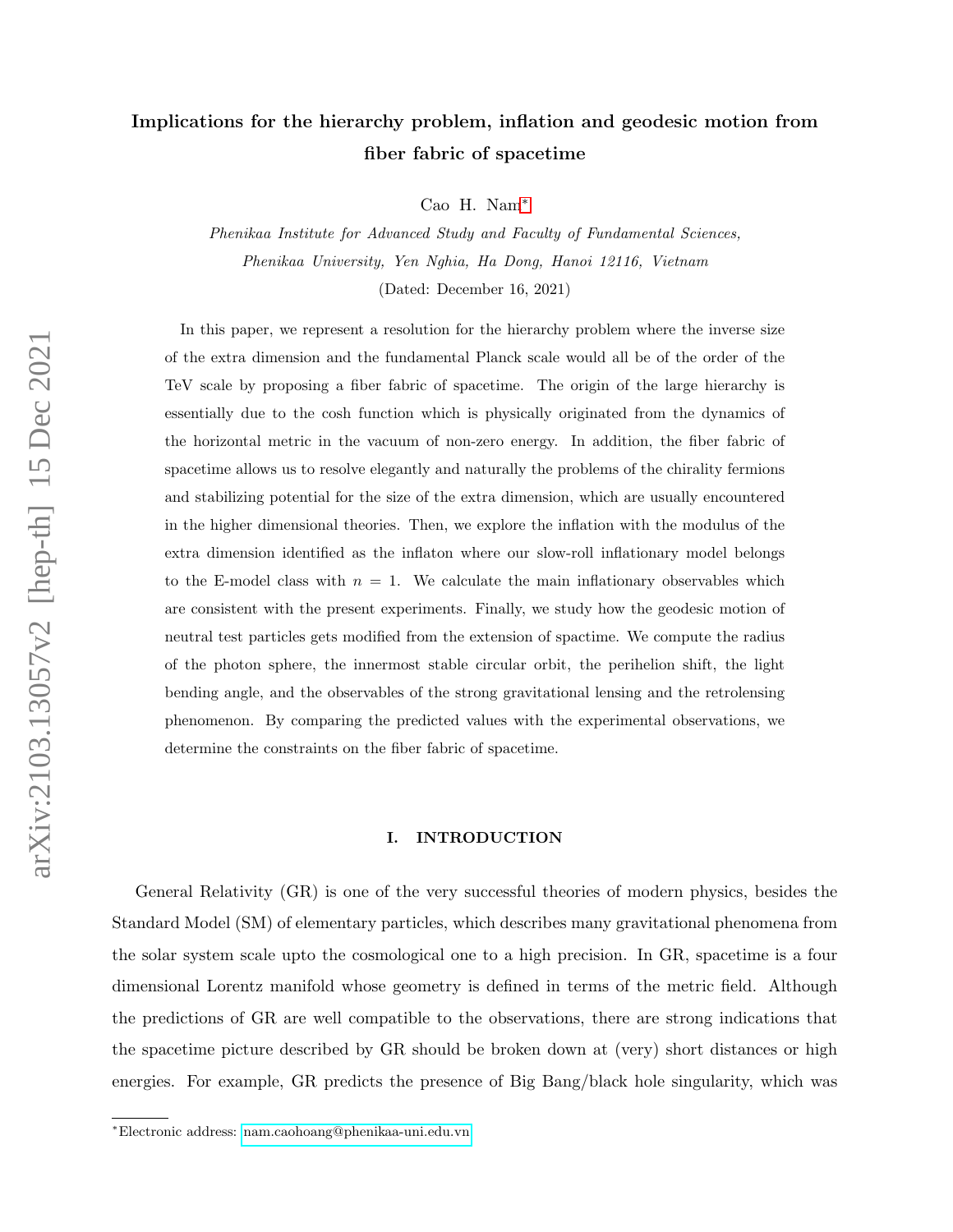pointed by Hawking and Penrose that the formation of this spacetime singularity is inevitable under the certain conditions, or the quantization of gravity in GR is perturbatively nonrenormalizable. In addition, GR cannot explain inflation, dark matter, and dark energy relating to the late accelerating expansion of universe.

The problems of GR thus motivate alternative theories of gravity or the extensions of four dimensional spacetime. On the other hand, it is possible that spacetime fundamentally possesses the extra dimensions and certain hidden topological/geometric structures corresponding to new fields which become significant as probing into the short distances or the high energies. The generalization of GR to five dimensions were first proposed by Kaluza [\[1\]](#page-42-0) and Klein [\[2\]](#page-42-1) in attempting to unify the electromagnetic interaction with GR. However, the Kaluza-Klein (KK) theory encountered many problems such as all zero modes corresponding to the observed particles to be electrically neutral and hence it is inconsistent with the experimental observations. At the end of the 20th century, the extra dimensions have attracted enormous attention because they could provide a resolution for the problems of particle physics [\[3–](#page-42-2)[5\]](#page-42-3).

In particular, introducing the extra dimensions could resolve the hierarchy problem. In the scenario of the large extra dimensions proposed by Arkani-Hamed, Dimopoulos and Dvali (wellknown as the ADD model), the inverse size of the extra dimensions is expressed as  $R^{-1}$  =  $2\pi M_*(M_*/M_{\rm Pl})^{2/n}$  where  $M_*$  is the fundamental Planck scale,  $M_{\rm Pl}$  is the four dimensional or observed Planck scale ~  $O(10^{18})$  GeV, and n is the number of the extra dimensions [\[6,](#page-42-4) [7\]](#page-42-5). It is interesting that the fundamental Planck scale  $M_*$  which is relevant to the quantum gravity scale would be lowered to the scales much lower than the observed Planck scale such as the TeV scale and thus the effects of quantum gravity might be accessible at the future colliding experiments. With the fundamental Planck scale  $M_*$  of the order of a few TeV, the large hierarchy between the quantum gravity scale and the electroweak scale  $\sim \mathcal{O}(1)$  TeV would no longer appear and thus the hierarchy problem is resolved in the scenario of the large extra dimensions. But, here the inverse size of the extra dimensions is so small compared to the fundamental Planck scale. This means that it leads to a new hierarchy problem.<sup>1</sup> As we will indicate in the present work, this new hierarchy problem can be resolved with a fiber fabric of five dimensional spacetime where the inverse size of the fifth dimension and the fundamental Planck scale would all be of the order of the TeV scale. There is another resolution for the hierarchy problem at which  $M_*$  and  $R^{-1}$  are also considred to

<sup>&</sup>lt;sup>1</sup> An alternative for the hierarchy problem is based on the warped extra dimensions  $[8]$  where the fundamental Planck scale and the inverse size of the extra dimensions would be of the order of the observed Planck scale.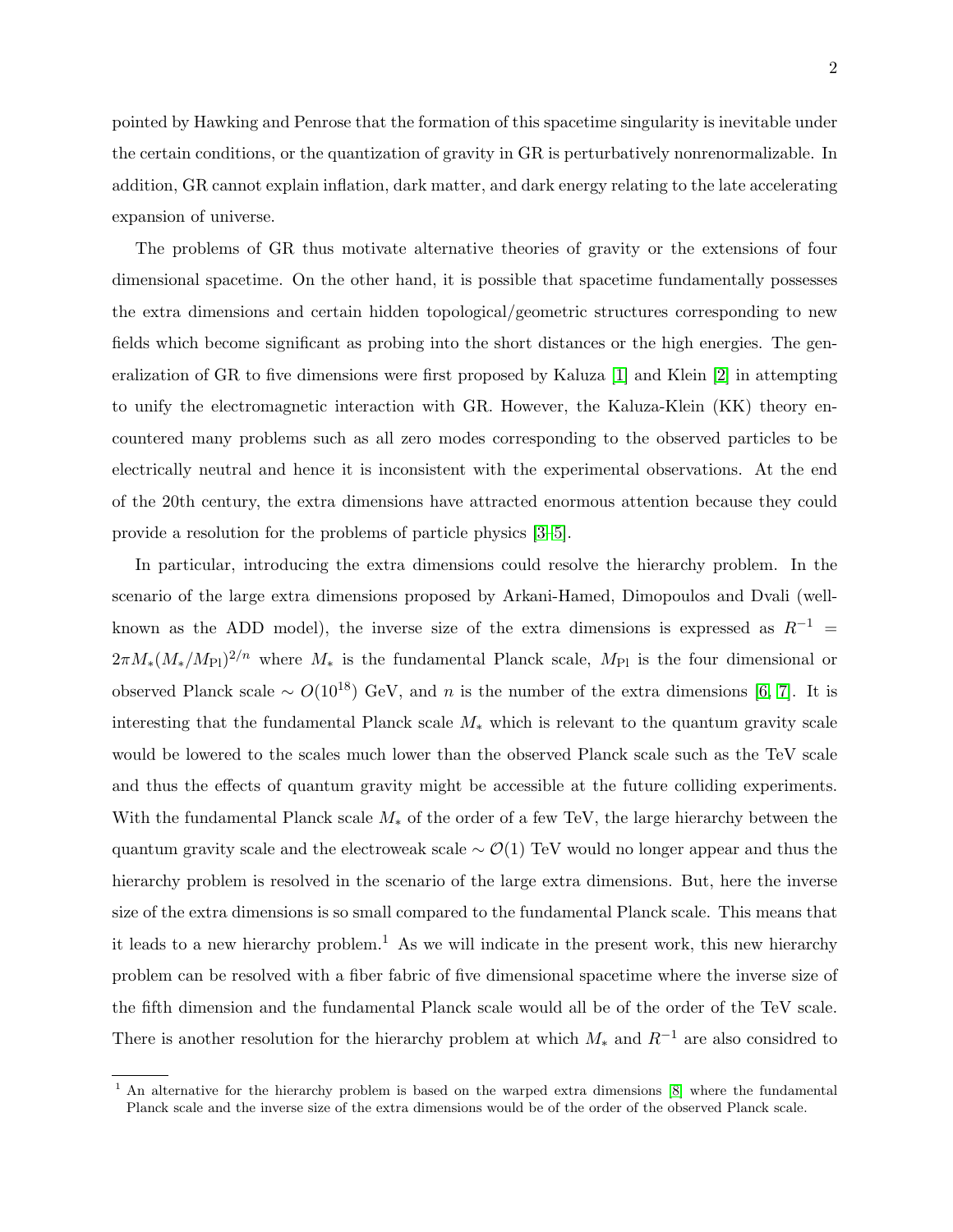In the scenario of the large extra dimensions, all of the SM fields must live on a 3-brane because the SM has been well tested up to the TeV scale. However, if the inverse size of the extra dimensions is of the order of the TeV scale or above, the SM fields can propagate in the higher dimensional spacetime [\[10–](#page-42-8)[14\]](#page-42-9). The problem arising here is that the higher dimensional theories give rise the spectrum of vector-like fermions, while the fermions in the SM are in fact chiral, which means that the left-handed and right-handed fermions transform in a different way under the gauge symmetry group. The problem of the chirality fermions could be overcome by introducing the orbifolds with singularities such as  $S^1/Z_2$  and imposing the boundary conditions consistent with the fields [\[15\]](#page-42-10). But, it requires many technical assumptions which make the higher dimensional theories less nature. Therefore, it is worth investigating alternatives which are more elegant and nature.

There is another important problem of the higher dimensional theories based on the generalization of GR to the higher dimensions: what is the mechanism to fix the size of the extra dimensions or the mass of the radion field? In such higher dimensional theories, there is no the potential for the radion field because its potential which respects to the higher dimensional general covariance is constructed by contracting the indices of the metric to those of its dual, which would lead to a cosmological constant. As a result, the radion field is massless and thus it is inconsistent with the observations.

The inflation scenario provides an explanation for the horizon, flatness, and magnetic monopole problems [\[16–](#page-42-11)[19\]](#page-42-12). In addition, it provides a mechanism to generate the primordial density fluctuations in the early universe which are the origin of the formation of the large scale structure as seen in the today universe. In order to solve the above problems, the inflation scenario predicts that the early universe undergoes a short period of accelerating expansion, which is simply driven by a scalar field called the inflaton. What is the physical origin of the inflaton or more explicitly whether it comes from particle physics or alternative theories of gravity? This still remains an open question and an active field of research. There have been the investigations which explore the possibility of the radion field as a natural candidate for the inflaton [\[20–](#page-42-13)[24\]](#page-43-0). Here, the potential of the radion field is effectively generated by coupling to the matter fields or quantum effects and breaks explicitly the higher dimensional general covariance. The potential of the radion field in the present work is different from the previous works as follows: it exists even at the tree level and respects to the higher dimensional general covariance.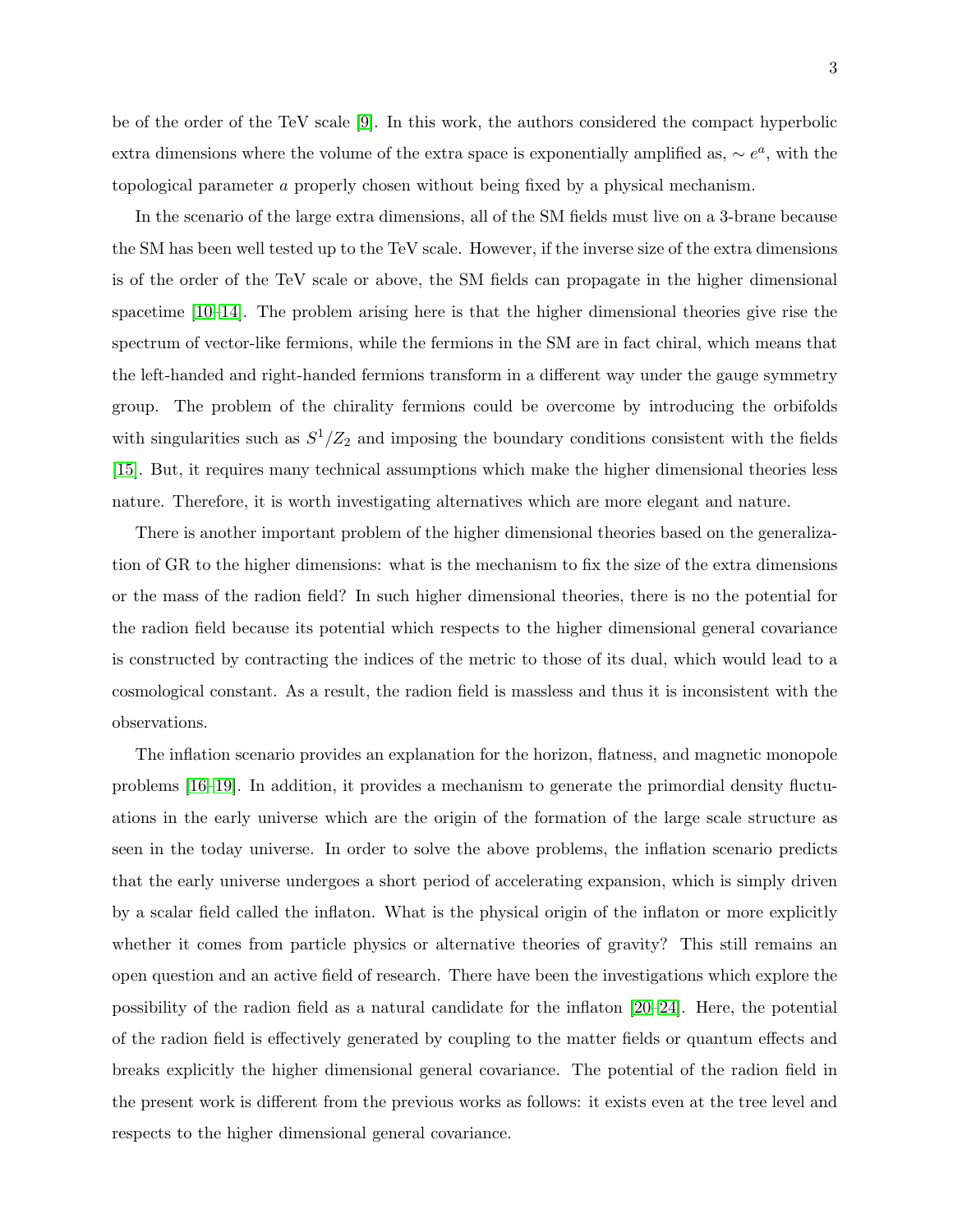The different theories alternative to GR can be tested by investigating the geodesic motion of the massless and massive test particles around the gravitational bodies. Particularly, the observations in the regime of the strongly gravitational field provide the promising opportunities to probe the viability range of GR and the hidden structures of spacetime. There exists the photon sphere, around the supermassive black holes, which is a set of the circular orbits of the photon. The photon sphere has been explored in the different black hole solutions [\[25–](#page-43-1)[30\]](#page-43-2). In addition, the observations are obtained from the investigation of star motion around the supermassive black holes, such as the innermost stable circular orbit (ISCO) or the perihelion shift. ISCO of the massive particles is an important property for accretion disc formed around a black hole and it is the subject of special interest because its observation can derive the estimation on the parameters of the black hole as well as impose the constraints on alternative theories of gravity. The perihelion shift and the light bending angle in the solar system are much small compared to  $2\pi$ , however, one expects them to be large in the case of the strong gravitational bodies.

The present paper is structured as follows. In Sec. [II,](#page-3-0) we propose a five dimensional extension of spacetime with a fiber fabric which is nontrivial in general. Then, we represent the intrinsic properties of spacetime and explore its implications for the hierarchy problem, the stabilizing potential for the size of the extra dimension, and the problem of the chirality fermions. In Sec. [III,](#page-18-0) we investigate the inflation with the modulus of the extra space identified as the inflaton. In Sec. [IV,](#page-21-0) we determine the geodesic equation and study its astrophysical implications. We consider the photon sphere, the radius of ISCO, the oscillating point of the near-circular orbits, the perihelion shift, the bending angle of the light in the weak field limit, and the strong gravitational lensing corresponding to the gravitational deflection of light in the strong field limit. Finally, we conclude in Sec. [V.](#page-38-0)

Throughout the present paper, we use the natural system of units  $(\hbar = c = 1)$  and the signature of the metric as  $(+,-,-,-,\cdots,-).$ 

#### <span id="page-3-0"></span>II. FUNDAMENTAL SPACETIME

In the extra dimension theories which are the generalization of GR to  $4 + d$  dimensions with  $d \geq 1$  to be the number of extra dimensions and respecting to  $4+d$  dimensional general covariance, one starts with  $4 + d$  dimensional (Lorentz) spacetime manifold  $\mathcal{M}_{4+d}$  which can be decomposed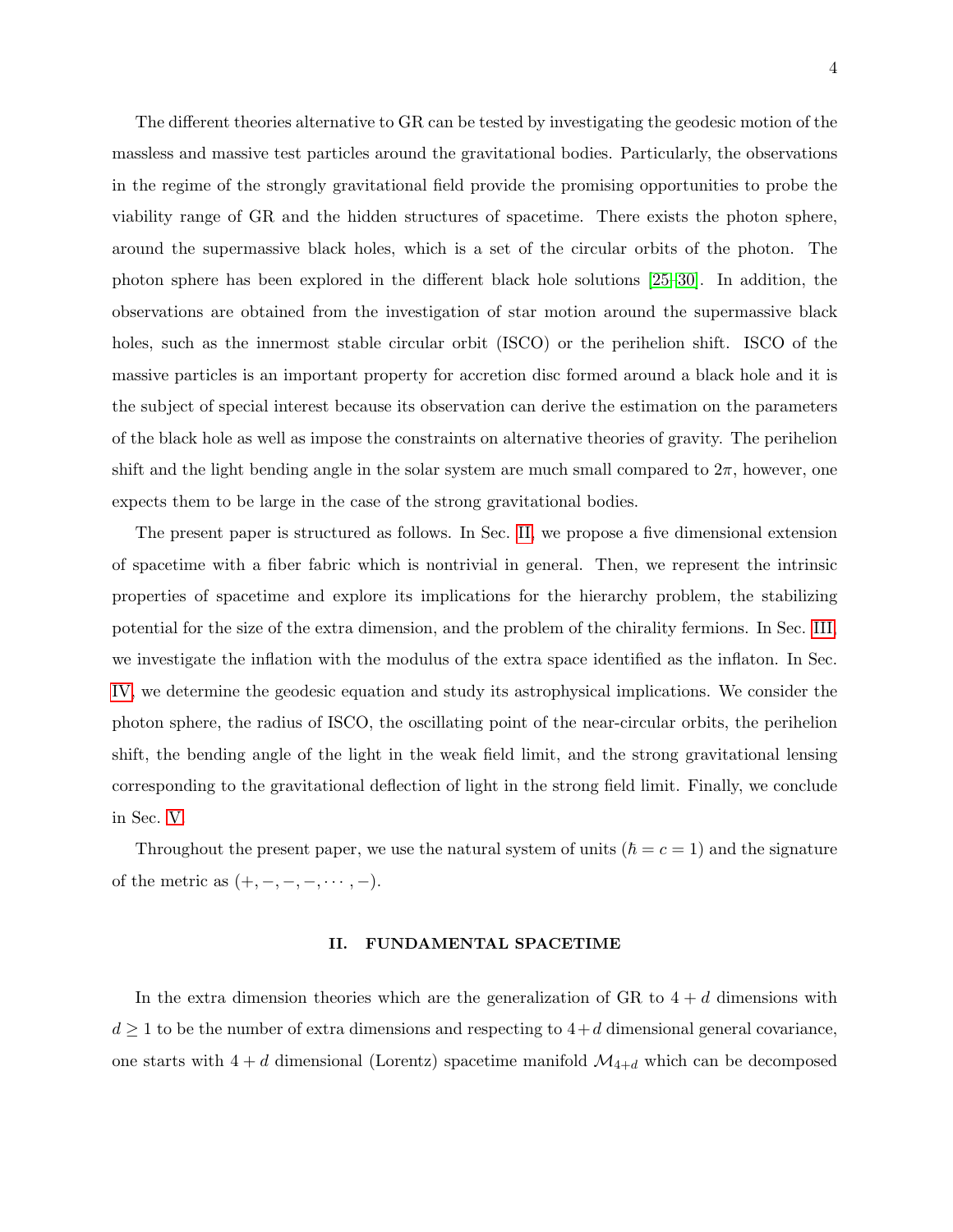<span id="page-4-0"></span>
$$
\mathcal{M}_{4+d} = \bigcup_{i} U_i^{(4+d)},\tag{1}
$$

where every  $U_i^{(4+d)}$  $i^{(4+d)}$  is a portion (a local region) of the manifold  $\mathcal{M}_{4+d}$  and looks like  $\mathbb{R}^{4+d}$ . Next, we assume that the ground state of the system which is obtained by the compactification has the topology  $\mathcal{M}_4 \times K_d$  (where  $\mathcal{M}_4$  refers to the standard four dimensional spacetime manifold and  $K_d$  is a d dimensional compact extra-space), rather than  $\mathcal{M}_{4+d}$  [\[31\]](#page-43-3). But, as we mentioned in introduction, the extension in this way usually leads to

- (i) What is the stabilizing potential for the size of the extra dimension or the mass of the radion field.
- (ii) The problem of the chirality fermions if they propagate in the bulk.

In order to introduce the higher dimensional extension of spacetime and overcome these problems in an elegant and natural way, we do not consider spacetime manifold as decomposed by [\(1\)](#page-4-0), but with the following decomposition

$$
\mathcal{M}_{4+d} = \bigcup_{i} \left[ U_i^{(4)} \times G \right],\tag{2}
$$

where every  $U_i^{(4)} \times G$  is a portion of  $\mathcal{M}_{4+d}$ ,  $U_i^{(4)}$  $\mathcal{E}_i^{(4)}$  looks like  $\mathbb{R}^4$ , and G is a Lie group manifold of d dimensions. Such a spacetime manifold is realized as as a fiber bundle with the fibers to be identified as G. For the mathematical details, we refer the reader to Ref. [\[32\]](#page-43-4). The fiber bundle structure allows us to solve the problems (ii), whereas the fibers to be the Lie group allows us to solve the problem<sup>2</sup> (i).

In the present paper, we explore various aspects of the fiber fabric of spacetime and its phenomenological implications for the case of five dimensions, for simplicity. Our five dimensional spacetime  $\mathcal{M}_5$  is a fiber bundle manifold whose typical fiber is the Lie group  $U(1)$ .

#### A. General coordinate transformation

By definition, one local region of spacetime  $\mathcal{M}_5$  looks like  $\mathbb{R}^4 \times U(1)$  and hence it allows us to define the local coordinates for an arbitrary point in  $\mathcal{M}_5$  as  $(x^{\mu}, e^{i\theta})$  where  $\{x^{\mu}\}\in \mathbb{R}^4$  and

<sup>&</sup>lt;sup>2</sup> This will be clearly realized when one considers the Lie group to be non-Abelian.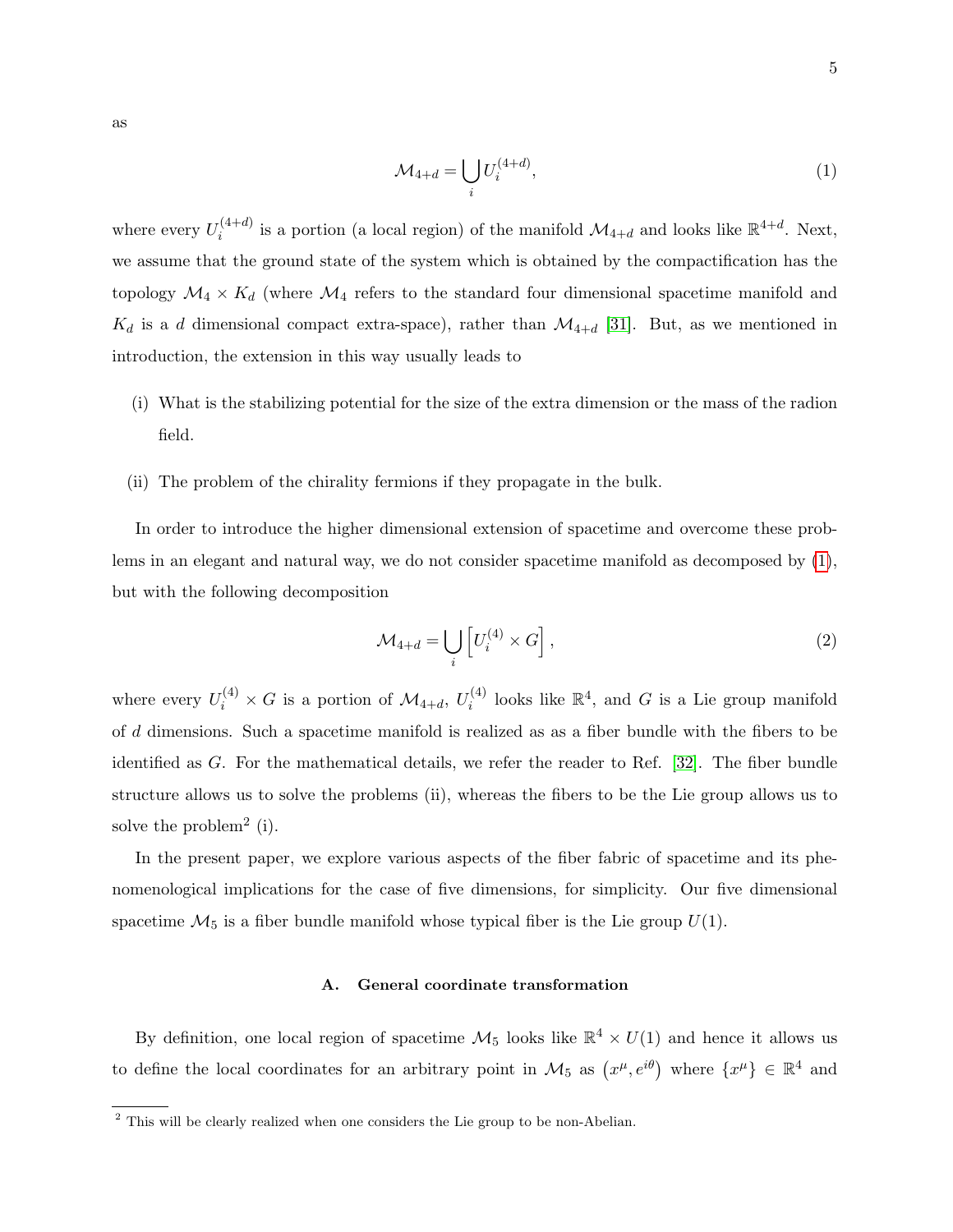$e^{i\theta} \in U(1)$  with  $\theta$  to be dimensionless and real. When two local coordinate systems  $U_i \times U(1)$ and  $U_j \times U(1)$  are assigned to a same point in spacetime  $\mathcal{M}_5$ , we have the general coordinate transformation as

<span id="page-5-0"></span>
$$
x^{\mu} \longrightarrow x'^{\mu} = x'^{\mu}(x),
$$
  
\n
$$
e^{i\theta} \longrightarrow e^{i\theta'} = h(x)e^{i\theta}, \text{ or } \theta \longrightarrow \theta' = \theta + \alpha(x).
$$
\n(3)

This is the general coordinate transformation under which the theory constructed is required to be covariant.

We can consider the fundamental domain for the fiber coordinate  $\theta$  as  $\theta \in [-\pi, \pi]$  where the point with the fiber coordinates  $\theta = -\pi$  and  $\theta = \pi$  is clearly as the same.<sup>3</sup> Accordingly, a field  $\Phi(x,\theta)$  on spacetime  $\mathcal{M}_5$  should satisfy the boundary condition.

<span id="page-5-1"></span>
$$
\Phi(x, -\pi) = \Phi(x, \pi). \tag{4}
$$

#### B. Intrinsic properties

Let  $T_p\mathcal{M}_5$  be the tangent space to the spacetime manifold  $\mathcal{M}_5$  at an arbitrary point  $p \in \mathcal{M}_5$ . There is a one dimensional subspace of  $T_p\mathcal{M}_5$  which consists of all tangent vectors passing through  $p \in \mathcal{M}_5$  which are tangent to the fiber or run along the fiber, called the vertical tangent subspace at  $p \in M_5$  and denoted as  $V_pM_5$ . In this sense,  $T_pM_5$  can always be decomposed into a direct sum of the vertical tangent subspace and its complement without reference to the local coordinate system as follows

$$
T_p \mathcal{M}_5 = H_p \mathcal{M}_5 \oplus V_p \mathcal{M}_5,\tag{5}
$$

where  $H_p\mathcal{M}_5$  has dimension 4 and is called the horizontal tangent subspace. Clearly,  $H_p\mathcal{M}_5$  consists of all tangent vectors (at  $p \in M_5$ ) which are transversal to the fiber. Note that, the directions to be transversal to the fibres are identified as the directions in the usually four dimensional spacetime.

It is easy to see that the horizontal tangent subspace  $H_pM_5$  is not spanned by  $\{\partial_\mu\}$  because the ordinary partial derivative  $\partial_{\mu}$  does not transform as a four dimensional vector under the general coordinate transformation [\(3\)](#page-5-0). But, it is spanned by the following basis

$$
\left\{\partial_{\mu} - g_{X} X_{\mu} \partial_{\theta}\right\} \equiv \left\{\hat{\partial}_{\mu}\right\},\tag{6}
$$

<sup>&</sup>lt;sup>3</sup> One can consider other fundamental domains for the fiber coordinate  $\theta$ , such as  $\theta \in [0, 2\pi]$ , without changing the physical results.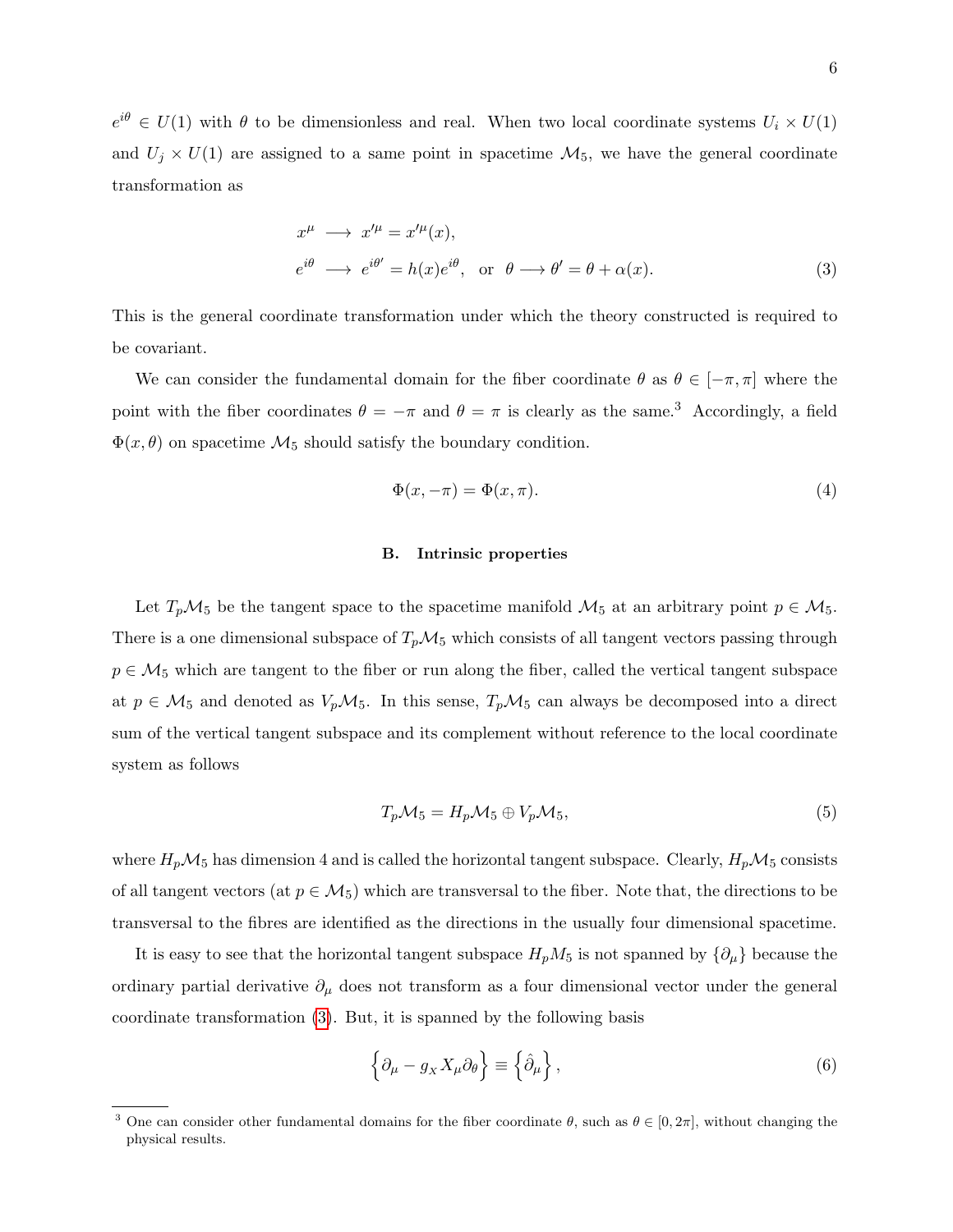where the gauge field  $X_{\mu}$  transforms under the general coordinate transformation [\(3\)](#page-5-0) as

$$
X_{\mu} \longrightarrow X_{\mu}' = \frac{\partial x^{\nu}}{\partial x^{\prime \mu}} \left( X_{\nu} - \frac{1}{g_{x}} \partial_{\nu} \alpha(x) \right). \tag{7}
$$

and  $g_X$  is the corresponding gauge coupling. It is important to note here that the presence of the gauge field  $X_\mu$  does not have the origin from the metric because the line element has not been introduced so far, but it arises from the non-triviality of the fiber fabric of spacetime. Whereas, the vertical tangent subspace  $V_p\mathcal{M}_5$  is spanned by the basis vector  $\partial_\theta$  which transforms as a one dimensional vector under the general coordinate transformation [\(3\)](#page-5-0).

The space dual to the tangent space  $T_p\mathcal{M}_5$  is called the cotangent space and denoted as  $T_p^*\mathcal{M}_5$ . Because of the intrinsic decomposition of  $T_p\mathcal{M}_5$  as analyzed above, the cotangent space  $T_p^*\mathcal{M}_5$  can always decomposed in a direct sum as follows

$$
T_p^* \mathcal{M}_5 = H_p^* \mathcal{M}_5 \oplus V_p^* \mathcal{M}_5,\tag{8}
$$

where  $H_p^*{\cal M}_5$  and  $V_p^*{\cal M}_5$  are horizontal and vertical cotangent subspaces which are dual to  $H_p{\cal M}_5$ and  $V_p \mathcal{M}_5$ , respectively. The basis which span  $H_p^* \mathcal{M}_5$  and  $V_p^* \mathcal{M}_5$  are  $\{dx^\mu\}$  and  $\{d\theta + g_X X_\mu dx^\mu\}$ which transform as four dimensional and one dimensional covectors (one-forms) under the general coordinate transformation [\(3\)](#page-5-0), respectively.

Now, in order to define the geometry of the spacetime manifold  $\mathcal{M}_5$ , one introduces a metric or an inner product  $G$  on it. The intrinsic decomposition of any vector into the vertical and horizontal components without reference to the local coordinate system suggests an inner product G on the spacetime manifold  $\mathcal{M}_5$  as

$$
G(V_1, V_2) = G_H(V_{1H}, V_{2H}) + G_V(V_{1V}, V_{2V}),
$$
\n(9)

where  $V_{1H}$  ( $V_{2H}$ ) and  $V_{1V}$  ( $V_{2V}$ ) refer to the horizon and vertical components of the vector  $V_1$  ( $V_2$ ), respectively. In the above inner product,  $G_H$  refers to the horizontal metric and it is a tensor field whose value at an arbitrary  $p \in M_5$  belongs to the space  $H_p^* \mathcal{M}_5 \otimes H_p^* \mathcal{M}_5$ , which is generally given by

$$
G_H = g_{\mu\nu}(x,\theta)dx^{\mu}dx^{\nu}.
$$
\n(10)

While,  $G_V$  refers to the vertical metric and it is a tensor field whose value at an arbitrary  $p \in M_5$ belongs to the space  $V_p^*{\cal M}_5 \otimes V_p^*{\cal M}_5$ , which is generally given as

<span id="page-6-0"></span>
$$
G_V = -T^2(x,\theta)\frac{(d\theta + g_X X_\mu dx^\mu)^2}{\Lambda^2},\tag{11}
$$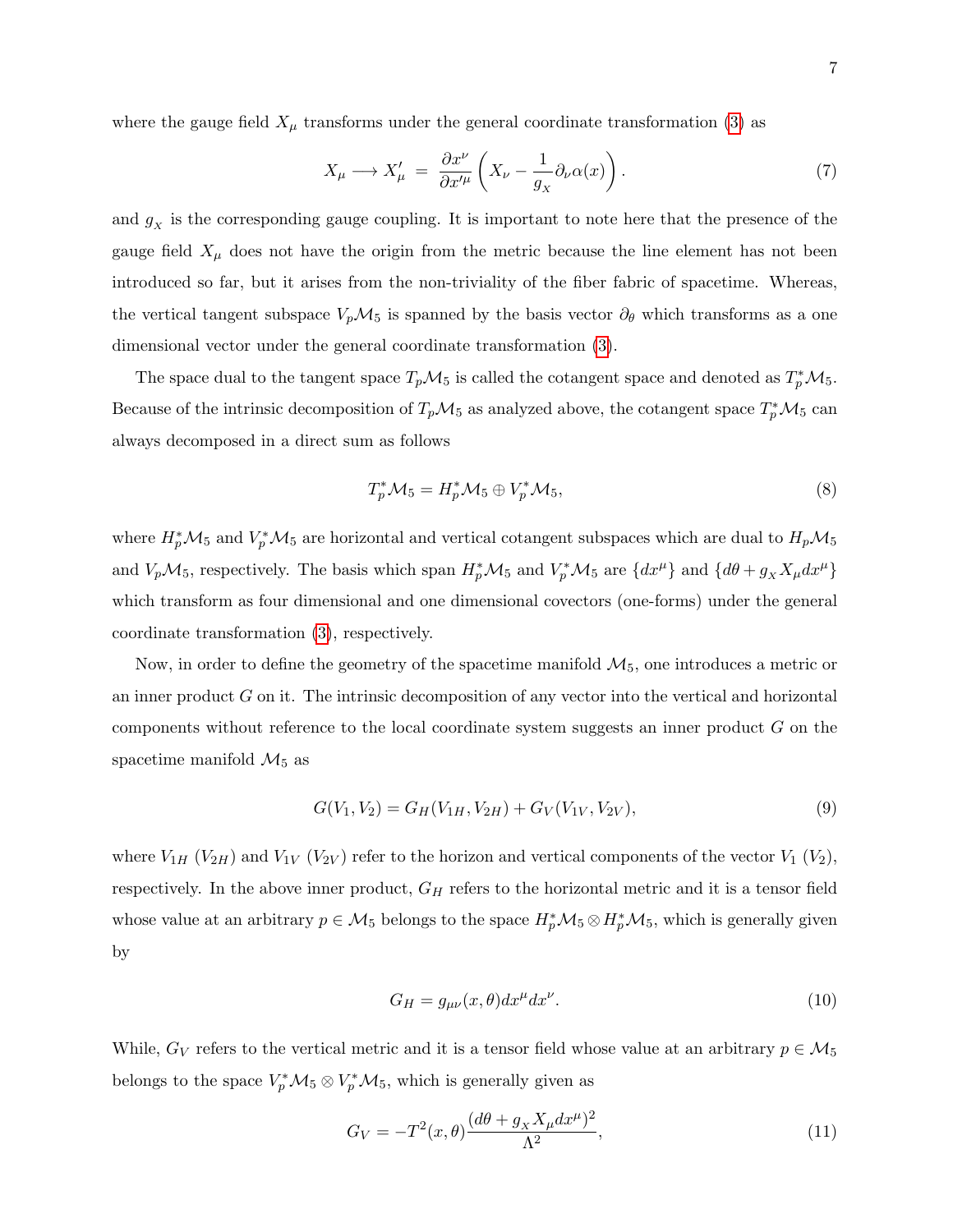where  $\Lambda$  refers to a constant of the energy dimension. Note that,  $\Lambda$  appears here because  $d\theta$  +  $g_X X_\mu dx^\mu$  is dimensionless but  $(d\theta + g_X X_\mu dx^\mu)/\Lambda$  has the dimension of length and thus defines the infinitesimal length on the fiber. One can check that, under the general coordinate transformation [\(3\)](#page-5-0), the metric fields  $g_{\mu\nu}(x,\theta)$  and  $T(x,\theta)$  transform as

<span id="page-7-1"></span>
$$
g_{\mu\nu}(x,\theta) \longrightarrow g'_{\mu\nu}(x',\theta') = \frac{\partial x^{\rho}}{\partial x'^{\mu}} \frac{\partial x^{\lambda}}{\partial x'^{\nu}} g_{\rho\lambda}(x,\theta),
$$
  

$$
T(x,\theta) \longrightarrow T'(x',\theta') = T(x,\theta).
$$
 (12)

In the frame  $\{\hat{\partial}_{\mu},\partial_{\theta}\}\equiv\{\partial_{M}\},\$  the coefficients of the Christoffel connection and the Riemann curvature tensor take the form as follows

<span id="page-7-2"></span>
$$
\Gamma_{MN}^{P} = \frac{G^{PQ}}{2} (\partial_{M} G_{NQ} + \partial_{N} G_{MQ} - \partial_{Q} G_{MN}) + \frac{G^{PQ}}{2} (C_{QM}^{O} G_{ON} + C_{QN}^{O} G_{OM}) + \frac{C_{MN}^{P}}{2} (13) \n\mathcal{R}_{MPN}^{O} = \partial_{N} [\Gamma_{PM}^{O}] - \partial_{P} [\Gamma_{NM}^{O}] + \Gamma_{PM}^{Q} \Gamma_{NQ}^{O} - \Gamma_{NM}^{Q} \Gamma_{PQ}^{O} + C_{PN}^{Q} \Gamma_{QM}^{O},
$$
\n(14)

where  $C_{MN}^P$  are the non-holonomic functions and determine the commutator of any two frame fields as

$$
[\partial_M, \partial_N] = C_{MN}^P \partial_P,\tag{15}
$$

and

$$
G_{MN} = \text{diag}\left(g_{\mu\nu}(x,\theta), -\frac{T(x,\theta)^2}{\Lambda^2}\right), \quad G^{MN} = \text{diag}\left(g^{\mu\nu}(x,\theta), -\frac{\Lambda^2}{T(x,\theta)^2}\right). \tag{16}
$$

#### C. Action

An action which describes the dynamics of the fields  $X_{\mu}$ ,  $g_{\mu\nu}$ , and T can be written as a combination of the five dimensional Einstein-Hilbert action and the classical (tree level) potential for the field  $T$  as

<span id="page-7-0"></span>
$$
S_{\text{spacetime}} = M_*^3 \int d^4x d\theta \sqrt{-G} \left[ \frac{\mathcal{R}^{(5)}}{2} - f(T) \right]
$$
  
=  $\frac{M_*^3}{\Lambda} \int d^4x d\theta \sqrt{-g} \left[ \frac{T\hat{\mathcal{R}}}{2} + \frac{\Lambda^2}{8T} \left( \partial_{\theta} g^{\mu\nu} \partial_{\theta} g_{\mu\nu} + g^{\mu\nu} g^{\rho\lambda} \partial_{\theta} g_{\mu\nu} \partial_{\theta} g_{\rho\lambda} \right) - \frac{g_X^2 T^3}{8\Lambda^2} g^{\mu\rho} g^{\nu\lambda} X_{\mu\nu} X_{\rho\lambda} + \frac{3}{T} g^{\mu\nu} \left( \hat{\partial}_{\mu} T \right) \left( \hat{\partial}_{\nu} T \right) - V(T) \right],$  (17)

where  $\mathcal{R}^{(5)}$  is the scalar curvature of spacetime  $\mathcal{M}_5$  which is explicitly expanded in the appendix,  $\hat{\mathcal{R}}$  is denoted as

$$
\hat{\mathcal{R}} \equiv g^{\mu\nu} (\hat{\partial}_{\nu} \Gamma^{\lambda}_{\lambda\mu} - \hat{\partial}_{\lambda} \Gamma^{\lambda}_{\nu\mu} + \Gamma^{\rho}_{\lambda\mu} \Gamma^{\lambda}_{\nu\rho} - \Gamma^{\rho}_{\nu\mu} \Gamma^{\lambda}_{\lambda\rho}), \tag{18}
$$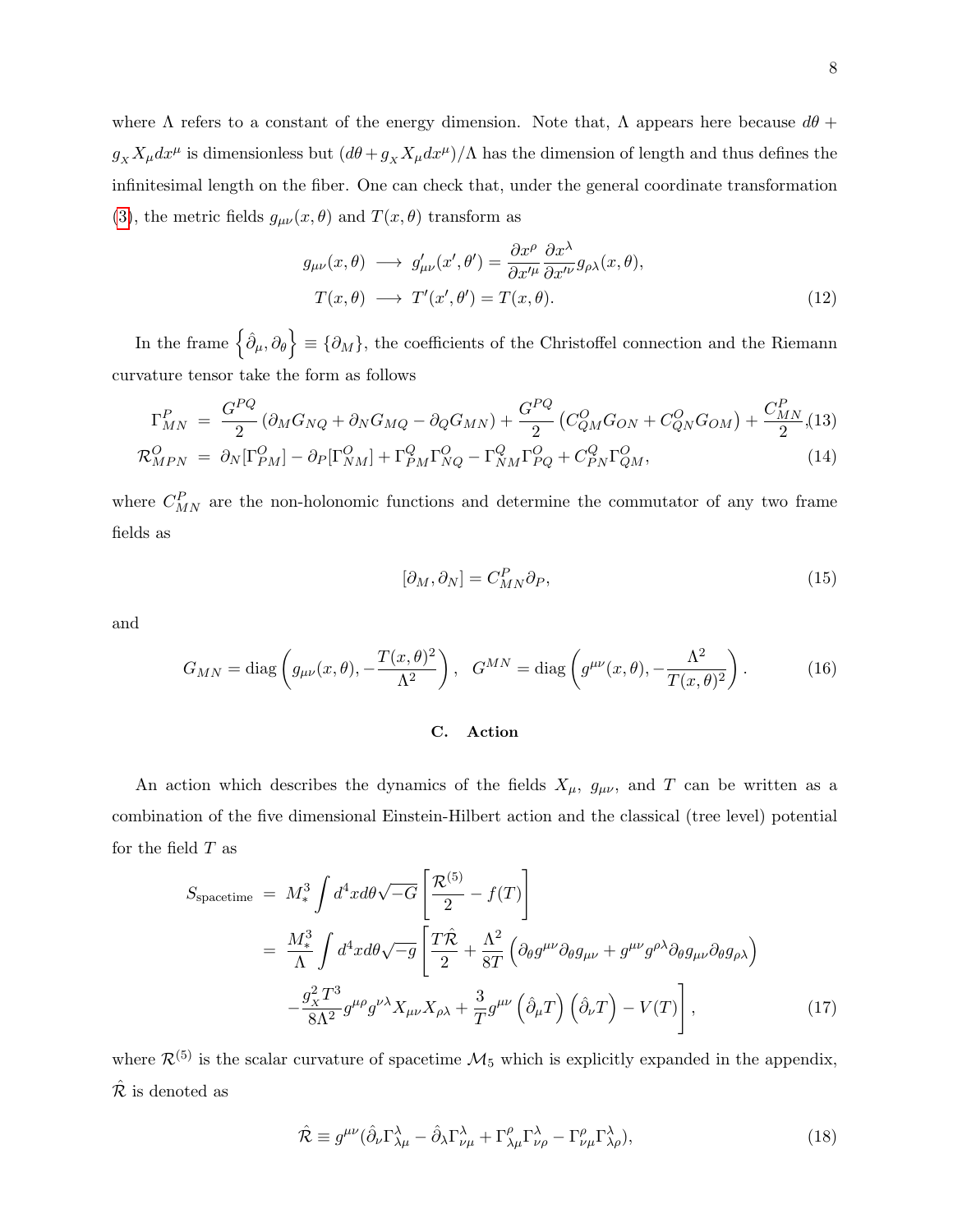with  $\Gamma^{\rho}_{\mu\nu} \equiv \frac{g^{\rho\lambda}}{2}$  $\frac{\partial^{\lambda}}{2}(\hat{\partial}_{\mu}g_{\lambda\nu}+\hat{\partial}_{\nu}g_{\lambda\mu}-\hat{\partial}_{\lambda}g_{\mu\nu}), X_{\mu\nu}\equiv \partial_{\mu}X_{\nu}-\partial_{\nu}X_{\mu}$  is the field strength tensor of the gauge field  $X_\mu$  which is related to the commutation of two horizontal basis vectors as

$$
[\hat{\partial}_{\mu}, \hat{\partial}_{\nu}] = -g_X X_{\mu\nu} \partial_{\theta},\tag{19}
$$

and  $V(T) \equiv Tf(T)$  is the potential of the field T at the tree level which can be constructed due to the fact that  $T$  transforms as a scalar under the general coordinate transformation  $(3)$  and is generally given as follows

$$
V(T) = \Lambda^2 T \left[ a_0 + a_1 T + a_2 T^2 + a_3 T^3 + a_4 T^4 + \dots \right],
$$
\n(20)

with  $a_i$  to be the dimensionless constants, which follows a Taylor series expansion of  $f(T)$ . As seen below, when we normalize canonically  $T$  as given in Eq. [\(23\)](#page-9-0), only the first two terms in the potential  $V(T)$  have the significant contribution as seen in Eq. [\(24\)](#page-9-1). Whereas, the higher order terms of the potential in terms of the canonically normalized field  $T'$  would be highly suppressed by the further powers of  $1/M_*$  and hence they are well-approximately ignored. This suggests that we can impose the mathematical conditions on the potential  $V(T)$  as follows

$$
\left. \frac{\partial^{(n)} V}{T'^{(n)}} \right|_{T'=0} = 0 \quad \text{ with} \quad n > 4,
$$
\n(21)

which corresponds to the mathematical conditions on  $f(T)$  as

$$
\frac{\partial^{(n)}\left(T'^{2}f\right)}{T'^{(n)}}\Big|_{T'=0} = 0 \quad \text{ with} \quad n > 4. \tag{22}
$$

Note that, from the action [\(17\)](#page-7-0), we see that no kinetic term in the vertical direction, which is proportional to  $G^{\theta\theta}\partial_{\theta}T\partial_{\theta}T$ , is obtained from the scalar curvature  $\mathcal{R}^{(5)}$ . This suggests that without loss of generality we can consider the field T independent on the coordinate  $\theta$ , i.e.  $T = T(x)$ , in the following calculations.

Before proceeding, let us clarify the following point: the field  $T$  is just part of the vertical metric tensor given in Eq. [\(11\)](#page-6-0); however, this field appears as an independent field in the action  $S_{\text{spacetime}}$ . In the expression of the vertical metric tensor,  $T^2$  is its component in the basis  $\{ (d\theta + g_X X_\mu dx^\mu)^2 \}$ . When changing the basis of the vertical metric tensor, its component or the field  $T$  transforms in the law given by Eq. [\(12\)](#page-7-1). In this way, the vertical metric tensor may be represented by the field T equipped with the transformation law [\(12\)](#page-7-1). (In general, any tensor may be represented by its components equipped with a transformation law which encodes the information of how its components respond to the change of the basis). This means that, in order for the terms related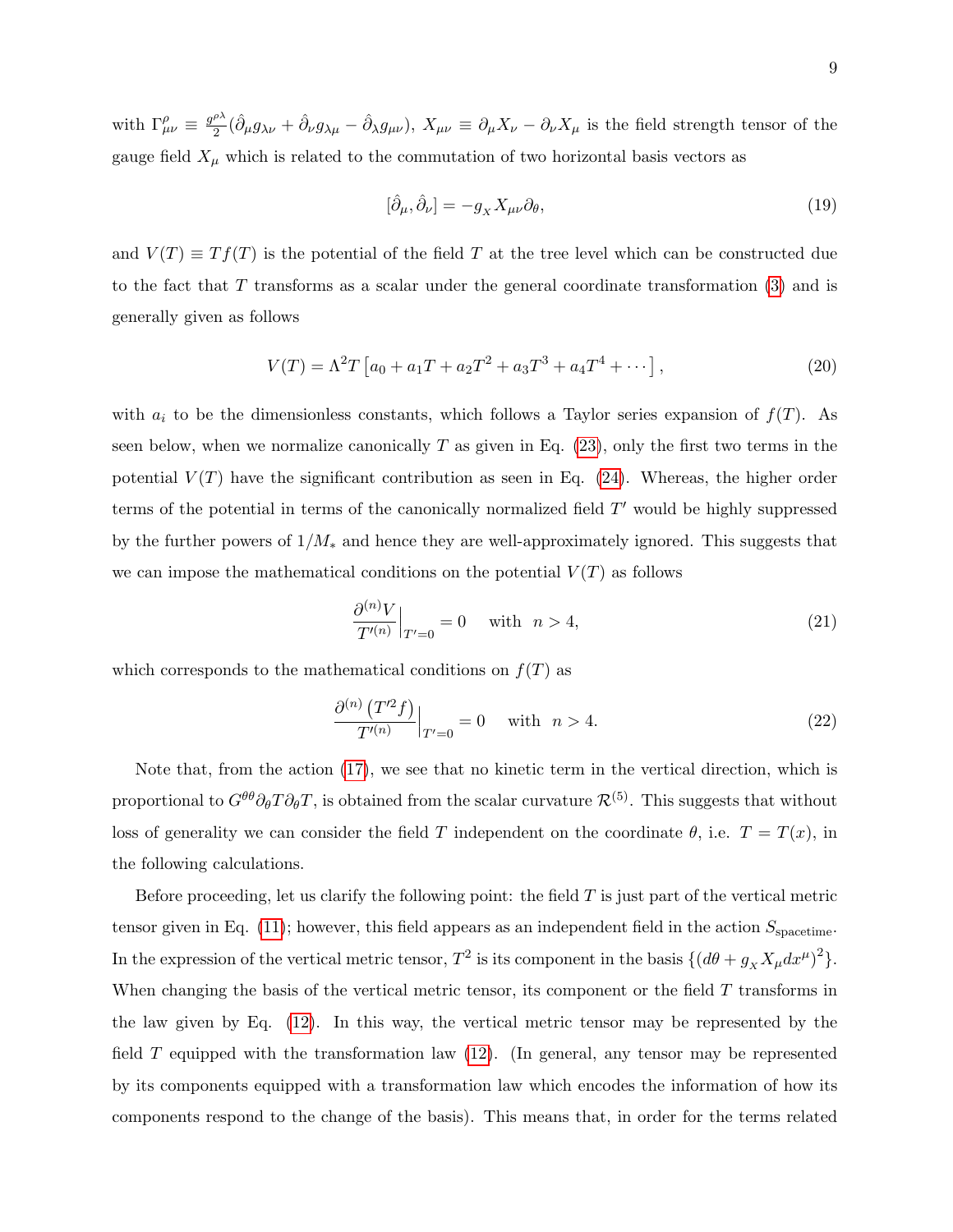to the field  $T$  in the action to be independent on the choice of the basis, they must be invariant under the transformation law [\(12\)](#page-7-1).

The field  $T$  can be canonically normalized with the change of the field variable as

<span id="page-9-0"></span>
$$
T' = \left(\frac{24M_*^3}{\Lambda}T\right)^{1/2}.\tag{23}
$$

Then, the corresponding potential is

<span id="page-9-1"></span>
$$
V(T') \simeq \mu_{T'}^2 T'^2 + \lambda_{T'} T'^4,\tag{24}
$$

where

$$
\mu_{T'}^2 \equiv \frac{a_0 \Lambda^2}{24},
$$
  

$$
\lambda_{T'} \equiv \frac{a_1 \Lambda^3}{576 M_*^3}
$$
 (25)

and the higher order terms in terms of  $T'$  in  $V(T')$  are highly suppressed by the further power of 1/M<sup>∗</sup> and hence they are well-approximately ignored. The nonzero vacuum expectation value (VEV) of the field  $T'$  corresponding to the minimum of the potential  $V(T')$  is obtained as

$$
\langle T' \rangle \simeq \sqrt{-\frac{\mu_{T'}^2}{2\lambda_{T'}}}. \tag{26}
$$

As a result, the size  $R$  of the fifth dimension is physically determined as

$$
R \equiv \frac{\langle T \rangle}{\Lambda} = \frac{\langle T' \rangle^2}{24M_*^3}.
$$
\n(27)

We study the dynamics of the horizontal metric  $g_{\mu\nu}$  in the vacuum  $T' = \langle T' \rangle$  at which the vacuum energy is non-zero in general. Hence, first let us write the equation of motion for the horizontal metric  $g_{\mu\nu}$  in the presence of vacuum energy described by a cosmological constant  $\Lambda_{cc}$ as

$$
\bar{R}_{\mu\nu} - \frac{1}{2} g_{\mu\nu} \bar{R} + \frac{1}{4R^2} \left[ g_{\mu\rho} g_{\nu\lambda} \partial^2_{\theta} g^{\rho\lambda} - \partial^2_{\theta} g_{\mu\nu} + 2g^{\rho\lambda} \partial_{\theta} g_{\rho\lambda} \partial_{\theta} g_{\mu\nu} \right] + 2\partial_{\theta} \left( g_{\mu\nu} g^{\rho\lambda} \partial_{\theta} g_{\rho\lambda} \right) - \frac{1}{2} g_{\mu\nu} \left( \partial_{\theta} g^{\mu\nu} \partial_{\theta} g_{\mu\nu} + g^{\mu\nu} g^{\rho\lambda} \partial_{\theta} g_{\mu\nu} \partial_{\theta} g_{\rho\lambda} \right) \right] + \Lambda_{cc} g_{\mu\nu} = 0,
$$
\n(28)

where the expressions of  $\bar{R}_{\mu\nu}$  and  $\bar{R}$  are same to the conventional four dimensional Ricci and scalar curvatures, respectively, but written in terms of  $g_{\mu\nu}(x,\theta)$ , and the cosmological constant  $\Lambda_{cc}$  is written more explicitly as

$$
\Lambda_{cc} = -24\lambda_{T'} \langle T'\rangle^2 + \cdots, \qquad (29)
$$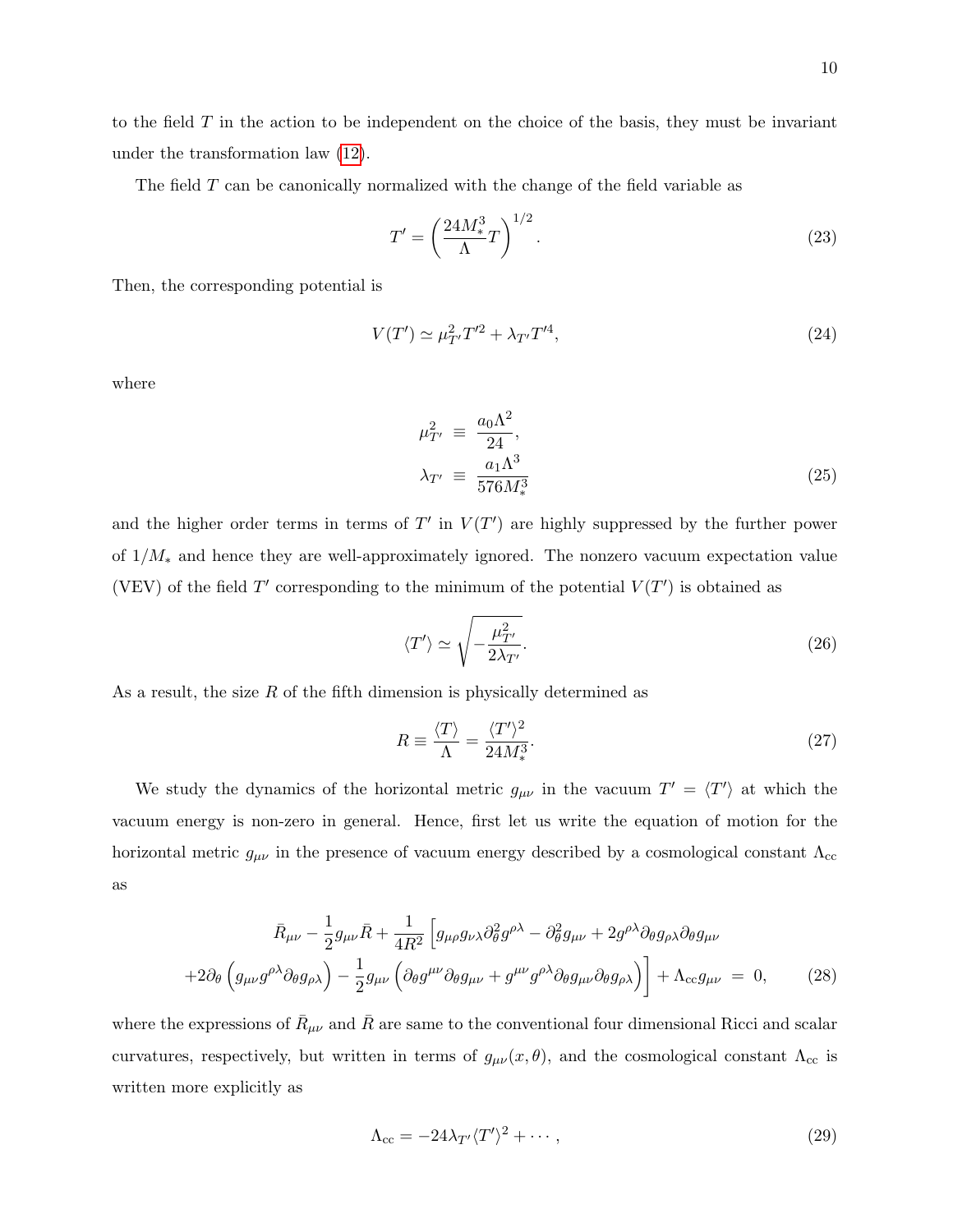with the first term coming from the value of the potential  $V(T')$  at the minimum  $T' = \langle T' \rangle$  and the ellipse referring to the contribution expected from other sources such as the potential of the scalar fields and zero-point energy caused by the quantum fluctuations. Note that, we have assumed that the contributions coming from the fluctuation around  $\langle T' \rangle$ , the gauge field  $X_\mu$  and other fields are small compared to the vacuum energy and since they are negligible.

We solve this equation by separating the variables as  $g_{\mu\nu}(x,\theta) = \chi(\theta)\bar{g}_{\mu\nu}(x)$  where  $\bar{g}_{\mu\nu}(x)$  is identified as the effectively four dimensional metric. From the boundary condition [\(4\)](#page-5-1) on  $g_{\mu\nu}(x,\theta)$ , we find the corresponding boundary condition on  $\chi(\theta)$  as

<span id="page-10-1"></span>
$$
\chi(-\pi) = \chi(\pi). \tag{30}
$$

Then, we obtain the equations for  $\bar{g}_{\mu\nu}(x)$  and  $\chi(\theta)$  as

<span id="page-10-0"></span>
$$
\mathcal{R}^{(4)}_{\mu\nu} - \frac{1}{2}\bar{g}_{\mu\nu}\mathcal{R}^{(4)} + \frac{k}{4R^2}\bar{g}_{\mu\nu} = 0, \qquad (31)
$$

$$
6\chi''(\theta) + 4\frac{\chi'(\theta)^2}{\chi(\theta)} - \frac{4\Lambda_{cc}}{\langle G^{\theta\theta} \rangle} \chi(\theta) = k,
$$
\n(32)

where  $\mathcal{R}_{\mu\nu}^{(4)}$  and  $\mathcal{R}^{(4)}$  are the conventional four dimensional Ricci and scalar curvatures corresponding to the effectively four dimensional metric  $\bar{g}_{\mu\nu}(x)$ , respectively, and k is a constant. We have comments as follows:

- 1. The equation for  $\chi(\theta)$  is a nonlinear differential equation and hence there is no a general solution as the linear combination of partial solutions.
- 2. The vertical kinetic part of the horizontal metric leads to a contribution to the vacuum energy in the four dimensional effective theory.
- 3. Eq. [\(31\)](#page-10-0) is Einstein field equations in the four dimensional effective theory with a cosmological constant  $\Lambda_{cc}^{(4)}$  which is given by

$$
\Lambda_{\rm cc}^{(4)} = \frac{k}{4R^2}.\tag{33}
$$

If  $\Lambda_{cc}^{(4)}$  is identified as the observed cosmological constant, by using the corresponding experimental value  $\Lambda_{cc}^{(4)} \approx 5.06 \times 10^{-84} \text{ GeV}^2$  [\[33\]](#page-43-5), we determine k in terms of the inverse size of the fifth dimension as

$$
k \simeq 2 \times 10^{-83} \times \frac{\text{GeV}^2}{R^{-2}}.
$$
\n
$$
(34)
$$

This relation suggests that k is positive and extremely small even  $R^{-1}$  is of the order of the electroweak scale. Due to this fact in what follows we shall consider  $k \geq 0$ .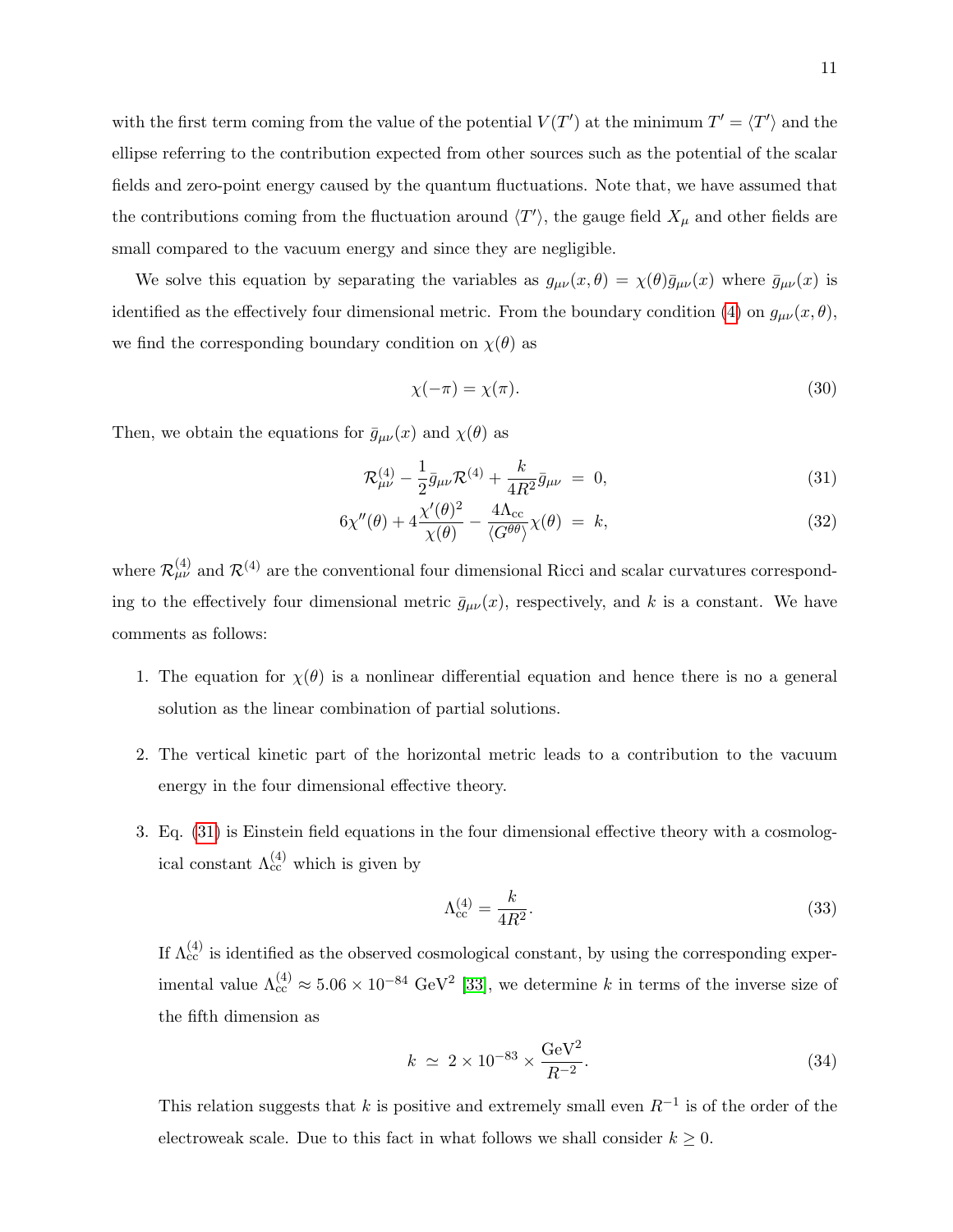We now find the solutions for Eq. [\(32\)](#page-10-0) which satisfy the boundary condition [\(30\)](#page-10-1) for the following three cases:

Case 1.  $\Lambda_{\rm cc}$  < 0: To obtain the generally analytical solution with  $k \neq 0$  is a difficult task. However, one can find the perturbative solution which has the following expansion

$$
\chi(\theta) = \chi^{(0)}(\theta) + \sum_{n=1} k^n \chi^{(n)}(\theta),
$$
\n(35)

where  $\chi^{(0)}(\theta)$  is the solution at the leading order corresponding to  $k = 0$  (corresponding to the exact vanishing of the cosmological constant in the effectively four dimensional theory) and  $\chi^{(n)}(\theta)$ are the solutions at the subleading orders in  $k$ . Due to the fact that  $k$  is extremely small as indicated above, the solution can be well-approximated by  $\chi^{(0)}(\theta)$ .

The solution with  $k = 0$  is easily obtained as follows

<span id="page-11-0"></span>
$$
\chi(\theta) = C_1 \cosh^{3/5} \left[ \frac{\sqrt{10}}{3} \kappa_1(\theta + C_2) \right],\tag{36}
$$

where  $\kappa_1 \equiv \sqrt{-\Lambda_{cc}/R^{-2}}$  and  $C_{1,2}$  are the constants. Note that,  $C_1$  can be set to be unity by the fact that  $C_1$  can be absorbed into the effective metric  $\bar{g}_{\mu\nu}(x)$ . While, the boundary condition [\(30\)](#page-10-1) suggests  $C_2 = 0$ .

It is interesting that there is a particularly and non-trivially analytical solution as

<span id="page-11-1"></span>
$$
\chi(\theta) = \frac{5k}{28\kappa_1^2} \left[ \cosh\left(\sqrt{\frac{2}{5}}\kappa_1\theta\right) - 1 \right].
$$
 (37)

This solution clearly respects to the boundary condition [\(30\)](#page-10-1).

Case 2.  $\Lambda_{\text{cc}} = 0$ : We can find the analytical solution is

<span id="page-11-2"></span>
$$
\chi(\theta) = \begin{cases} \left[ -\chi^{5/3} {}_{2}F_{1}\left(\frac{1}{2}, \frac{5}{7}; \frac{12}{7}; -\frac{k\chi^{7/3}}{7}\right) \right]^{(-1)}(\theta), & -\pi \leq \theta < 0; \\ \left[ \chi^{5/3} {}_{2}F_{1}\left(\frac{1}{2}, \frac{5}{7}; \frac{12}{7}; -\frac{k\chi^{7/3}}{7}\right) \right]^{(-1)}(\theta), & 0 \leq \theta \leq \pi, \end{cases}
$$
(38)

where  ${}_2F_1(a,b;c;z)$  is the hypergeometric function and  $[\cdots]^{(-1)}$  is denoted the inverse function which means

$$
\theta = \mp \chi^{5/3} {}_{2}F_{1}\left(\frac{1}{2}, \frac{5}{7}; \frac{12}{7}; -\frac{k\chi^{7/3}}{7}\right). \tag{39}
$$

Of course, the solution in this case satisfies the boundary condition [\(30\)](#page-10-1).

Case 3.  $\Lambda_{\rm cc} > 0$ : In analogy to the case of  $\Lambda_{\rm cc} < 0$ , the analytical solution at the leading order in  $k$  is given as

<span id="page-11-3"></span>
$$
\chi(\theta) = \begin{cases} \cos^{3/5} \left( \frac{\sqrt{10}}{3} \kappa_2 \theta \right), & -\frac{\pi}{2} + 2m\pi \le \frac{\sqrt{10}}{3} \kappa_2 \theta < \frac{\pi}{2} + 2m\pi; \\ \cos^{3/5} \left( \frac{\sqrt{10}}{3} \kappa_2 \theta - \pi \right), & \frac{\pi}{2} + 2m\pi \le \frac{\sqrt{10}}{3} \kappa_2 \theta < \frac{3\pi}{2} + 2m\pi, \end{cases}
$$
(40)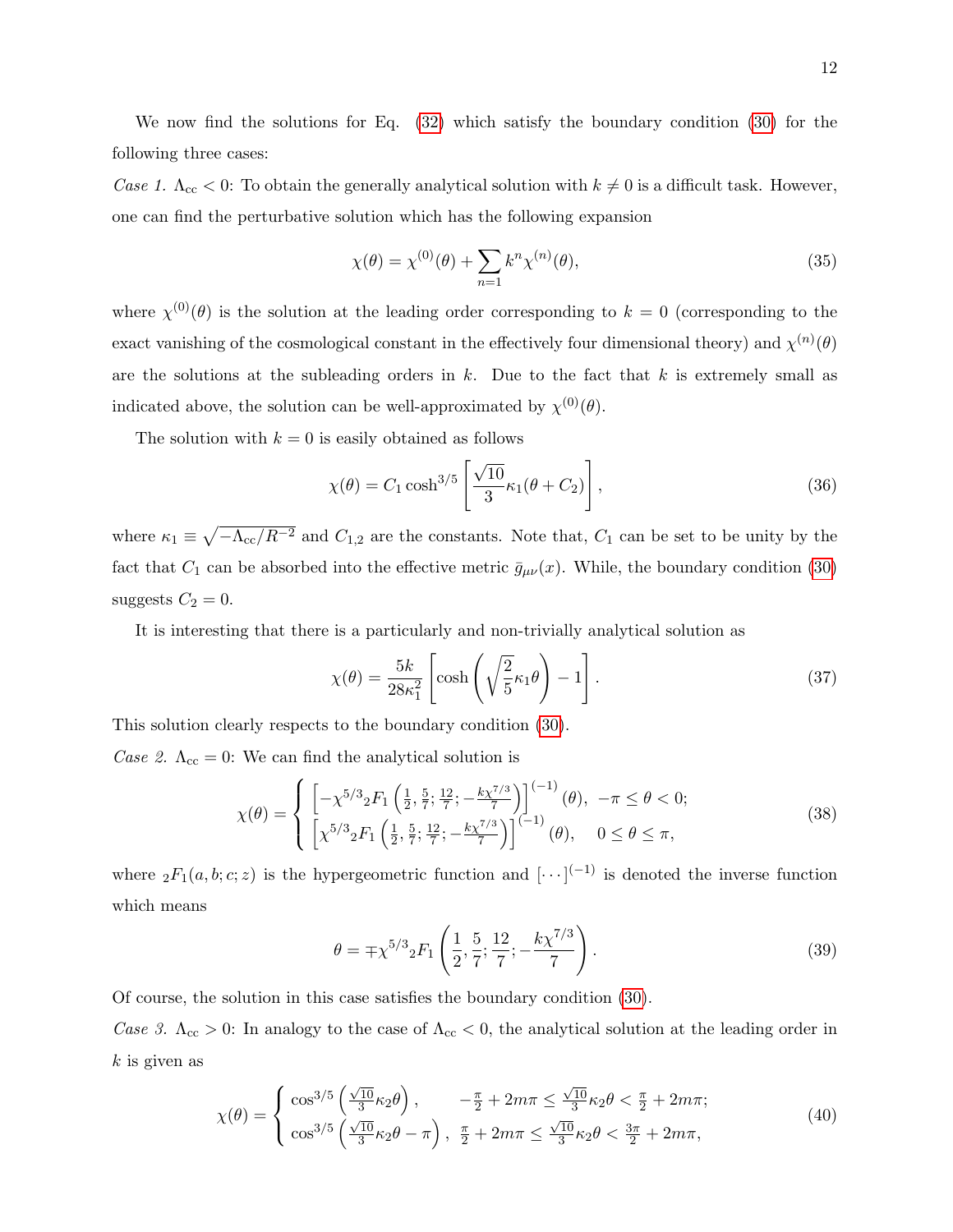where  $\kappa_2 \equiv \sqrt{\Lambda_{cc}/R^{-2}}$  and  $m \in \mathbb{Z}$ . The boundary condition [\(30\)](#page-10-1) imposes on the possible values of  $\kappa_2$  as

<span id="page-12-0"></span>
$$
\kappa_2 = \frac{3}{\sqrt{10}}n, \quad n = 1, 2, 3, \cdots.
$$
 (41)

In addition, we find a particularly and non-trivially analytical solution as

<span id="page-12-1"></span>
$$
\chi(\theta) = \frac{5k}{28\kappa_2^2} \left[ 1 + \cos\left(\sqrt{\frac{2}{5}}\kappa_2\theta\right) \right],\tag{42}
$$

where the parameter  $\kappa_2$  is not quantized by [\(41\)](#page-12-0), but by

$$
\kappa_2 = \sqrt{\frac{5}{2}}n, \quad n = 1, 2, 3, \cdots.
$$
 (43)

Here, we note that for two cases with  $k = 0$  and  $k \neq 0$ , there exists the trivial solution as

<span id="page-12-2"></span>
$$
\chi(\theta) = \text{constant},\tag{44}
$$

which obviously satisfies the boundary condition [\(30\)](#page-10-1) and can be set to be unity.

From the above analysis, we can rewrite the effective action from  $S_{\text{spacetime}}$  as

<span id="page-12-3"></span>
$$
S_{\text{spacetime}}^{\text{eff}} = \int d^4x \sqrt{-g} \left[ \frac{\tilde{T}^2}{24} \frac{\mathcal{R}^{(4)}}{2} - \frac{1}{4} X^{\mu\nu} X_{\mu\nu} (1 + \cdots) + \frac{\lambda_{\tilde{T},X}}{2} \tilde{T}^2 X^{\mu} X_{\mu} \right. \\
\left. + \frac{1}{2} \partial_{\mu} \tilde{T} \partial^{\mu} \tilde{T} - \lambda_{\tilde{T}} \left( \tilde{T}^2 - \langle \tilde{T} \rangle^2 \right)^2 \right],
$$
\n(45)

where we have redefined  $T'$  such that the corresponding kinetic term is canonical as

$$
\widetilde{T} = T' \left[ \int_{-\pi}^{\pi} d\theta \chi(\theta) \right]^{1/2},
$$
\n
$$
\lambda_{\widetilde{T}} = \lambda_{T'} \left[ \int_{-\pi}^{\pi} d\theta \chi^2(\theta) \right] \left[ \int_{-\pi}^{\pi} d\theta \chi(\theta) \right]^{-2},
$$
\n(46)

due to the integration on  $\theta$ , also in order to have the canonically normalized action for the gauge field  $X_\mu$  the gauge coupling  $g_X$  has been fixed as

$$
g_X = \frac{R^{-1}}{M_{\text{Pl}}} \left[ \frac{1}{\pi} \int_{-\pi}^{\pi} d\theta \chi(\theta) \right]^{1/2}, \tag{47}
$$

 $\lambda_{T',X}$  is given by

$$
\lambda_{T',X} \ = \ \frac{R^{-2}}{4\pi M_{\rm Pl}^2} \int_{-\pi}^{\pi} d\theta \left[ \chi''(\theta) - \frac{\chi'(\theta)^2}{2\chi(\theta)} \right],\tag{48}
$$

and the ellipse refers to the terms relating to the fluctuation field around the vacuum  $\langle \tilde{T} \rangle$ . Note that, first in obtaining the effective action  $S_{\text{spacetime}}^{\text{eff}}$ , we have used the fact that  $\chi(\theta)$  and  $\chi'(\theta)$  are even and odd functions over the fundamental domain  $[-\pi, \pi]$ , respectively, which suggests

$$
\int_{-\pi}^{\pi} d\theta \mathcal{F}[\chi(\theta)] \chi'(\theta) = 0, \qquad (49)
$$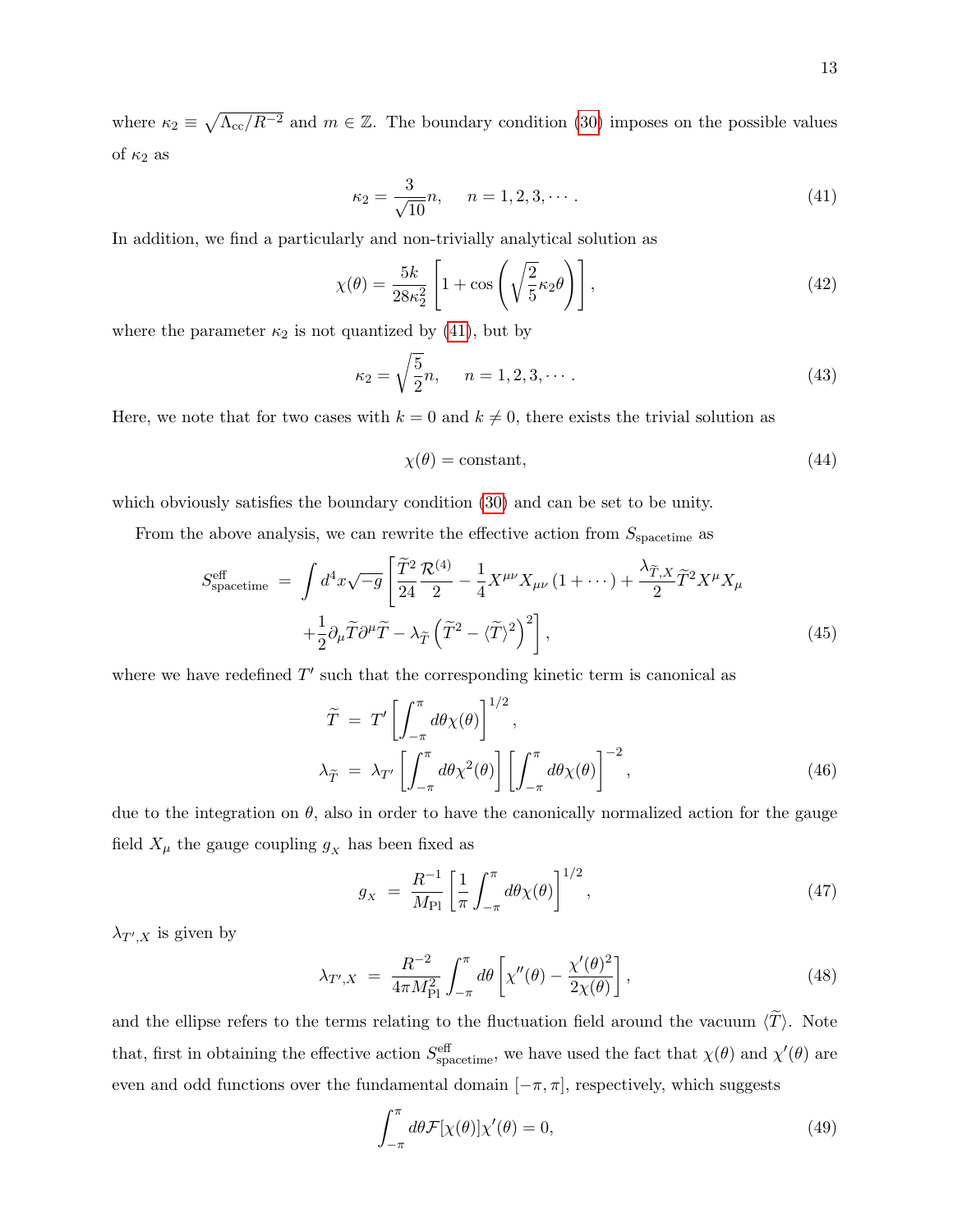where  $\mathcal{F}[\chi(\theta)]$  is an arbitrary function of  $\chi(\theta)$ . Second, we have considered the vanishing of the effective cosmological constant due to its near-zero value. This situation is suitable to the present observation of the cosmological constant as well as the inflation scenario because the inflation caused by the energy coming from the potential of the inflaton (which is identified as the field  $\overline{T}$ in this work) stops when the inflaton rolls down to the global minimum of the potential at which its value is equal to or near zero. Third, the indexes appearing in the effective action  $S_{\text{spacetime}}^{\text{eff}}$  are contracted together by the effectively four dimensional metric  $\bar{g}_{\mu\nu}(x)$ .

We observe from the effective action  $S_{\text{spacetime}}^{\text{eff}}$  that the gauge field  $X_{\mu}$  can become massive in the effective theory with the mass squared given as

$$
m_X^2 = \lambda_{\widetilde{T},X} \langle \widetilde{T} \rangle^2
$$
\n
$$
\begin{cases}\n\frac{27}{80\pi} \bar{\kappa}_1 \left\{ \frac{56 \sinh(\bar{\kappa}_1 \pi)}{\cosh \frac{2}{5} (\bar{\kappa}_1 \pi)} - 15 \cosh \frac{8}{5} (\bar{\kappa}_1 \pi) \Re \left[ i_2 F_1 \left( \frac{1}{2}, \frac{4}{5}; \frac{9}{5}; \cosh^2(\bar{\kappa}_1 \pi) \right) \right] \right\} \frac{1}{R^2}, (I); \\
\frac{9 \times 10^{-83}}{7\pi \kappa_1} \left[ \sqrt{\frac{5}{2}} \sinh \left( \sqrt{\frac{2}{5}} \kappa_1 \pi \right) - \kappa_1 \pi \right] \times 1 \text{ GeV}^2, \\
\frac{35R^{-2}}{\pi \chi^{2/3}} \left[ \chi_2 F_1 \left( \frac{1}{7}, \frac{1}{2}; \frac{8}{7}; -\frac{1}{7} k \chi^{7/3} \right) - \frac{9k\chi^{7/3}}{280} {}_2 F_1 \left( \frac{1}{2}, \frac{5}{7}; \frac{12}{7}; -\frac{1}{7} k \chi^{7/3} \right) \\
+ \frac{21+8\chi}{\pi \chi^{2/3}} \left[ (1 + \frac{1}{8} k \chi^{7/3})^{1/2} \right] \Big|^{X=X_0}.\n\end{cases} (III): (50)
$$

$$
= \begin{cases} +\frac{21+8\chi}{28} \left(1 + \frac{1}{7}k\chi^{7/3}\right)^{1/2} \Big|_{\chi=0}^{\chi=\chi_0}, & \text{(III)}; \quad (50) \\ -\frac{27n^2R^{-2}}{2} \Big| & \text{(IV)}; \end{cases}
$$

$$
\begin{vmatrix}\n-\frac{27n^2R^{-2}}{4\pi\cos^{2/5}\theta}\Big|_{\theta\to\pi/2}, & (IV); \\
-\frac{9\times10^{-83}}{7}\times1\ \text{GeV}^2, & (V).\n\end{vmatrix}
$$
\n(IV):  
\n(IV):  
\n(0,

$$
\left[-\frac{9\times10^{-83}}{7}\times1\right] GeV^2,
$$
 (V).

$$
0,\t\t (VI).
$$

where  $\bar{\kappa}_1 \equiv$  $\sqrt{10}$  $\frac{10}{3}\kappa_1$ ,  $\chi_0$  is the solution of the following equation

$$
\chi_0^{5/3} {}_2F_1\left(\frac{1}{2}, \frac{5}{7}; \frac{12}{7}; -\frac{k\chi_0^{7/3}}{7}\right) = \pi,\tag{51}
$$

the cases (I), (II), (III), (IV), (V), and (VI) correspond to the solutions given in Eqs.  $(36)$ ,  $(37)$ , [\(38\)](#page-11-2), [\(40\)](#page-11-3), [\(42\)](#page-12-1), and [\(44\)](#page-12-2), respectively. Note here that, we have used the identification between the observed Planck scale  $M_{\text{Pl}}$  and  $\langle \widetilde{T} \rangle$  as  $M_{\text{Pl}} = \frac{\langle T \rangle}{2\sqrt{6}}$  which allows us to fix the VEV of the field  $\widetilde{T}$  as

$$
\langle \widetilde{T} \rangle = 2\sqrt{6}M_{\text{Pl}}.\tag{52}
$$

We make a few comments on the mass of the gauge field obtained from various solutions of  $\chi(\theta)$ . It is easily to see that the mass-square of the gauge field  $X_\mu$  corresponding to the cases (III) and (IV) gets the infinitely negative values. This suggests the inconsistency of the theory and thus these cases should be excluded. In the case  $(V)$ , the mass-square of the gauge field  $X_{\mu}$  in the effective theory is negative but its value is extremely small and hence it can get other corrections to become positive. However, in this case first the corresponding gauge coupling is  $g_X = \sqrt{\frac{20}{7n^2}} \times \frac{10^{-41} \text{ GeV}}{M_{\text{Pl}}}$  $\frac{\text{^{41}}}{M_{\text{Pl}}}\lesssim 7\!\times\!10^{-60}$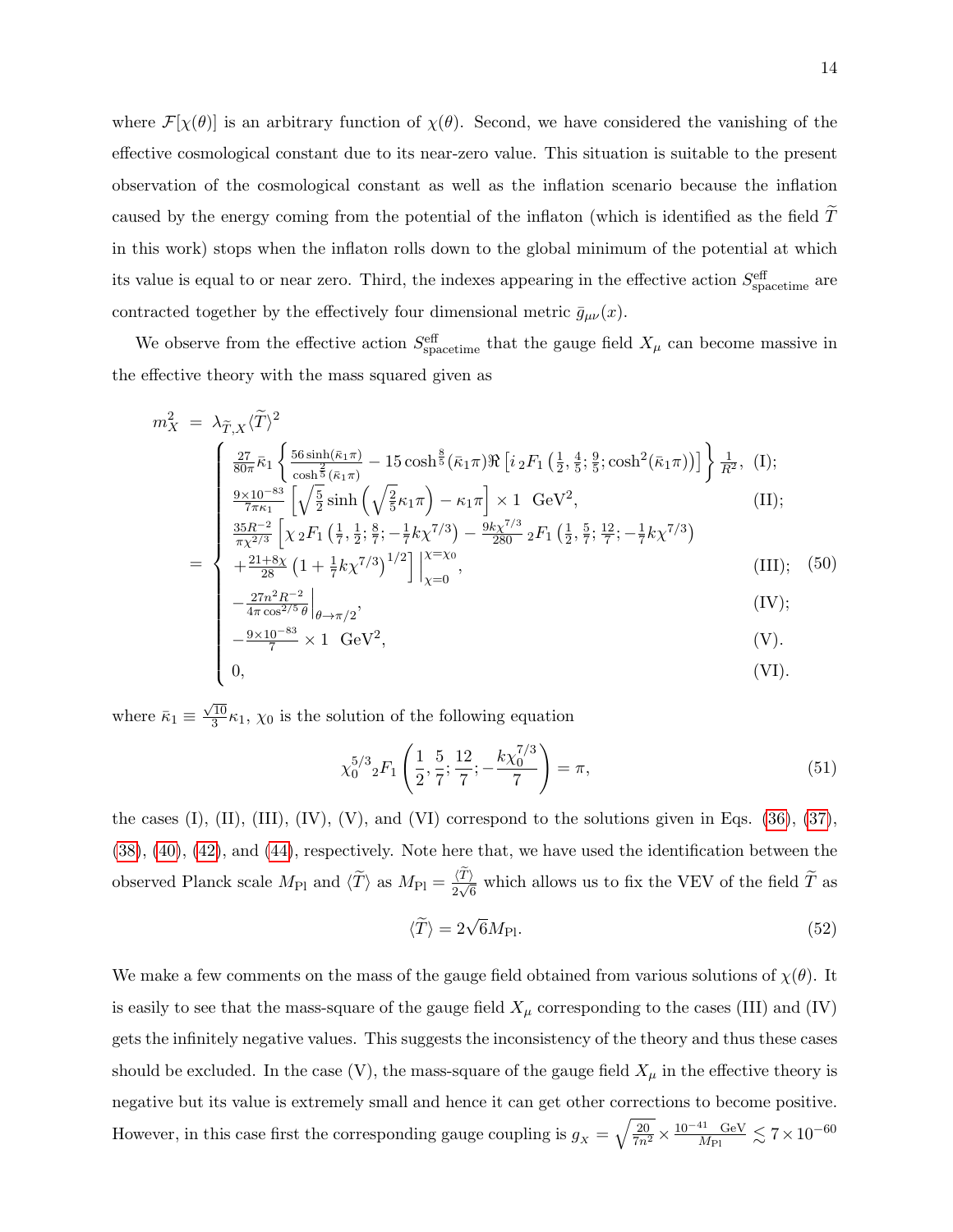which is near zero and hence it almost decouples the effective theory. Second, because k is extremely small it would lead to the very large hierarchy between the five dimensional Planck scale  $M_*$  and the inverse size of the extra dimension in order to obtain the observed Planck scale  $M_{\text{Pl}}$ . This implies the solution [\(42\)](#page-12-1) less interesting.

#### D. Resolving the hierarchy problem

Now let us indicate that the present spacetime model would allow to resolve the hierarchy problem where there is no the large hierarchy between the fundamental Planck scale M∗, the electroweak scale, and the inverse size of the extra dimension. In this scenario, unlike the ADD model the inverse size of the extra dimension and the fundamental Planck scale would all be of the order of the TeV scale.

First, let us identify the observed Planck scale  $M_{\text{Pl}}$  from the effective action  $S_{\text{spacetime}}^{\text{eff}}$  as

<span id="page-14-0"></span>
$$
M_{\rm Pl}^2 \ = \ \frac{M_*^3}{R^{-1}} \int_{-\pi}^{\pi} d\theta \chi(\theta). \tag{53}
$$

Then, for the solution given by Eq.  $(36)$ , the observed Planck scale  $M_{\text{Pl}}$  is expressed in terms of the five dimensional Planck scale  $M_*$ , the inverse size of the extra dimension, and the parameter  $\kappa_1$  as

$$
M_{\rm Pl}^2 = \frac{3}{4\kappa_1} \sqrt{\frac{5}{2}} \cosh^{\frac{8}{5}} \left( \frac{\sqrt{10}}{3} \kappa_1 \pi \right) \Re \left[ i_2 F_1 \left( \frac{1}{2}, \frac{4}{5}; \frac{9}{5}; \cosh^2 \left( \frac{\sqrt{10}}{3} \kappa_1 \pi \right) \right) \right] \frac{M_*^3}{R^{-1}},\tag{54}
$$

where  $\Re$  is denoted the real part. Form this relation, we can address the hierarchy problem why the observed Planck scale  $M_{\rm Pl} \sim O(10^{18})$  GeV is so much larger than the electroweak scale  $\sim O(1)$ TeV and the inverse size of the extra dimension even they are the same scale at the fundamental level.

It is important to note that, because the SM has been tested up to the scale of a few TeV, the five dimensional Planck scale  $M_*$  must be above  $\mathcal{O}(1)$  TeV. Furthermore, the five dimensional Planck scale  $M_*$  plays the role of the natural UV cutoff. This means that, from the definition which the parameter  $\kappa_1$  is the ratio of the root-square modulus of the bulk cosmological constant to the inverse size of the extra dimension, the maximal value of  $\kappa_1$  should be of the order of  $M_*R$ .

If we take  $R^{-1} \sim 0.3$  TeV and  $M_* \sim 6$  TeV, one finds  $\kappa_1 \sim 33.8$  in order to obtain the observed Planck scale. For more explicitly, we show the behavior of the five dimensional Planck scale  $M_*$  in terms of the parameter  $\kappa_1$  for various values of the inverse size of the extra dimension in Fig. [1.](#page-15-0) From this figure, we can see that both the five dimensional Planck scale  $M_*$  and the inverse size of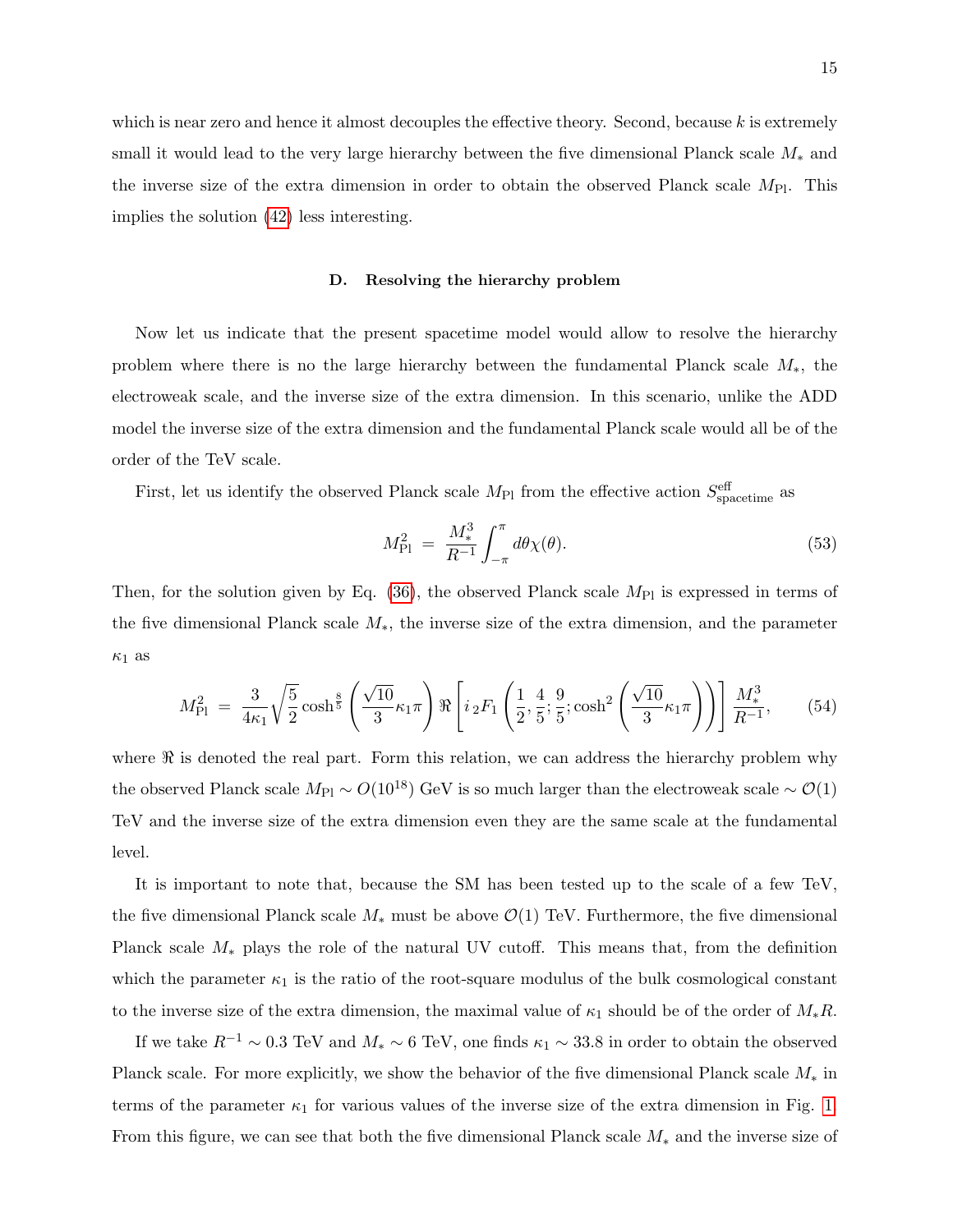

<span id="page-15-0"></span>FIG. 1: The dependence of the five dimensional Planck scale  $M_*$  in the parameter  $\kappa_1$  for various values of the inverse size of the extra dimension.

the extra dimension being of the order of the TeV scale require the parameter  $\kappa_1 \sim \mathcal{O}(33.5)$ . Here, the five dimensional Planck scale M<sup>∗</sup> is slightly larger than the inverse size of the extra dimension. It is easily to realize that the origin of the large hierarchy between the observed Planck scale  $M_{\text{Pl}}$ and the electroweak scale is due to the function of cosh  $\left(\frac{\sqrt{10}}{3}\right)$  $\sqrt{\frac{10}{3}}\kappa_1\pi$  which comes from the dynamics of the horizontal metric in the vacuum of non-zero energy and grows too fast in terms of increasing of the parameter  $\kappa_1$ .

We note that we have assumed that the Higgs field lives on the 3-brane which is localized around  $\theta = 0$  in order for  $\chi(0) \sim 1$ . Since the physical electroweak scale does not get modified its order due to the normalization of the Higgs field.

#### E. Fermions in bulk spacetime

As we mentioned in the introduction, if the SM fermions propagate in the higher dimensional spacetime, the problem of the chirality fermions would arise because it gives rise the spectrum of vector-like fermions whereas the SM fermions are in fact chiral. In this subsection, we would like to indicate that with the fiber fabric of spacetime the conventional left-handed and right handed Weyl spinor fields can be in nature introduced even in five dimensional spacetime and hence the problem of the chirality fermions would disappear. Then, we shall determine the action which describes their propagation in spacetime  $\mathcal{M}_5$  and obtain their KK spectrum.

One can write the horizontal metric  $G_H$  at the local flat form by a  $GL(4,\mathbb{R})$ -rotation of the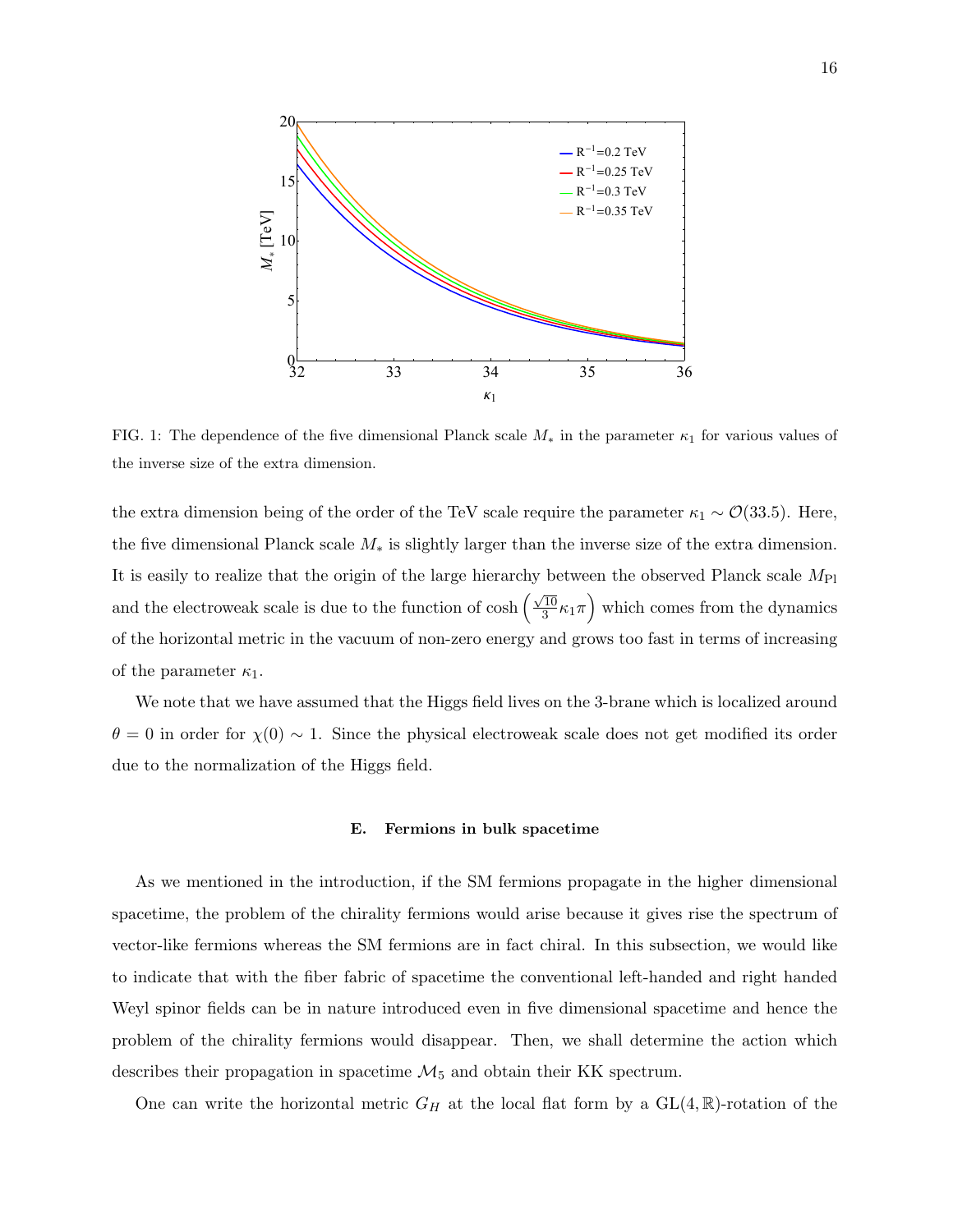basis vectors as

$$
\hat{e}_{\alpha} = e_{\alpha}{}^{\mu} \hat{\partial}_{\mu}, \n\hat{e}^{\alpha} = e^{\alpha}{}_{\mu} dx^{\mu},
$$
\n(55)

where  $\{\hat{e}_{\alpha}\}\$  and  $\{\hat{e}^{\alpha}\}\$ are the new bases of the horizontal tangent and cotangent subspaces, respectively,  $e_{\alpha}{}^{\mu}$  is called vierbeins and  $e^{\alpha}{}_{\mu}$  is its inverse, i.e.  $e^{\alpha}{}_{\mu}e_{\alpha}{}^{\nu} = \delta_{\mu}{}^{\nu}$  and  $e^{\alpha}{}_{\mu}e_{\beta}{}^{\mu} = \delta^{\alpha}{}_{\beta}$ . In the new basis, the horizontal metric becomes

<span id="page-16-0"></span>
$$
G_H = \eta_{\alpha\beta}\hat{e}^{\alpha}\hat{e}^{\beta},\tag{56}
$$

where  $\eta_{\mu\nu} = \text{diag}(1, -1, -1, -1)$  and  $e^{\alpha}{}_{\mu}$  satisfies

$$
e^{\alpha}{}_{\mu}e^{\beta}{}_{\nu}\eta_{\alpha\beta} = g_{\mu\nu},\tag{57}
$$

which implies  $e^{\alpha}{}_{\mu} = \chi^{1/2}(\theta)\bar{e}^{\alpha}_{\mu}(x)$  with  $\bar{e}^{\alpha}_{\mu}(x)$  satisfying  $\bar{e}^{\alpha}_{\mu}(x)\bar{e}^{\beta}_{\nu}(x)\eta_{\alpha\beta} = \bar{g}_{\mu\nu}(x)$ .

Of course, there are many alternative choices for  $\{\hat{e}^{\alpha}\}\$  which yield the same local flat form [\(56\)](#page-16-0) for the horizontal metric  $G_H$ , by the local rotation as

<span id="page-16-1"></span>
$$
\hat{e}^{\alpha} \longrightarrow \hat{e}^{\prime \alpha} = \Lambda^{\alpha}{}_{\beta} \hat{e}^{\beta},\tag{58}
$$

where  $\Lambda^{\alpha}{}_{\beta}$  satisfies  $\Lambda^{\alpha}{}_{\beta}\Lambda^{\delta}{}_{\gamma}\eta_{\alpha\delta} = \eta_{\beta\gamma}$  and thus  $\Lambda^{\alpha}{}_{\beta} \in SO(3,1)$ . Accordingly, we introduce the (left-handed or right handed) Weyl spinor field Ψ which transforms under the local rotation [\(58\)](#page-16-1) as  $\Psi \to \Psi' = \rho(\Lambda^{\alpha}{}_{\beta})\Psi$  where  $\rho(\Lambda^{\alpha}{}_{\beta})$  is the (left-handed or right-handed) Weyl spinor representation of  $\Lambda^{\alpha}{}_{\beta}$ .

Now we introduce the action describing the dynamics of the Weyl spinor field  $\Psi$  in spacetime  $\mathcal{M}_5$  as

<span id="page-16-2"></span>
$$
S[\Psi] = \int d^4x d\theta \sqrt{-G} \left[ \bar{\Psi} i \gamma^\alpha e_\alpha{}^\mu \left( \hat{\partial}_\mu + \frac{i}{2} \omega_\mu^{\alpha \beta} \Sigma_{\alpha \beta} \right) \Psi + \frac{1}{2\Lambda} \left( \partial^\theta \bar{\Psi} \partial_\theta \Psi^C + \text{H.c.} \right) \right], \quad (59)
$$

where  $\gamma^{\alpha}$  are the Dirac matrices satisfying the Clifford algebra  $\{\gamma^{\alpha}, \gamma^{\beta}\} = 2\eta^{\alpha\beta}, \ \Sigma_{\alpha\beta} = \frac{i}{4}$  $\frac{\imath}{4}[\gamma_\alpha,\gamma_\beta]$ are the generators of the group  $SO(3,1)$ ,  $\omega_{\mu}^{\alpha\beta}$  is the spin connection expressed as

$$
\omega_{\mu}^{\alpha\beta} = e^{\alpha}{}_{\nu} \left( \hat{\partial}_{\mu} e^{\beta\nu} + e^{\beta\lambda} \Gamma^{\nu}_{\mu\lambda} \right), \tag{60}
$$

with  $e^{\beta \nu} = \eta^{\beta \gamma} e_{\gamma}{}^{\nu}$ , and  $\Psi^C = C \Psi^*$  is the charge-conjugate field with  $C = i\gamma^2 \gamma^0$  and  $\Psi^*$  to be the complex conjugate field. The first and second terms in the action [\(59\)](#page-16-2) describe the dynamics of  $\Psi$ along the horizontal and vertical directions in spacetime  $\mathcal{M}_5$ , respectively. It is important to note that if the field  $\Psi$  transforms non-trivially under a certain local gauge symmetry then the second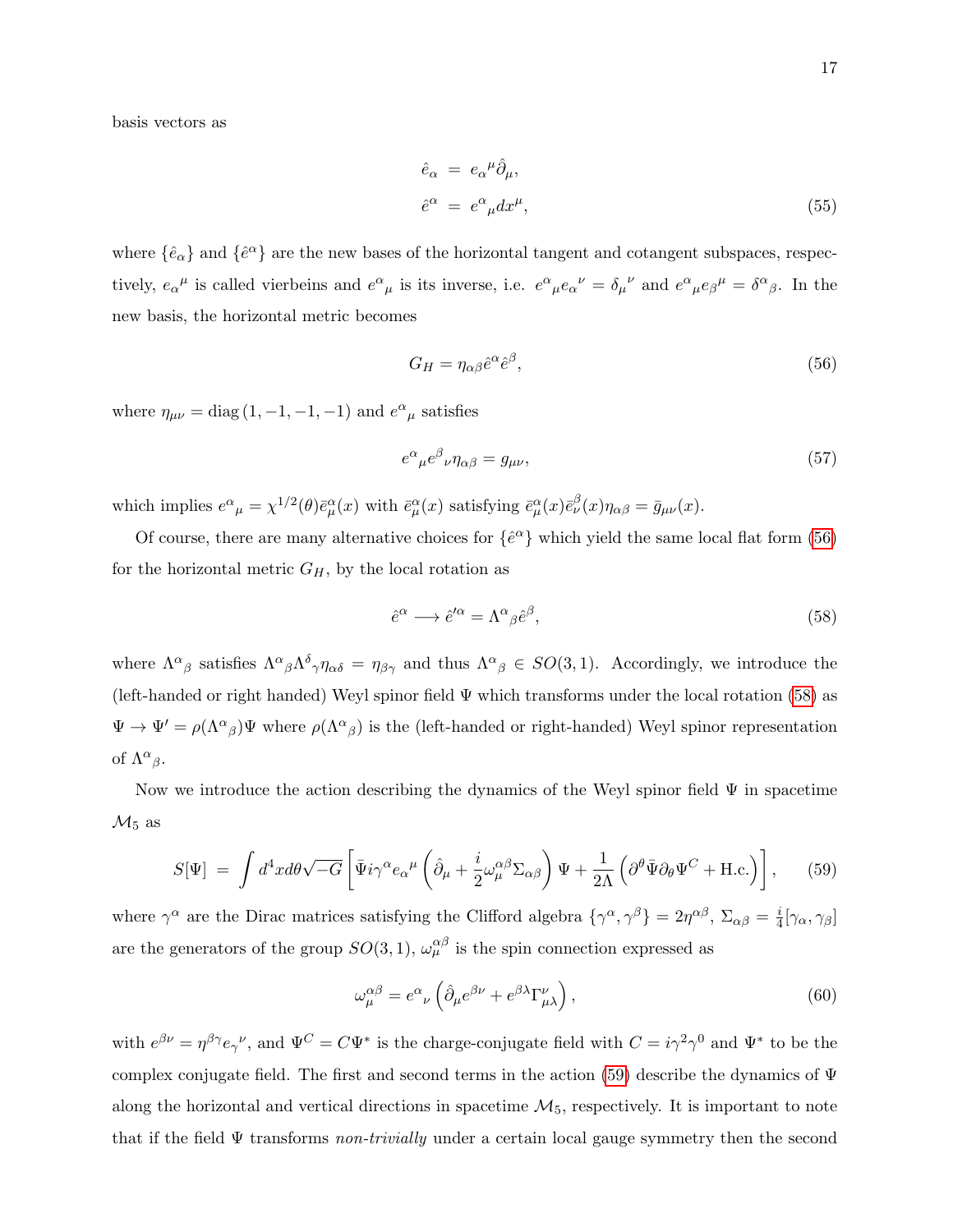term in the action [\(59\)](#page-16-2) is not be invariant and hence forbidden. On the other hand, such a field has no the vertical kinetic term and thus it has no the KK counterparts.

In order to derive the KK spectrum of  $\Psi$ , let us consider its *free* propagation corresponding to the propagation in the vacuum  $\bar{g}_{\mu\nu} = \eta_{\mu\nu}$  [or  $e_{\alpha}{}^{\mu} = \chi^{-1/2}(\theta)\delta_{\alpha}{}^{\mu}$ ],  $X_{\mu} = 0$ , and  $\tilde{T} = \langle \tilde{T} \rangle$ . The equation of motion for the field  $\Psi$  reads

$$
\chi^{-1/2}(\theta)i\gamma^{\mu}\partial_{\mu}\Psi + \frac{R^{-2}}{\Lambda\chi^{2}(\theta)}\partial_{\theta}\left[\chi^{2}(\theta)\partial_{\theta}\Psi^{C}\right] = 0.
$$
\n(61)

We solve this equation by separating the variables as  $\Psi(x,\theta) = \chi^{-3/4}(\theta)\psi(x)Y(\theta)$  where  $Y(\theta)$ satisfies the boundary condition

<span id="page-17-1"></span>
$$
Y(-\pi) = Y(\pi),\tag{62}
$$

which is obtained from Eq. [\(4\)](#page-5-1). Then, we find

<span id="page-17-0"></span>
$$
i\gamma^{\mu}\partial_{\mu}\psi(x) - m\psi(x)^{C} = 0, \qquad (63)
$$

$$
Y''(\theta) + \frac{\chi'(\theta)}{2\chi(\theta)}Y'(\theta) - \left[\frac{3\chi''(\theta)}{4\chi(\theta)} + \frac{3}{16}\left(\frac{\chi'(\theta)}{\chi(\theta)}\right)^2 - a\chi^{-1/2}(\theta)\right]Y(\theta) = 0,
$$
\n(64)

where a is a dimensionless constant,  $m = aR^{-2}/\Lambda$ , and  $\psi(x)^C = C\psi(x)^*$ . Eq. [\(64\)](#page-17-0) can be rewritten in the form of Sturm-Liouville equation as

$$
\frac{d}{d\theta} \left[ p(\theta) \frac{d\bar{Y}(\theta)}{d\theta} \right] + \left[ q(\theta) + aw(\theta) \right] \bar{Y}(\theta) = 0, \tag{65}
$$

where  $\bar{Y}(\theta) \equiv \chi^{-3/4}(\theta) Y(\theta)$ ,  $p(\theta) = \chi^2(\theta)$ ,  $q(\theta) = 0$ , and  $w(\theta) = \chi^{3/2}(\theta)$ . Because  $p(\theta)$  and  $w(\theta)$  are the differentiable and positive functions over the fundamental domain  $\theta \in [-\pi, \pi]$ , all eigenvalues  $\{a \equiv a_n\}$  are real and non-negative. In general, the solution of  $\Psi(x, \theta)$  is given in terms of the KK expansion as

$$
\Psi(x,\theta) = \frac{\chi^{-3/4}(\theta)}{\sqrt{2\pi R}} \sum_{n} \psi_n(x) Y_n(\theta),\tag{66}
$$

where  $\{Y_n(\theta)\}\$  corresponding to  $\{a_n\}\$ forms a complete set each of which satisfies Eq. [\(64\)](#page-17-0). By using the boundary condition [\(62\)](#page-17-1) and Eq. [\(64\)](#page-17-0) for  $Y_n(\theta)$ , one finds

$$
(a_n - a_m) \int_{-\pi}^{\pi} d\theta Y_n(\theta) Y_m(\theta) = 0.
$$
\n(67)

Clearly, this relation suggests the orthogonality relation with respect to  $a_n \neq a_m$ .

With the nontrivial solution of  $\chi(\theta)$ , we can find the analytical solution for Eq. [\(64\)](#page-17-0) in the case of the small values of the parameters  $\kappa_{1,2}$  (where we leave the hierarchy problem). In this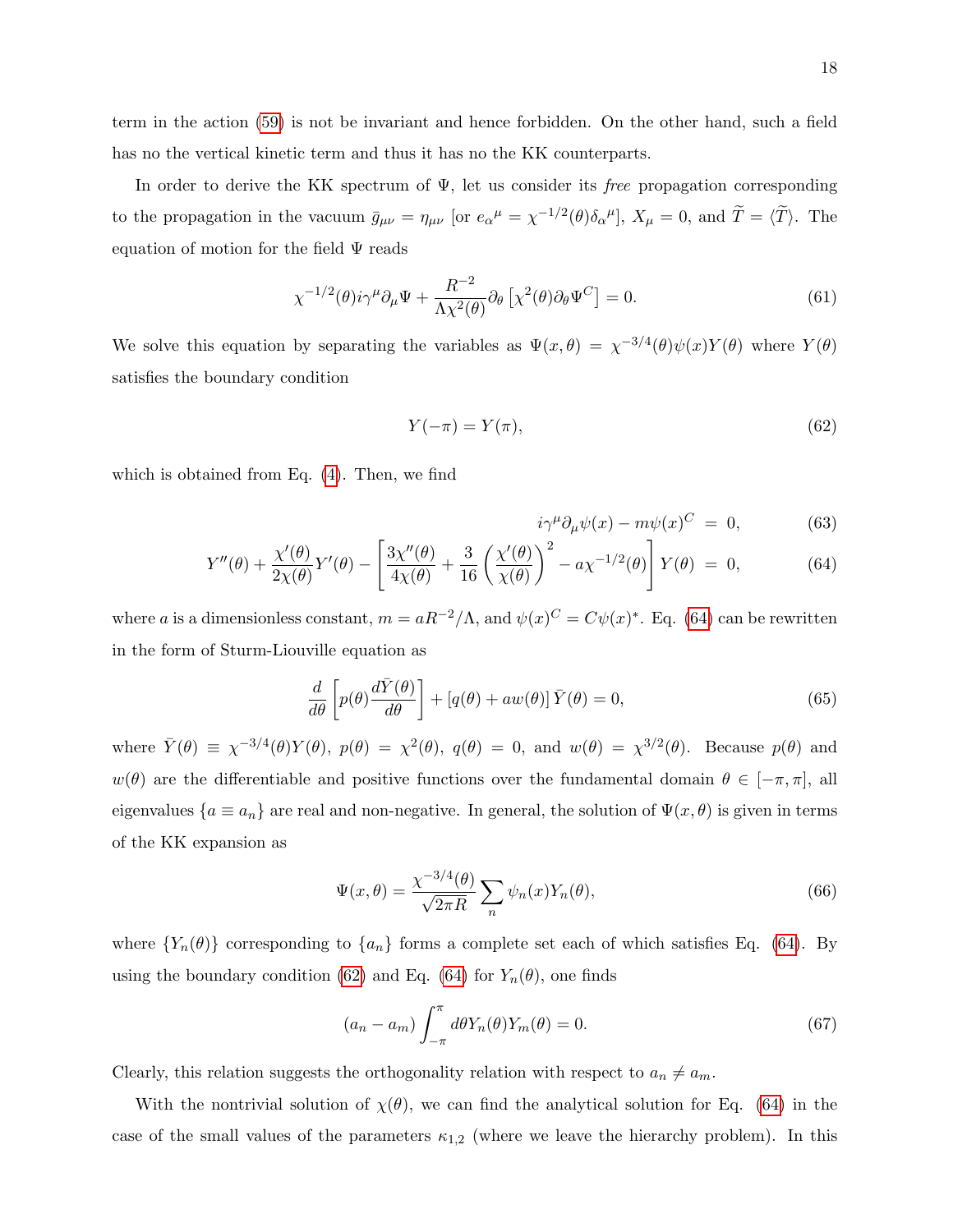situation, we are only interested in the nontrivial solution [\(36\)](#page-11-0), whereas the remaining nontrivial solutions [\(37\)](#page-11-1) and [\(42\)](#page-12-1) are less interesting because they lead to the very large hierarchy between the five dimensional Planck scale  $M_*$  and the inverse size of the extra dimension due to the extreme smallness of k. Up to the order  $\kappa_1^2$ , the solution of Eq. [\(64\)](#page-17-0) is given as

$$
Y(\theta) = e^{-\frac{\kappa_1^2 \theta^2}{12} \left(1 + \sqrt{1 + 6a/\kappa_1^2}\right)} \left[ C H \left( -\frac{4 + \sqrt{1 + 6a/\kappa_1^2} - 6a/\kappa_1^2}{2\sqrt{1 + 6a/\kappa_1^2}}, \frac{\kappa_1 \theta}{\sqrt{6}} (1 + 6a/\kappa_1^2)^{1/4} \right) \right. \\ + C'_{1} F_{1} \left( \frac{4 + \sqrt{1 + 6a/\kappa_1^2} - 6a/\kappa_1^2}{4\sqrt{1 + 6a/\kappa_1^2}}; \frac{1}{2}; \frac{\kappa_1^2 \theta^2}{6} \sqrt{1 + 6a/\kappa_1^2} \right), \tag{68}
$$

where C and C' are the constants which can be fixed from the normalization condition,  $H(a, z)$  and  $_1F_1(a;b;z)$  are the Hermite polynomial and the confluent hypergeometric function, respectively. The relation [\(62\)](#page-17-1) for  $Y(\theta)$  imposes the possible values for a as

$$
a \equiv a_n = \frac{\kappa_1^2}{12} \left[ 9 + 8n(1+2n) + (1+4n)\sqrt{21 + 8n(1+2n)} \right],\tag{69}
$$

where  $n = 0, 1, 2, \cdots$  which are the non-negative integer numbers. Interestingly, the zero mode corresponding to  $a_0 = (9 + \sqrt{21})\kappa_1^2/12$  has the non-zero Majorana mass as

$$
m_0 = \frac{(9 + \sqrt{21})\kappa_1^2}{12} \frac{R^{-2}}{\Lambda}.
$$
\n(70)

With the trivial solution of  $\chi(\theta)$  given in Eq. [\(44\)](#page-12-2), it is straightforward to obtain the solution for Eq.  $(64)$  as

$$
Y(\theta) = C' \cos(\sqrt{a}\theta) + C \sin(\sqrt{a}\theta),\tag{71}
$$

where  $a \equiv a_n = n^2$  with  $n = 0, 1, 2, \cdots$ . The phenomenological implications for particle physics corresponding to this solution are explored in Refs. [\[34–](#page-43-6)[36\]](#page-43-7).

### <span id="page-18-0"></span>III. INFLATION

In this section, we would like to indicate that our model provides a natural inflation scenario where the field  $\widetilde{T}$  which is related to the geometry of the extra dimension plays the role of the inflaton. In this sense, the presence of inflation is unavoidable because the inflaton field is associated to the mathematical structure of spacetime.

We begin with writing the action for the effective metric field  $\bar{g}_{\mu\nu}(x)$  and the field  $\tilde{T}$  as follows

$$
S_{\text{spacetime}}^{\text{eff}} \supset \int d^4x \sqrt{-g} \left[ \frac{\widetilde{T}^2}{24} \frac{\mathcal{R}^{(4)}}{2} + \frac{1}{2} \partial_\mu \widetilde{T} \partial^\mu \widetilde{T} - \lambda_{\widetilde{T}} \left( \widetilde{T}^2 - \langle \widetilde{T} \rangle^2 \right)^2 \right],\tag{72}
$$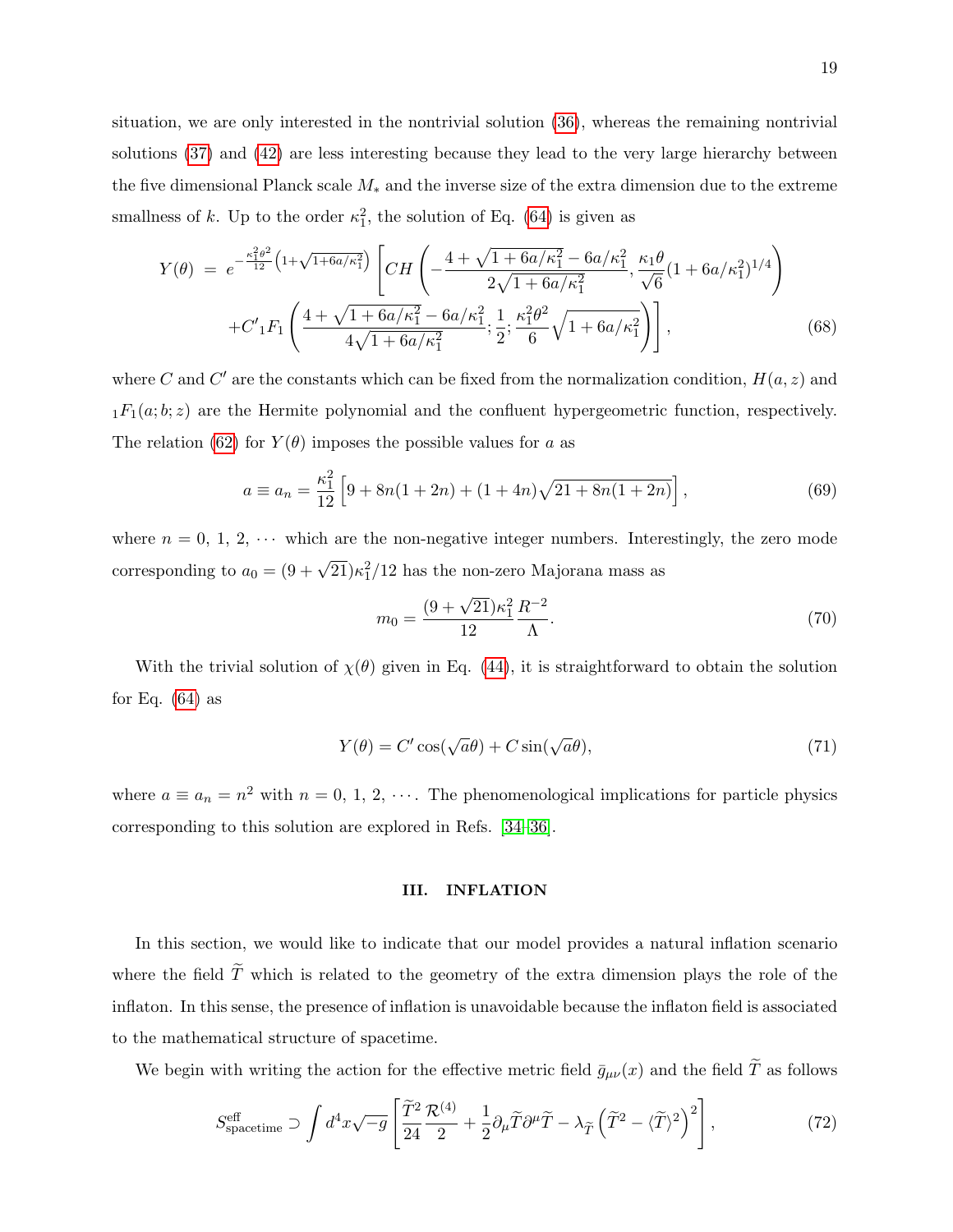which is in the so-called Jordan frame. The above action can be rewritten in the so-called Einstein frame via the conformal transformation as

$$
\hat{g}_{\mu\nu} = \Omega^2 \bar{g}_{\mu\nu}, \qquad \Omega^2 = \frac{\tilde{T}^2}{24M_{\rm Pl}^2}.
$$
\n
$$
\tag{73}
$$

This conformal transformation leads to a non-canonical kinetic term for the inflaton. Hence, we redefine  $\widetilde{T}$  as

<span id="page-19-0"></span>
$$
\widetilde{T} = \langle \widetilde{T} \rangle e^{\frac{\chi}{\sqrt{30}M_{\text{Pl}}}},\tag{74}
$$

where  $\chi$  is the field of the canonical kinetic term. Then, the potential for the field  $\chi$  takes the form as

$$
U(\chi) = \frac{\lambda_{\widetilde{T}} \left(\widetilde{T}^2 - \langle \widetilde{T} \rangle^2\right)^2}{\Omega^4}
$$
  
=  $576\lambda_{\widetilde{T}} M_{\text{Pl}}^4 \left(1 - e^{-\frac{2\chi}{\sqrt{30}M_{\text{Pl}}}}\right)^2$ . (75)

This inflation potential  $U(\chi)$  belongs to the slow-roll inflation class of E-model  $(n = 1)$  [\[37\]](#page-43-8) with the parameter  $\alpha_1^E = 5$ . The global minimum of the potential  $U(\chi)$  is at  $\langle \chi \rangle = 0$  which corresponds to VEV of the original field  $\widetilde{T}$  as  $\langle \widetilde{T} \rangle$  as seen in Eq. [\(74\)](#page-19-0).

The slow-roll parameters are obtained from the inflation potential  $U(\chi)$  as

$$
\epsilon = \frac{M_{\rm Pl}^2}{2} \left[ \frac{U'(\chi)}{U(\chi)} \right]^2,
$$
  
\n
$$
\eta = M_{\rm Pl}^2 \frac{U''(\chi)}{U(\chi)},
$$
  
\n
$$
\zeta^2 = M_{\rm Pl}^4 \frac{U'''(\chi)U'(\chi)}{U^2(\chi)}.
$$
\n(76)

These parameters are related to the observed quantities which are the spectral index  $n_s$ , the tensorto-scalar ratio r, the running index  $\frac{dn_s}{d\ln k}$ , and the scalar perturbation amplitude  $A_s$  as

$$
n_s \simeq 1 - 6\epsilon + 2\eta,
$$
  
\n
$$
r \simeq 16\epsilon,
$$
  
\n
$$
\frac{dn_s}{d\ln k} \simeq 16\epsilon\eta - 24\epsilon^2 - 2\zeta^2,
$$
  
\n
$$
A_s = \frac{U}{24\pi^2 M_{\rm Pl}^2 \epsilon},
$$
\n(77)

which are evaluated at the horizon crossing value of the inflaton. Here, the observed values of the spectral and running indexes at 68% confidence limit (CL) are  $n_s = 0.9649 \pm 0.0042$  and  $\frac{dn_s}{d \ln k}$  = -0.0045 ± 0.0067, the scalar perturbation amplitude is measured as  $A_s \approx 2.2 \times 10^{-9}$ ,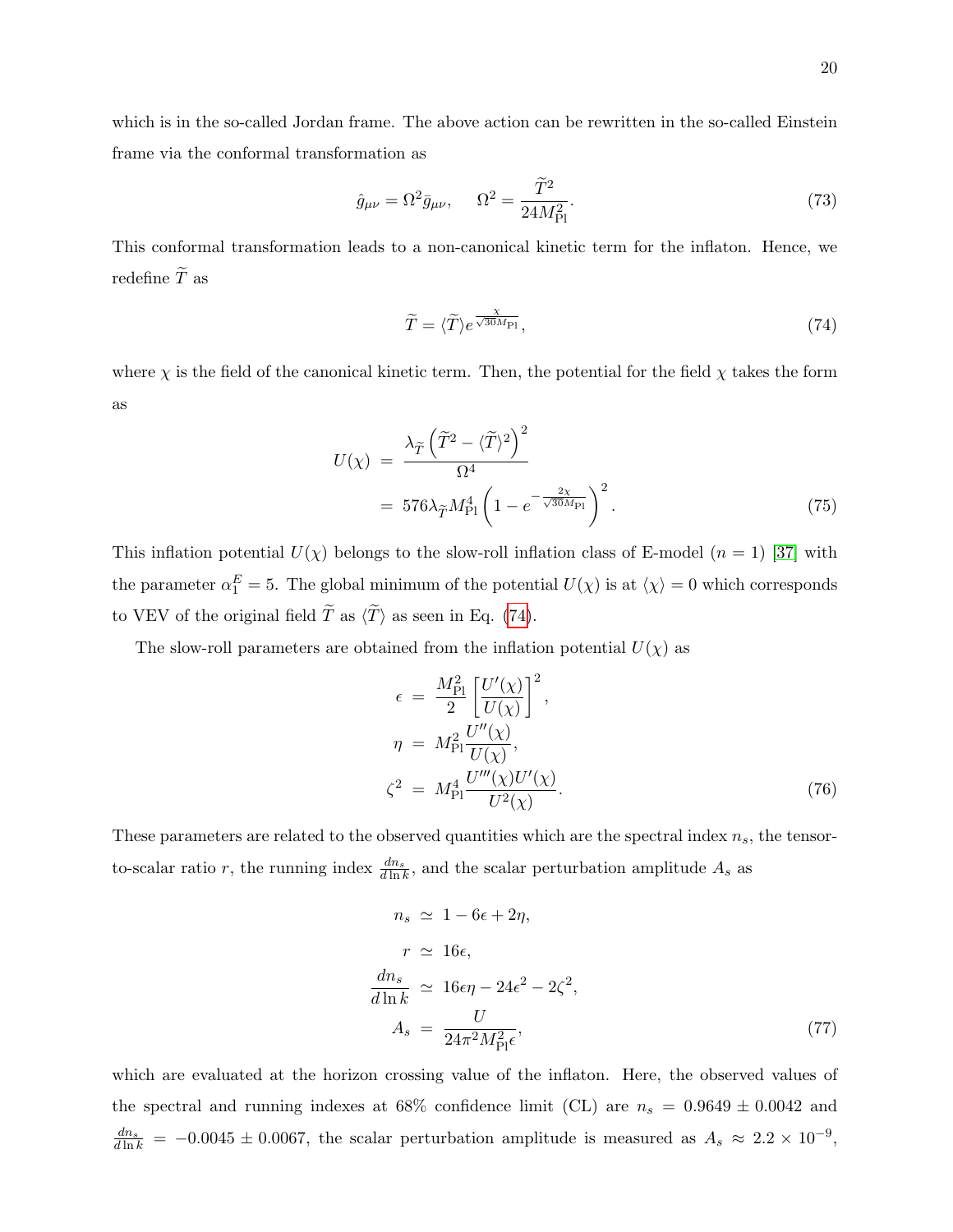whereas the upper bound for the tensor-to-scalar ratio at 95% CL is  $r < 0.063$ , as reported by Planck 2018 for the pivot scale  $0.05 \text{ Mpc}^{-1}$  [\[37\]](#page-43-8). The number of e-foldings is given as

<span id="page-20-0"></span>
$$
N = \int_{\chi_{\text{end}}}^{\chi_{\text{in}}} \frac{1}{M_{\text{Pl}}^2} \frac{U}{U'(\chi)} d\chi,\tag{78}
$$

where  $\chi_{\text{end}}$  is the value of the inflaton at which the inflation ends and  $\chi_{\text{in}}$  is the horizon crossing value of the inflaton. By using  $\epsilon \simeq 1$  at the end of the inflation, we obtain  $\chi_{\text{end}} \simeq 1.14 M_{\text{Pl}}$ .

It is straightforward to solve Eq. [\(78\)](#page-20-0) to find  $\chi_{\text{in}}$  and then the inflation observables. In Table [I,](#page-20-1) we show our predictions for  $\chi_{\rm in}$ , the inflation observables, and the coupling  $\lambda_{\widetilde{T}}$  for various number of e-foldings. From this table we find that our predictions are in good agreement with the Planck

| N  | $\chi_{\rm in}$  | $n_{s}$ | r      | $\frac{dn_s}{d \ln k}$ | $\lambda_{\widetilde{T}}$ |
|----|------------------|---------|--------|------------------------|---------------------------|
| 58 | $8.14M_{\rm Pl}$ | 0.9681  | 0.0124 | $-5.30 \times 10^{-4}$ | $7.79 \times 10^{-13}$    |
| 59 | $8.18M_{\rm Pl}$ | 0.9686  | 0.0120 | $-5.12 \times 10^{-4}$ | $7.55 \times 10^{-13}$    |
| 60 | $8.22M_{\rm Pl}$ | 0.9692  | 0.0117 | $-4.96 \times 10^{-4}$ | $7.32 \times 10^{-13}$    |
| 61 | $8.26M_{\rm Pl}$ | 0.9696  | 0.0114 | $-4.80 \times 10^{-4}$ | $7.10 \times 10^{-13}$    |
| 62 | $8.29M_{\rm Pl}$ | 0.9701  | 0.0110 | $-4.65 \times 10^{-4}$ | $6.89 \times 10^{-13}$    |

<span id="page-20-1"></span>TABLE I: The inflationary predictions in our model for various number of e-foldings.

2018 data. Compared to the inflationary models of the Starobinsky-type potential, our model predicts a larger tensor-to-scalar ratio which is around ∼ 0.011 and thus can be tested in the near future.

In Table [I,](#page-20-1) the effective coupling  $\lambda_{\tilde{T}}$  is determined from the observed value of the scalar perturbation amplitude  $A_s$ . For the number of e-foldings  $N \sim 60$ , the effective coupling  $\lambda_{\widetilde{T}}$  is around  $\sim 7 \times 10^{-13}$  which is very small. In order to see the smallness of the effective coupling  $\lambda_{\widetilde{T}}$ , let us first rewrite  $\lambda_{\widetilde{T}}$  in as

$$
\lambda_{\widetilde{T}} = \frac{\bar{a}_1}{576} \frac{R^{-2}}{M_{\text{Pl}}^2} \left[ \int_{-\pi}^{\pi} d\theta \chi^2(\theta) \right] \left[ \int_{-\pi}^{\pi} d\theta \chi(\theta) \right]^{-1}, \tag{79}
$$

where  $\bar{a}_1 \equiv a_1 \langle T \rangle^3$  and  $\chi(\theta)$  corresponds to the solution [\(36\)](#page-11-0). This relation implies that the effective coupling  $\lambda_{\widetilde{T}}$  would be suppressed by the observed Planck scale. By using Eq. [\(53\)](#page-14-0), we can determine the relation between the parameter  $\bar{a}_1$  and the inverse size of extra dimension for the ratio  $R^{-1}/M_*$  kept fixed. Such a relation is shown in Fig. [2.](#page-21-1) We observe that  $R^{-1}$  increases with the growth of  $\bar{a}_1$ , which suggests the large hierarchy between  $M_*$ ,  $R^{-1}$  and the electroweak scale in the region of the sufficiently large/small  $\bar{a}_1$ . Otherwise, no the large hierarchy appears in the intermediate region of  $\bar{a}_1$ . In addition, for  $R^{-1}/M_*$  given,  $\bar{a}_1$  and  $R^{-1}$  cannot exceed a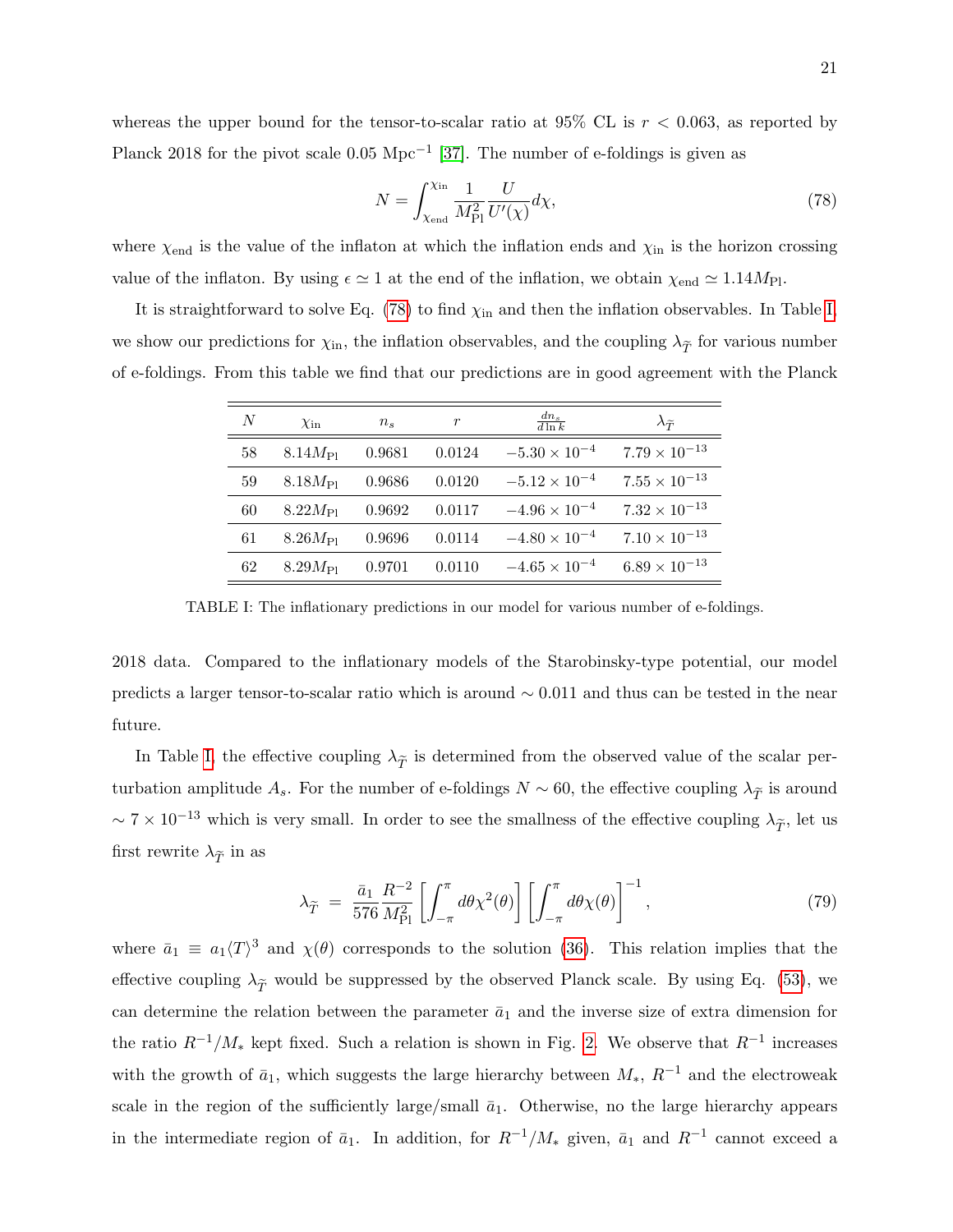

<span id="page-21-1"></span>FIG. 2: The dependence of the inverse size  $R^{-1}$  of extra dimension in the parameter  $\bar{a}_1$  for various reference points of ratio  $R^{-1}/M_*$  with  $\lambda_{\widetilde{T}} = 7.32 \times 10^{-13}$ .

certain value, which is due to the behavior of the function  $\chi(\theta)$  and the constraints coming from the identification of the observed Planck scale, and the observed value of the scalar perturbation amplitude. For example, with  $R^{-1}/M_* = 0.0125$  corresponding to the orange curve in Fig. [2,](#page-21-1) we find  $\bar{a}_1 \lesssim 1.356 \times 10^{-3}$  and  $R^{-1} \lesssim 1.41 \times 10^{15}$  GeV.

At the end of the inflation, the inflaton oscillates around the global minimum or VEV  $\langle \chi \rangle$  and corresponds to a mass

$$
m_{\chi} = 16\sqrt{\frac{3}{5}\lambda_{\widetilde{T}}M_{\text{Pl}}}.\tag{80}
$$

With the number of e-foldings  $N \sim 60$ , one finds that the mass of the inflaton is about  $\sim 2.6 \times 10^{13}$ GeV.

#### <span id="page-21-0"></span>IV. GEODESIC EQUATION AND OBSERVATIONS

In this section, we shall derive the geodesic equation which describes the motion of neutral test particles in spacetime  $\mathcal{M}_5$ . Then, we consider the phenomenological implications of the geodesic equation for the motion of neutral test particles. We are interested in investigating the photon sphere and the bound orbits, which have the important differences between GR and our scenario about the qualitative and quantitative features and hence would allow us to distinguish our scenario from other alternative theories of gravity. In addition, we calculate the perihelion shift and the bending angle of light in the weak field limit and then we compare the values predicted by our spacetime  $\mathcal{M}_5$  with the experimental observations to find the corresponding constraints. With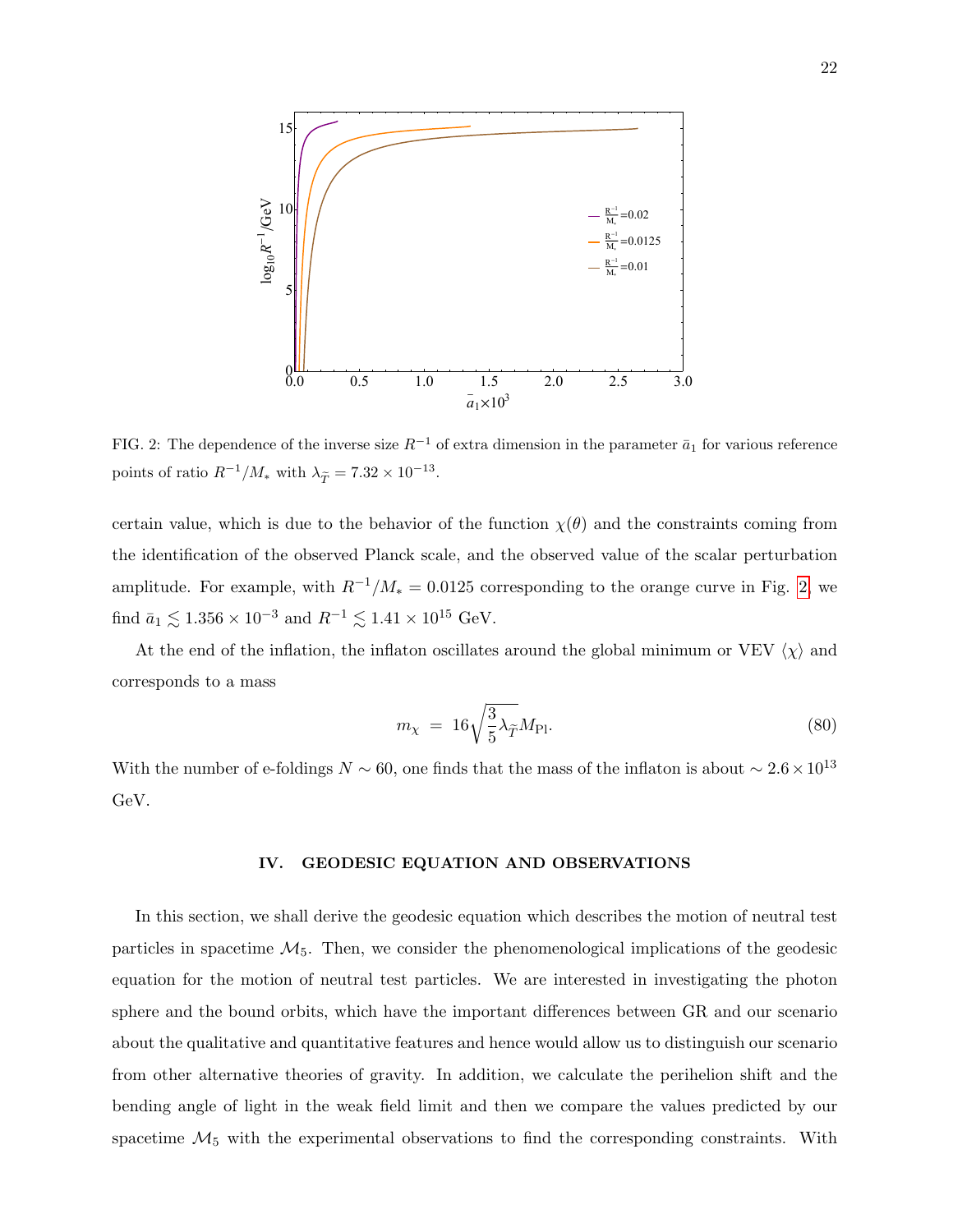respect the gravitational deflection of light in the strong field limit, we study the impact of spacetime  $\mathcal{M}_5$  on the strong gravitational lensing.

The worldline  $\{x^{\mu}(\lambda), \theta(\lambda)\}\equiv X^M(\lambda)$  of a neutral test particle moving in spacetime  $\mathcal{M}_5$  satisfies the geodesic equation

$$
\frac{d^2X^M}{d\lambda^2} + \Gamma^M_{PQ} \frac{dX^P}{d\lambda} \frac{dX^Q}{d\lambda} = 0,\tag{81}
$$

where  $\lambda$  is the Affine parameter. In addition, the line element of spacetime  $\mathcal{M}_5$  implies the following relation

<span id="page-22-2"></span>
$$
\bar{g}_{\mu\nu}(x)\frac{dx^{\mu}}{d\lambda}\frac{dx^{\nu}}{d\lambda} = \frac{1}{\chi(\theta)}\left[k + \frac{\widetilde{T}^{4}}{\Delta^{2}}\left(\frac{d\theta}{d\lambda}\right)^{2}\right],
$$
\n(82)

where  $k = 0(1)$  for the null(timelike) geodesic and

$$
\Delta \equiv 24M_*^3 \int_{-\pi}^{\pi} d\theta \chi(\theta). \tag{83}
$$

The geodesic equation is more specifically expanded as

<span id="page-22-1"></span>
$$
\frac{dv^{\mu}}{d\lambda} + \bar{\Gamma}^{\mu}_{\nu\rho}v^{\nu}v^{\rho} + \frac{g_{\chi}\chi'(\theta)}{2\chi(\theta)} \left[ \frac{X^{\mu}}{\chi(\theta)} \left( k + \frac{\tilde{T}^{4}}{\Delta^{2}}(v^{\theta})^{2} \right) - 2v^{\mu}v^{\nu}X_{\nu} \right] + \left[ \frac{\chi'(\theta)}{\chi(\theta)}\delta^{\mu}{}_{\nu} + \frac{g_{\chi}\tilde{T}^{4}}{\Delta^{2}\chi(\theta)}X^{\mu}{}_{\nu} \right]v^{\nu}v^{\theta} + \frac{2\tilde{T}^{3}\partial^{\mu}\tilde{T}}{\Delta^{2}\chi(\theta)}(v^{\theta})^{2} = 0, \tag{84}
$$

$$
\frac{dv^{\theta}}{d\lambda} + \frac{\chi'(\theta)}{2\chi(\theta)} \left[ \frac{\Delta^2}{\widetilde{T}^4} k + (v^{\theta})^2 \right] - 4 \frac{\partial_{\mu} \widetilde{T}}{\widetilde{T}} v^{\mu} v^{\theta} = 0, \tag{85}
$$

where  $v^{\mu} \equiv dx^{\mu}/d\lambda$ ,  $v^{\theta} \equiv d\theta/d\lambda$ ,

$$
\bar{\Gamma}^{\mu}_{\nu\rho} = \frac{\bar{g}^{\mu\lambda}(x)}{2} \left[ \partial_{\nu}\bar{g}_{\lambda\rho}(x) + \partial_{\rho}\bar{g}_{\lambda\nu}(x) - \partial_{\lambda}\bar{g}_{\nu\rho}(x) \right],\tag{86}
$$

 $X^{\mu} \equiv \bar{g}^{\mu\nu}(x) X_{\nu}, X^{\mu}{}_{\nu} \equiv \bar{g}^{\mu\rho}(x) X_{\rho\nu}$ , and  $\partial^{\mu} \equiv \bar{g}^{\mu\nu}(x) \partial_{\nu}$ .

For the spherically-symmetric and static solution of the system described by the effective action [\(45\)](#page-12-3), the ansatz for the effectively four dimensional metric  $\bar{g}^{\mu\nu}(x)$ , the gauge field  $X_{\mu}$ , and the field  $\tilde{T}$  are given as

<span id="page-22-0"></span>
$$
\bar{g}_{\mu\nu}(x)dx^{\mu}dx^{\nu} = f(r)dt^{2} - \frac{dr^{2}}{g(r)} - r^{2}(d\varphi_{1}^{2} + \sin^{2}\varphi_{1}d\varphi_{2}^{2}),
$$
  
\n
$$
X_{\mu}dx^{\mu} = \phi(r)dt.
$$
  
\n
$$
\tilde{T} = \psi(r).
$$
\n(87)

It should be noted that the massive objects in astronomy are in fact rotating and thus the spacetime geometry of these objects are described by the Kerr metric [\[38\]](#page-43-9). In this work, we consider the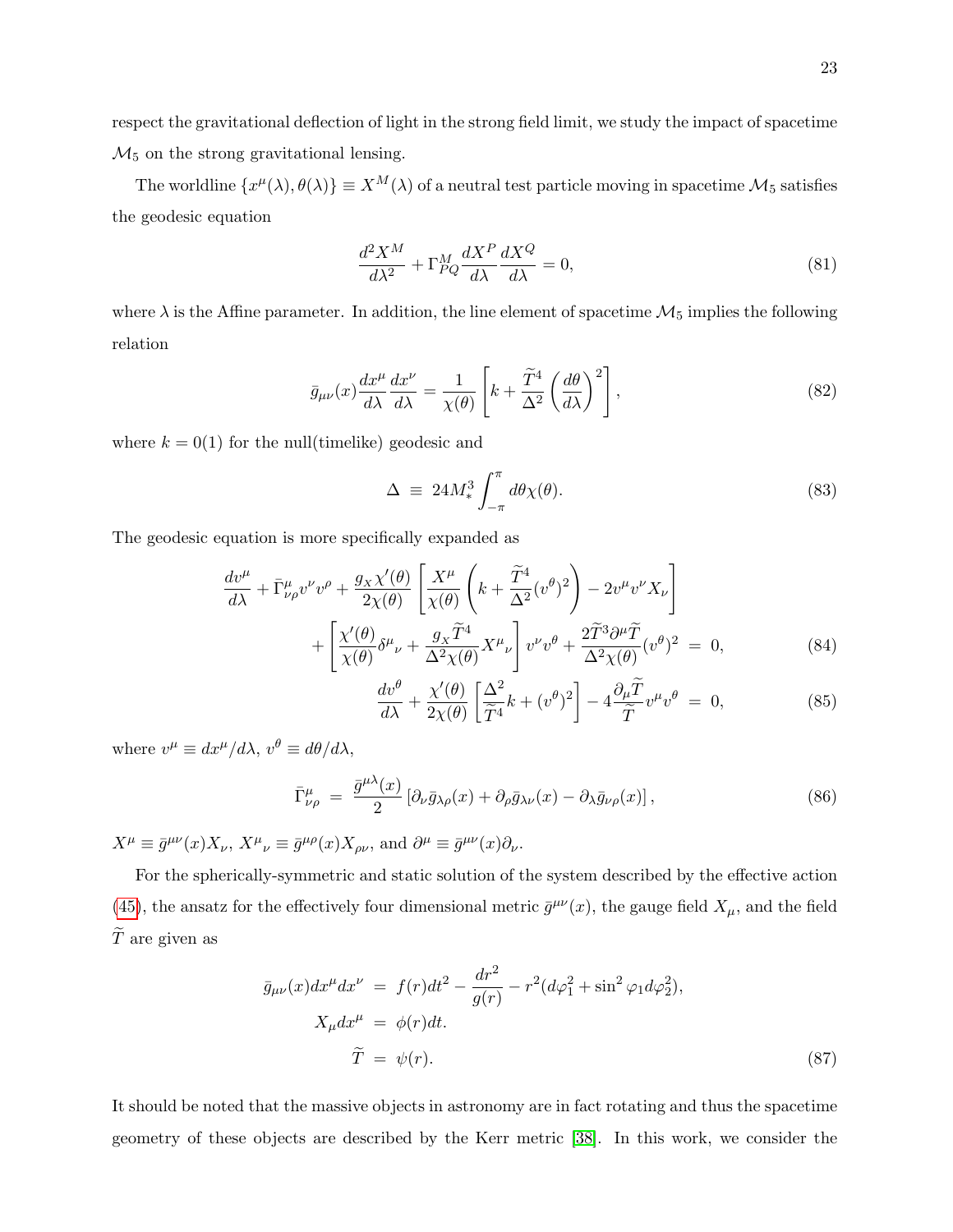massive objects to be the Sun and black holes. The Sun rotates very slowly with its rotation rate varying between approximately 13.8/year to 7.7/year at the equator and the poles, respectively [\[39\]](#page-43-10). Whereas, most black holes are born to have the rotation rate to be very slowly with the rotation parameter  $a \equiv J/M^2$  (with J and M to be the anglular momentum and the mass of black hole) about  $10^{-2}$  [\[40\]](#page-43-11). For black holes which are compact components in low-mass X-ray binaries (LMXBs) which are of the most important astrophysical laboratories, all current methods of spin measurement of these black holes need to employ the accretion disk to infer their spin rate. Due to the difficulty in modeling accretion disk, the spin rate measurement sometimes leads to conflicting results. On the other hand, the origin of the black hole spin in LMXBs can be accounted for by the matter accreted onto the black hole [\[41\]](#page-43-12). In addition, if the accreation is chaotic then the matter accreated on the black holes may not make increasing the black hole spin rate [\[42\]](#page-43-13). With respect to non-accreting stellar-mass black holes whose growth is through mergers with other black holes, successive additions of random spins of merging black holes tend to spin-down the resultant black hole, unless alignment of their spin is very efficient [\[43\]](#page-43-14). The spin measurements of these black holes which are now available for mergers detected by LIGO have pointed to that most of them are consistent with the low spin [\[44,](#page-43-15) [45\]](#page-43-16).

Because of  $a \ll 1$  in these situations, we can consider the zero order in the rotation parameter a, which corresponds to the no rotation approximation of very slowly rotating massive objects.

With the ansatz [\(87\)](#page-22-0), Eqs. [\(84\)](#page-22-1) and [\(85\)](#page-22-1) become

<span id="page-23-0"></span>
$$
\frac{dv^{0}}{d\lambda} + \frac{f'(r)}{f(r)}v^{0}v^{1} + \frac{g_{x}\chi'(\theta)}{2\chi(\theta)}\phi(r)\left[\frac{1}{\chi(\theta)}\left(k + \frac{\psi^{4}(r)}{\Delta^{2}}(v^{\theta})^{2}\right) - 2(v^{0})^{2}\right] \n+ \left[\frac{\chi'(\theta)}{\chi(\theta)}v^{0} - \frac{g_{x}\psi^{4}(r)}{\Delta^{2}\chi(\theta)}\frac{\phi'(r)}{f(r)}v^{1}\right]v^{\theta} = 0, \n\frac{dv^{1}}{d\lambda} + \frac{g(r)f'(r)}{2}(v^{0})^{2} - \frac{g'(r)}{2g(r)}(v^{1})^{2} - rg(r)\left[(v^{2})^{2} + \sin^{2}\varphi_{1}(v^{3})^{2}\right] - \frac{g_{x}\chi'(\theta)}{\chi(\theta)}\phi(r)v^{0}v^{1} + \left[\frac{\chi'(\theta)}{\chi(\theta)}v^{1} - \frac{g_{x}\psi^{4}(r)}{\Delta^{2}\chi(\theta)}g(r)\phi'(r)v^{0}\right]v^{\theta} - \frac{2g(r)}{\Delta^{2}\chi(\theta)}\psi^{3}(r)\psi'(r)(v^{\theta})^{2} = 0, \n\frac{dv^{2}}{d\lambda} + \frac{2}{r}v^{1}v^{2} - \frac{\sin 2\varphi_{1}}{2}(v^{3})^{2} - \frac{g_{x}\chi'(\theta)}{\chi(\theta)}\phi(r)v^{0}v^{2} + \frac{\chi'(\theta)}{\chi(\theta)}v^{2}v^{\theta} = 0, \n\frac{dv^{3}}{d\lambda} + \frac{2}{r}v^{1}v^{3} + \cot\varphi_{1}v^{2}v^{3} - \frac{g_{x}\chi'(\theta)}{\chi(\theta)}\phi(r)v^{0}v^{3} + \frac{\chi'(\theta)}{\chi(\theta)}v^{3}v^{\theta} = 0, \n\frac{dv^{\theta}}{d\lambda} + \frac{\chi'(\theta)}{2\chi(\theta)}\left[\frac{\Delta^{2}}{\psi^{4}(r)}k + (v^{\theta})^{2}\right] - \frac{4\psi'(r)}{\psi(r)}v^{r}v^{\theta} = 0. (88)
$$

From the equation for  $dv^2/d\lambda$ , one sees that we always restrict the equatorial motion of test particles, i.e.  $\varphi_1 = \pi/2$ , without loss of generality.

We consider the propagation of neutral test particles in the low energy region. This implies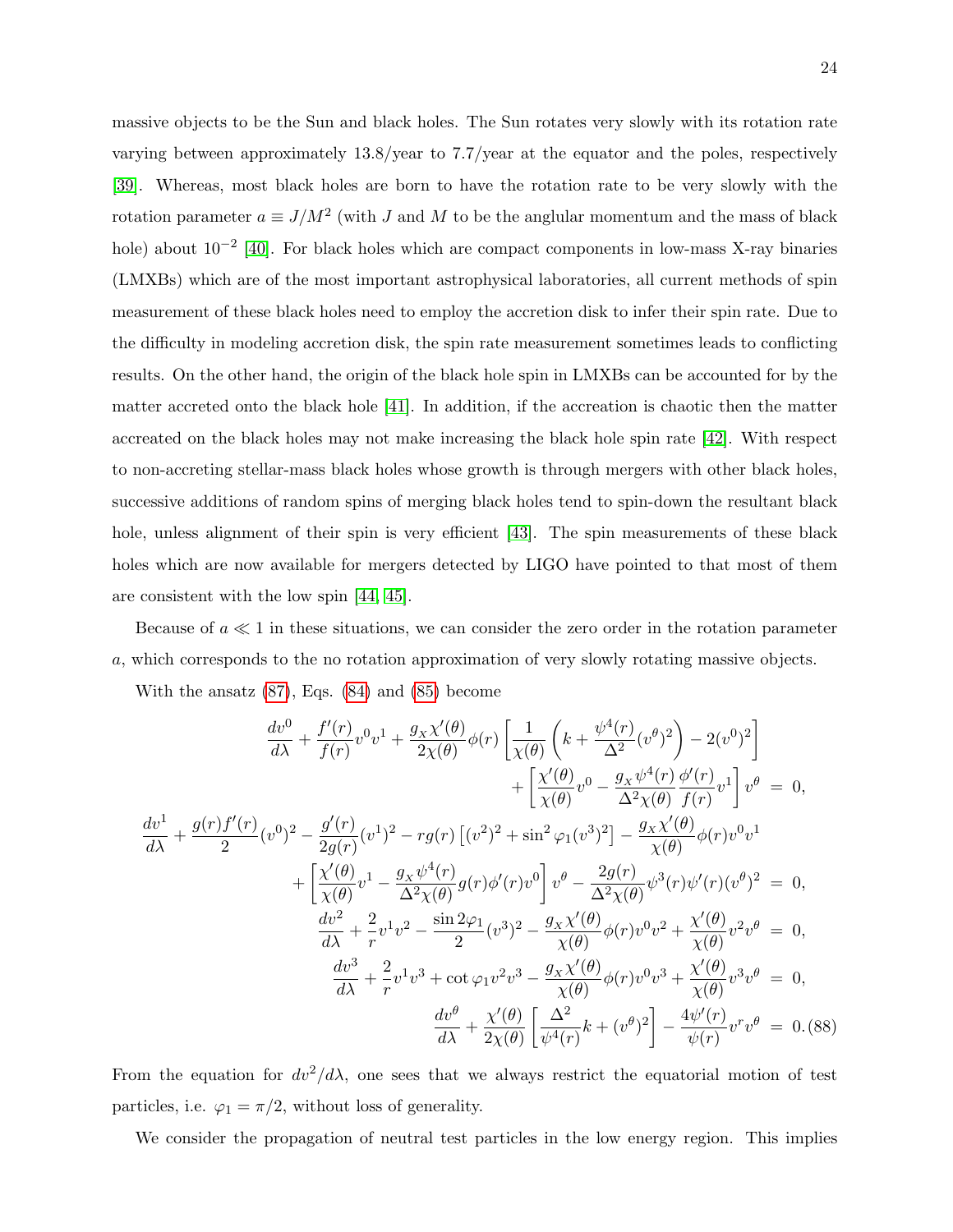$\tilde{T} \simeq \langle \tilde{T} \rangle$  because as indicated above the fluctuation field around the vacuum  $\langle \tilde{T} \rangle$  is very massive and thus decouples at the low energy. Also, determining the analytical solution for these geodesic equations with  $\chi(\theta)$  which is nontrivial is a difficult task. Thus in the following we consider the trivial solution of  $\chi(\theta)$  which is given by Eq. [\(44\)](#page-12-2). As a result, the spherically-symmetric and static spacetime background given in Eq. [\(87\)](#page-22-0) reads

<span id="page-24-1"></span>
$$
f(r) = g(r) = 1 - \frac{2M}{r} + \frac{Q_X^2}{r^2},
$$
  
\n
$$
\phi(r) = -\frac{Q_X}{r},
$$
  
\n
$$
\psi(r) = \langle \tilde{T} \rangle,
$$
\n(89)

where M is the ADM mass of the system and  $Q_X$  is the electric-like charge corresponding to the gauge field  $X_\mu$ . Because the charge  $Q_X$  would be small, we safely neglect the contribution of the term  $Q_X^2/r^2$  compared to the term  $2M/r$  in the expression of  $f(r)$  and  $g(r)$ . The Schwarzschild radius thus is approximately given by  $2M$ . Note that, here (and in whats follows) we have considered the unit system where the observed gravitational constant G is given as  $G = 1$ .

Then, by integrating the last expression in Eq. [\(88\)](#page-23-0), one finds

$$
v^{\theta} = \frac{c_{\theta}}{R},\tag{90}
$$

where  $c_{\theta}$  is a constant which means that the velocity along the vertical direction is always a constant. Substituting this result into the first and fourth lines of Eq. [\(88\)](#page-23-0) and then integrating them, we obtain

<span id="page-24-2"></span>
$$
v^{0} = \frac{1}{f(r)} \left[ E + \frac{c_{\theta}}{\sqrt{4\pi}} \phi(r) \right],
$$
  
\n
$$
v^{3} = \frac{L}{r^{2}},
$$
\n(91)

where  $E$  and  $L$  are the constants which are at large distance identified as the specific energy and the specific angular momentum of the massive particles (while for the massless particles like the photon  $E$  and  $L$  can be thought of as the energy and angular momentum, respectively) measured by a stationary observer at large radius. With this result and using Eq. [\(82\)](#page-22-2), we obtain

<span id="page-24-0"></span>
$$
(v^{1})^{2} = \left[E + \frac{c_{\theta}}{\sqrt{4\pi}}\phi(r)\right]^{2} - f(r)\left(k + c_{\theta}^{2} + \frac{L^{2}}{r^{2}}\right).
$$
\n(92)

This equation can be rewritten as

$$
(v1)2 = (E - V-)(E - V+),
$$
\n(93)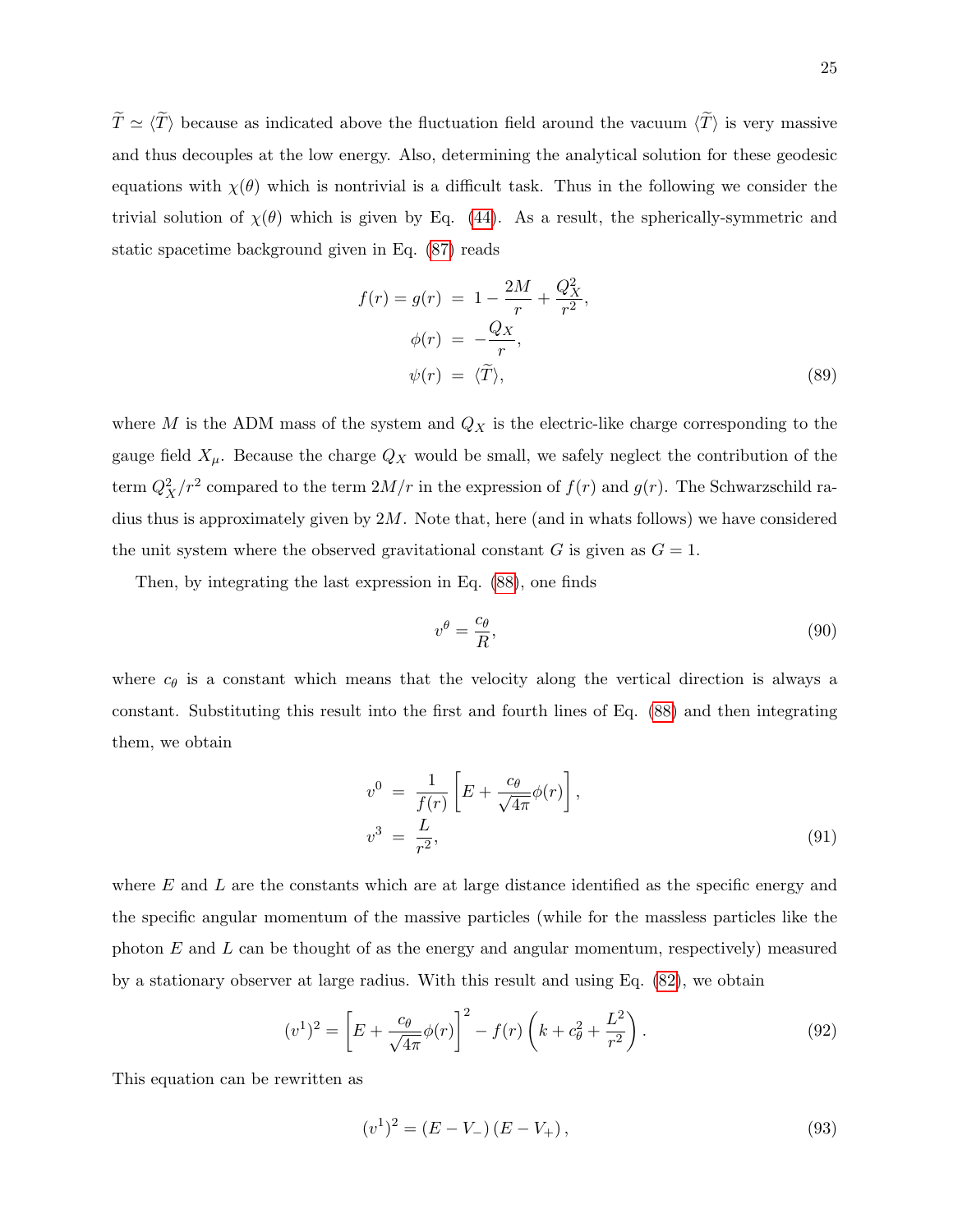where the effective potentials  $V_{\pm}$  are defined as follows

$$
V_{\pm} = -\frac{c_{\theta}}{\sqrt{4\pi}}\phi(r) \mp \sqrt{f(r)\left(k + c_{\theta}^2 + \frac{L^2}{r^2}\right)}.
$$
\n(94)

#### A. Photon Sphere

Eq. [\(92\)](#page-24-0) is written for the photon  $(k = 0)$  which moves along the null paths in the background given in [\(89\)](#page-24-1) as

<span id="page-25-0"></span>
$$
\left(\frac{dr}{d\lambda}\right)^2 = \left(E + \frac{\alpha}{r}\right)^2 - \left(1 - \frac{2M}{r}\right)\left(c_\theta^2 + \frac{L^2}{r^2}\right),\tag{95}
$$

where

<span id="page-25-2"></span>
$$
\alpha \equiv -\frac{c_{\theta}Q_X}{\sqrt{4\pi}},\tag{96}
$$

which is positive or negative depending on the sign of the charge  $Q_X$ . Here, we observe that the structure of spacetime  $\mathcal{M}_5$  affects the orbital dynamics of the photon through the additional terms related to the quantities  $\alpha$  and  $c_{\theta}^2$ . In order to see their effects on the orbital dynamics of the photon, we investigate separately their role corresponding to two cases which are  $c_{\theta}^2 \simeq 0$  and  $\alpha \simeq 0$ (or  $Q_X \simeq 0$ ).

The conditions for the photon moving on a circular orbit are that the right hand side of Eq. [\(95\)](#page-25-0) and its first-order derivative in r vanish both. For the first case of  $c_{\theta} \simeq 0$  which hence we ignore the term relating to  $c_{\theta}^2$  in Eq. [\(95\)](#page-25-0) and then we find

<span id="page-25-1"></span>
$$
L_{\pm} = \pm r \frac{\sqrt{1 - 2M/r}}{r - 3M} \alpha,
$$
  
\n
$$
E_{\pm} = -\frac{\alpha}{r} \pm L_{\pm} \frac{\sqrt{f(r)}}{r}
$$
  
\n
$$
= \frac{M\alpha}{r(r - 3M)},
$$
\n(97)

We note that the energy and the angular momentum of the photon are positive both. First, with respect to the angular momentum of the photon, the positive condition corresponding to the positive branch  $L_+$  suggests the constraint on r and  $\alpha$  as  $r > 3M$  and  $\alpha > 0$  or an alternative  $r < 3M$  and  $\alpha < 0$ . Corresponding to the negative branch  $L_$ , the positive condition leads to  $r > 3M$  and  $\alpha < 0$  or  $r < 3M$  and  $\alpha > 0$ . Whereas, applying the positive condition on the energy of the photon, one finds the same constraint as the case of the positive branch for the angular momentum. This means that only the positive branch  $L_{+}$  of the angular momentum is suitable to the expression of energy.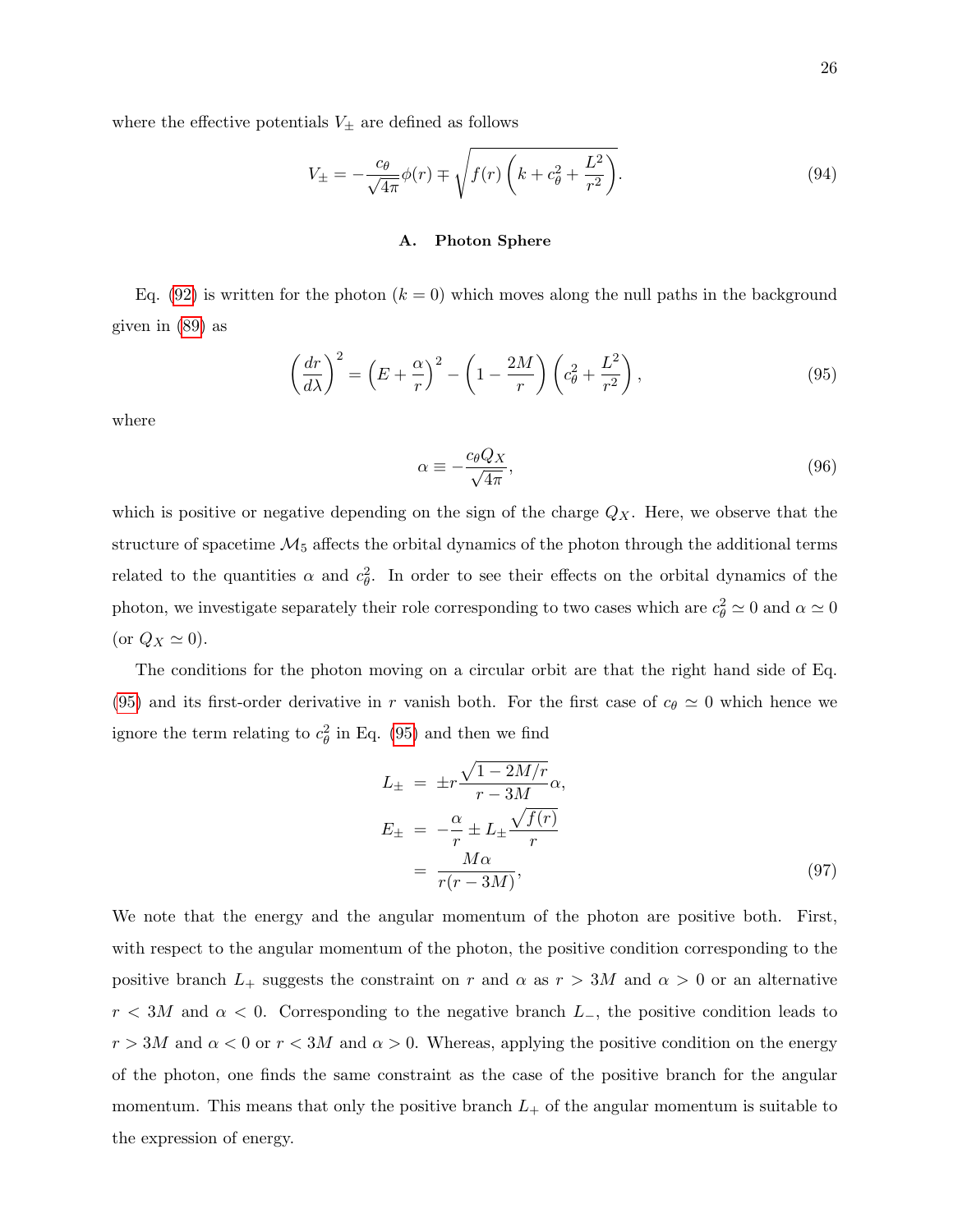

<span id="page-26-0"></span>FIG. 3: The scaled radius  $r_{ph}/M$  for the photon sphere as a function of the angular momentum L at  $|\alpha| = 1/10$ . The blue and red curves correspond to  $r_{ph}^+$  ( $\alpha = 1/10$ ) and  $r_{ph}^-$  ( $\alpha = -1/10$ ), respectively. The horizontal dashed black line refers to the prediction of GR,  $r_{ph} = 3M$ .

By solving the first equation (corresponding to  $L_{+}$ ) in Eq. [\(97\)](#page-25-1), one determines the radius for the photon sphere as

<span id="page-26-1"></span>
$$
r_{ph}^{+} = \frac{3L^{2}/\alpha^{2} - 1 + \sqrt{1 + 3L^{2}/\alpha^{2}}}{L^{2}/\alpha^{2} - 1}M,
$$
  
\n
$$
r_{ph}^{-} = \frac{3L^{2}/\alpha^{2} - 1 - \sqrt{1 + 3L^{2}/\alpha^{2}}}{L^{2}/\alpha^{2} - 1}M.
$$
\n(98)

Here, the positive and negative branches of the solution are always larger and smaller than  $3M$ and hence would correspond to  $\alpha > 0$  and  $\alpha < 0$ , respectively. We show the behavior of the radius  $r_{ph}$  for the photon sphere as a function of the angular momentum L in Fig. [3.](#page-26-0)

Let us now analyze the features of the radius  $r_{ph}$  for the photon sphere derived above.

- (1) In GR and almost alternative theories of gravity [\[25–](#page-43-1)[30\]](#page-43-2) as well as references therein, the radius  $r_{ph}$  for the photon sphere is fixed by the geometry of spacetime. However, in our work, besides the dependence of the geometry of spacetime  $r_{ph}$  is also dependent on the angular momentum  $L$  of the photon.
- (2) For the case  $|\alpha| \ll L$ , the radius  $r_{ph}$  for the photon sphere given in Eq. [\(98\)](#page-26-1) is expanded as

$$
r_{ph} = 3M \left[ 1 + \frac{\alpha}{\sqrt{3}L} + \mathcal{O}(\alpha^2/L^2) \right].
$$
 (99)

It means that, in the limit of the large angular momentum of the photon, the radius  $r_{ph}$ for the photon sphere reduces to  $3M$  which is the corresponding value for the Schwarzschild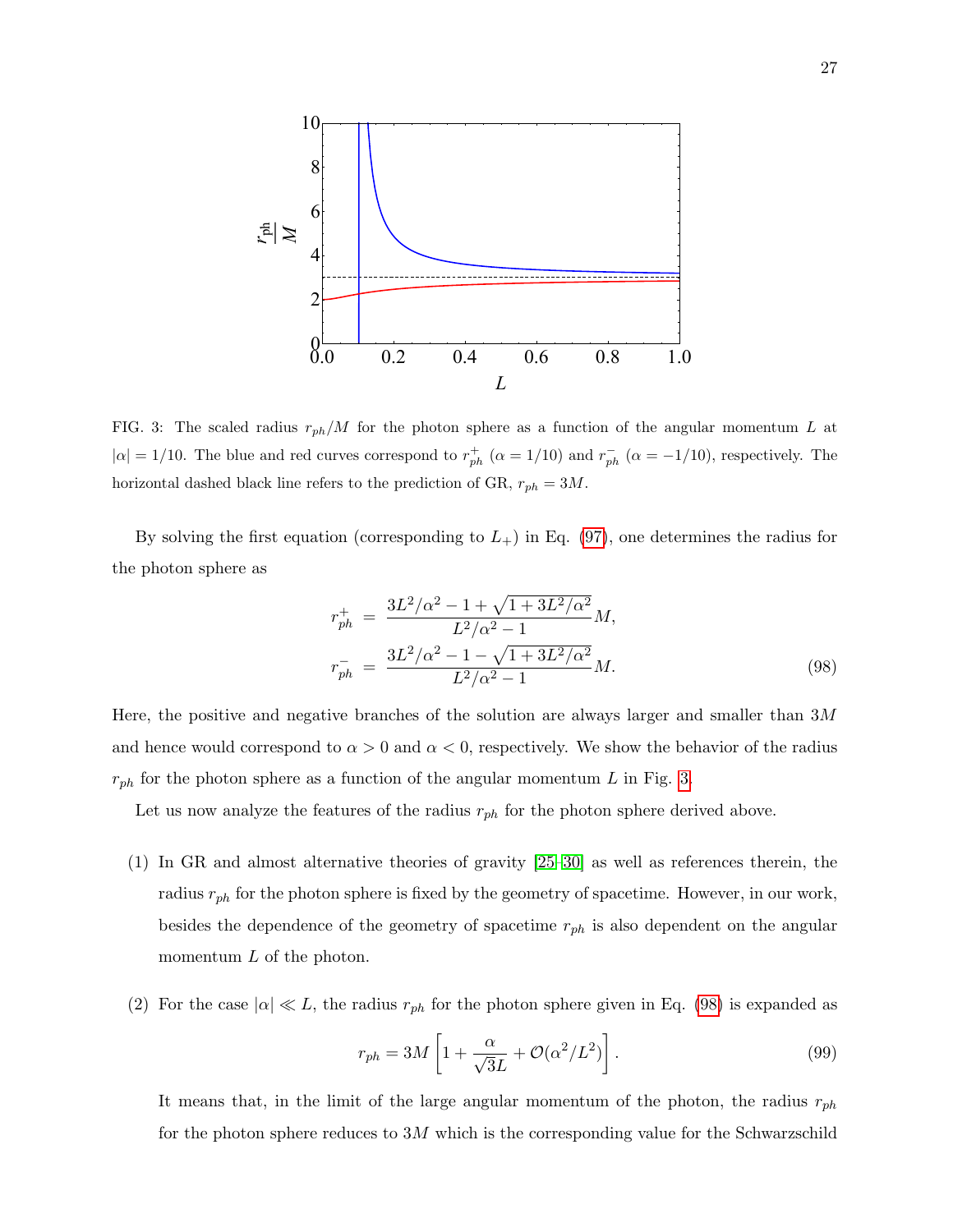spacetime geometry and hence our prediction for  $r_{ph}$  is the same as that of GR. This can be seen in Fig. [3.](#page-26-0)

- (3) Our prediction for  $r_{ph}$  deviates significantly from GR about the qualitative and quantitative features in the region of the small angular momentum of photon at which the magnitude of the quantity  $\alpha$  can be comparable to L or is much larger than L, as seen in Fig. [3.](#page-26-0)
- (4) The positive branch  $r_{ph}^+$  predicts the radius for the photon sphere larger than the prediction of GR. Also, the radius for the photon sphere corresponding to this branch exists only for the region  $L \in (\alpha, +\infty)$  (because the radius for the photon sphere is negative for  $L < \alpha$ ) and blows up as  $L \to \alpha$ . Whereas, the radius for the photon sphere predicted by the negative branch  $r_{ph}^-$  lies in the region  $(2M, 3M)$  and hence it yields a smaller radius for the photon sphere compared to the prediction of GR.

For the second case of  $\alpha \simeq 0$ , from the conditions for the photon moving on a circular orbit in analogy to what we have done in the first case, we find two radii as

$$
r_{ph}^{\pm} = \frac{L^2}{2c_{\theta}^2 M} \left( 1 \pm \sqrt{1 - \frac{12c_{\theta}^2 M^2}{L^2}} \right),
$$
 (100)

but only if  $L^2 \geq 12c_\theta^2 M^2$ . The radii  $r_{ph}^+$  and  $r_{ph}^-$  correspond to the stable and unstable circular orbits, respectively. Because the fact that the quantity  $c_{\theta}$  is small, the radius  $r_{ph}^{+}$  of the stable circular orbit which is not predicted in GR is very large and approaches infinity when  $c_{\theta}$  goes to zero. This means that the stable circular orbit of the photon manifests significantly for  $c_{\theta}$ sufficiently large. Here, we have several comments in order:

- (1) In the case of  $L = 12c_{\theta}^2 M^2$ , the radii  $r_{ph}^+$  and  $r_{ph}^-$  coincide and in which case it leads to ISCO for the photon with radius  $r_c = 6M$  which is equal to the ISCO radius of the massive particle in the Schwarzschild geometry.
- (2) For the photon with angular momentum L below  $12c_{\theta}^2M^2$  corresponding to the fact that the effective potential has no minimum and maximum, there is no turning point to hit and since the photon keeps moving and never returns.
- (3) Because the presence of the stable and unstable circular orbits, there exists the orbits for the photon which is bound but non-circular with the suitable energy.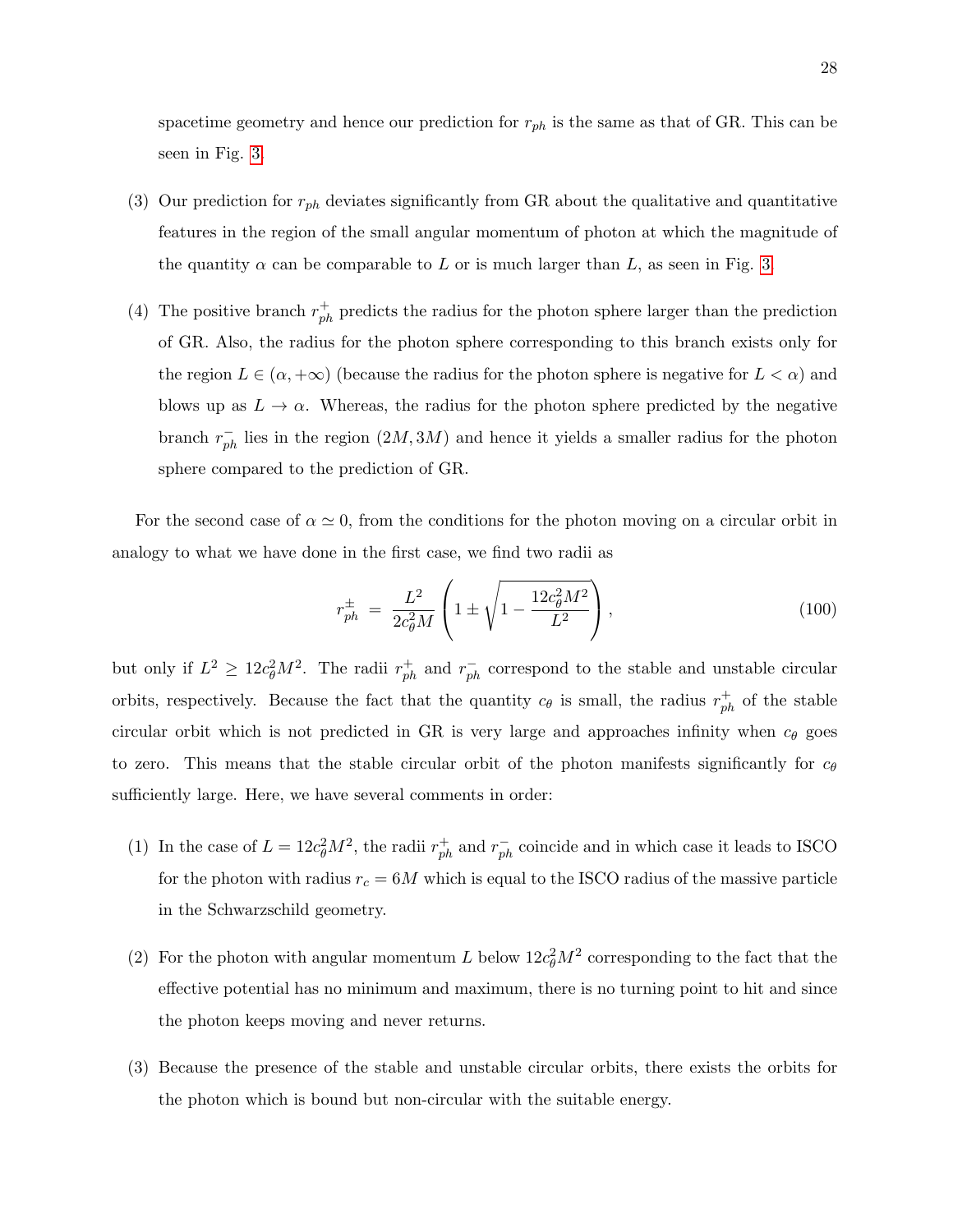#### B. Bound orbits of massive particles

First, we analyze the circular orbits of the massive particle by investigating Eq. [\(92\)](#page-24-0) with  $k = 1$ , given as follows

<span id="page-28-1"></span>
$$
\left(\frac{dr}{d\lambda}\right)^2 = \left(E + \frac{\alpha}{r}\right)^2 - \left(1 - \frac{2M}{r}\right)\left(1 + c_\theta^2 + \frac{L^2}{r^2}\right) \equiv V(r),\tag{101}
$$

where  $c_{\theta}$  must be realized to be the velocity along the vertical direction of the massive particle and the parameter  $\alpha$  is defined the same as in Eq. [\(96\)](#page-25-2). Note that, here the value of  $\alpha$  is generally different to the photon case due to the difference in the velocity along the vertical direction (relating to  $c_{\theta}$ ) and the  $Q_X$  charge caused by two different sources. The conditions for the massive particle moving on a circular orbit are  $V(r) = 0$  and  $V'(r) = 0$ , which lead to the following equation

<span id="page-28-0"></span>
$$
(3M - r)L^2 + (1 + c_\theta^2)Mr^2 + \alpha\sqrt{r(r - 2M)\left[L^2 + (1 + c_\theta^2)r^2\right]} = 0,
$$
\n(102)

which determines radii for the circular orbits of the massive particle. It is not easily to obtain analytical solutions for Eq. [\(102\)](#page-28-0). In fact  $\alpha$  is small because the predictions of GR agree with the experimental observations, in particular, in the solar system. Hence one can solve perturbatively Eq. [\(102\)](#page-28-0), given as

$$
r_{\pm} = r_{0\pm} - \frac{\sqrt{r_{0\pm}(r_{0\pm} - 2M)\left[L^2 + (1 + c_\theta^2)r_{0\pm}^2\right]}}{2(1 + c_\theta^2)Mr_{0\pm} - L^2} \alpha + \mathcal{O}(\alpha^2),\tag{103}
$$

where  $r_{0\pm}$  are radii of two circular orbits at the leading order corresponding to  $\alpha = 0$  (or  $Q_X = 0$ ) and are given as

$$
r_{0\pm} = \frac{L^2}{2(1+c_\theta^2)M} \left(1 \pm \sqrt{1 - \frac{12M^2(1+c_\theta^2)}{L^2}}\right),\tag{104}
$$

but only if  $L \geq 2\sqrt{3(1+c_{\theta}^2)}M$ . The radii  $r_{-}$  and  $r_{+}$  correspond to the unstable and stable circular orbits, respectively. For  $\alpha > 0$ , the radii r<sub>-</sub> and r<sub>+</sub> are enhanced and lowered by the correction coming from the fibre fabric of spacetime, respectively. On the contrary, the correction with  $\alpha < 0$ makes the radii  $r_$  and  $r_+$  decreasing and increasing, respectively.

The radius  $r_c$  for ISCO of the massive particle happens when the radii  $r_-\,$  and  $r_+\,$  coincide. As a result, we find radius  $r_c$  for ISCO of the massive particle as

$$
r_c = 6M - 2\sqrt{\frac{2}{1 + c_\theta^2}}\alpha + \mathcal{O}(\alpha^2),\tag{105}
$$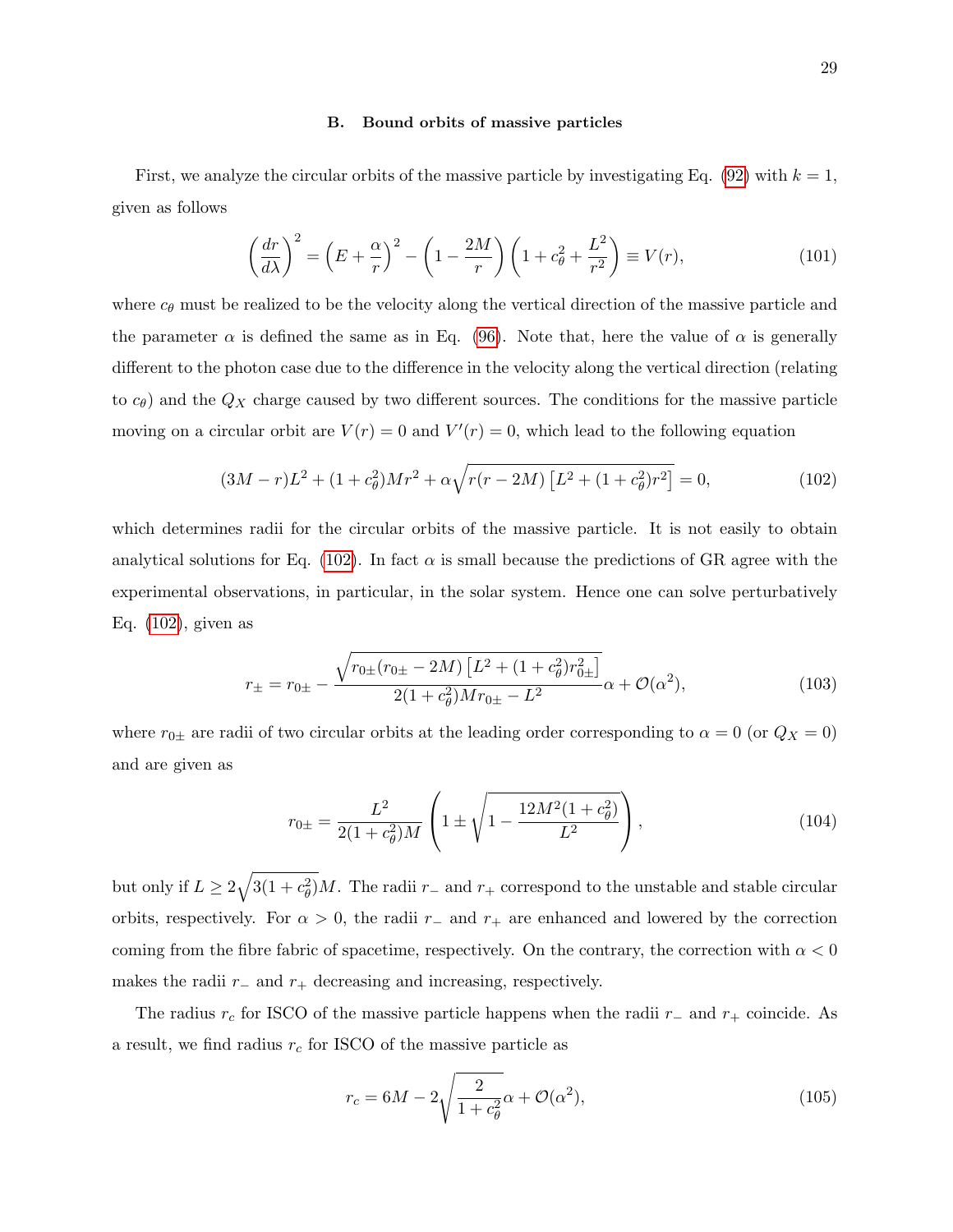at

$$
L = 2\sqrt{3(1+c_{\theta}^2)}M + \sqrt{\frac{2}{3}}\alpha + \mathcal{O}(\alpha^2). \tag{106}
$$

Note that, the value  $r_c = 6M$  is predicted by GR for the Schwarzschild spacetime geometry, which is independent on  $c_{\theta}$  in the case of  $\alpha = 0$  (or  $Q_X = 0$ ). Obviously, the radius  $r_c$  for ISCO of the massive particle reduces (enlarges) compared to the prediction of GR if  $\alpha > 0$  ( $\alpha < 0$ ).

We arrive at studying the bound but non-circular orbits for the massive particle. From the second line of Eq. [\(91\)](#page-24-2) and Eq. [\(101\)](#page-28-1), one finds the equation describing the orbital dynamics of a massive particle as

$$
\left(\frac{dy}{d\varphi_2}\right)^2 = \frac{1}{L^2} \left[ \left(E + \frac{\alpha}{r_+}\right)^2 - \left(1 - \frac{2M}{r_+}\right) \left(1 + c_\theta^2 + \frac{L^2}{r_+^2}\right) \right] + \frac{2}{L^2} \left[\frac{L^2}{r_+^2}(3M - r_+) + M(1 + c_\theta^2) + \alpha \left(E + \frac{\alpha}{r_+}\right) \right] y - \left(1 - \frac{6M}{r_+} - \frac{\alpha^2}{L^2}\right) y^2 + 2My^3,\tag{107}
$$

where  $y \equiv \frac{1}{r} - \frac{1}{r_+}$  $\frac{1}{r_+}$  which describes the deviation from the stable circular orbit. For the orbit which is nearly circular and hence y is small, we can ignore the term in  $y^3$  and the solution has the following form

$$
y = y_0 + A\cos(k\varphi_2 + \varphi_{20}),
$$
\n(108)

where the constants  $y_0$ , A, and k are given as

$$
y_0 = \frac{L^2(3M - r_+) + r_+^2 \left[M(1 + c_\theta^2) + \alpha(E + \alpha/r_+)\right]}{r_+ \left[L^2(r_+ - 6M) - \alpha^2 r_+\right]},
$$
  
\n
$$
k = \left(1 - \frac{6M}{r_+} - \frac{\alpha^2}{L^2}\right)^{1/2},
$$
  
\n
$$
A = \frac{1}{k} \left\{\frac{1}{L^2} \left[\left(E + \frac{\alpha}{r_+}\right)^2 - \left(1 - \frac{2M}{r_+}\right)\left(1 + c_\theta^2 + \frac{L^2}{r_+^2}\right)\right] + k^2 y_0^2\right\}^{1/2},
$$
(109)

and  $\varphi_{20}$  is the initial phase which can be set to be zero for simplicity. We have two remarks as follows:

(1) In GR and almost alternative theories of gravity,  $y_0$  vanishes because  $r_+$  satisfies the equation obtained from the vanishing of the first-order derivative of the effective potential. Thus, the bound orbits which is nearly circular will oscillate around the radius of the stable circular orbit. However, in our case  $y_0$  is generally nonzero unless  $\alpha = 0$  (or  $Q_X = 0$ ) and dependent on the specific energy and angular momentum of the particle. As a result, the orbit oscillates not about  $y = 0$  but about  $y = y_0$  which is not fixed by the geometry of spacetime.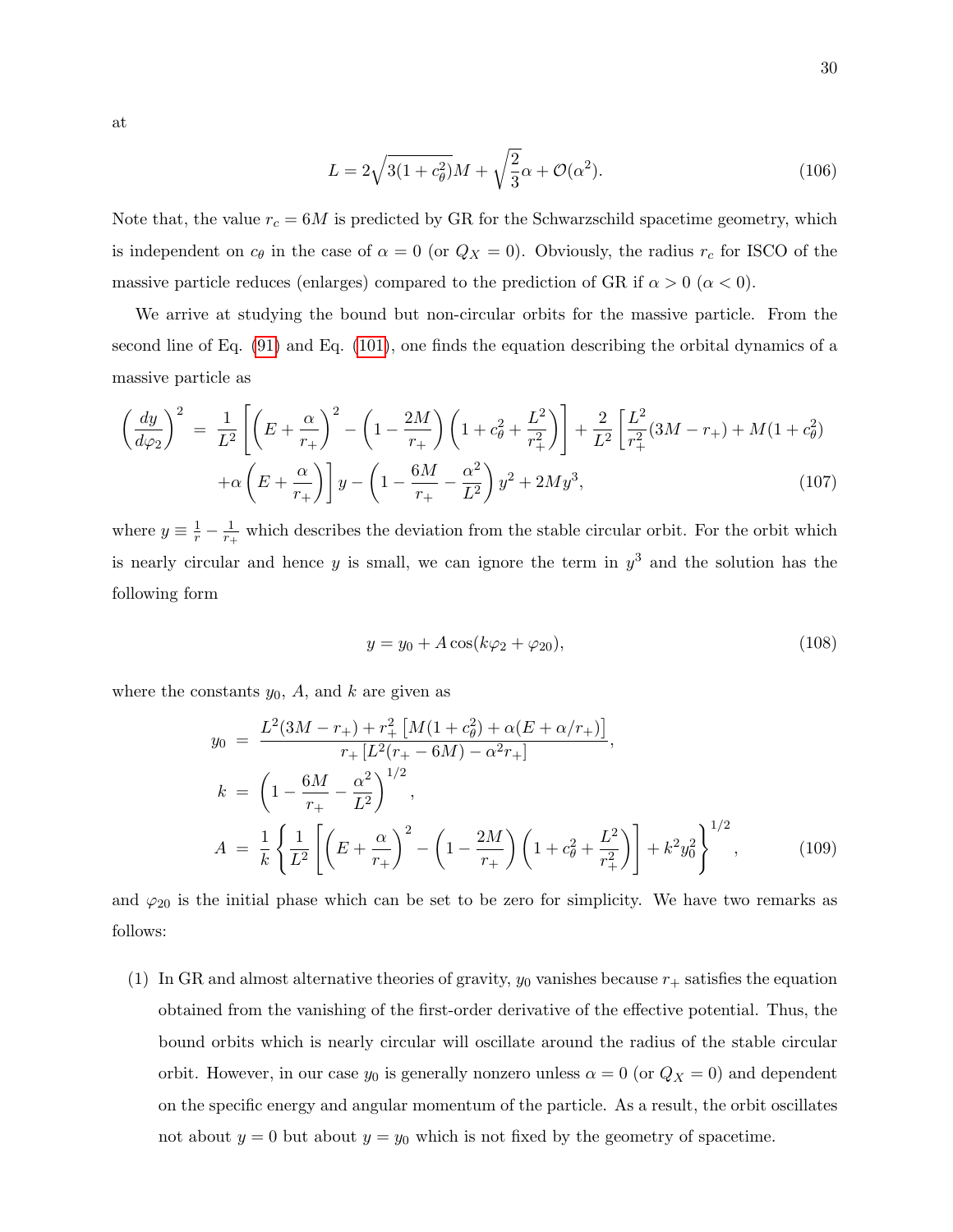

<span id="page-30-2"></span>FIG. 4: The allowed parameter region (white region) for the charge  $Q_X$  of the Sun and and  $c_\theta$  corresponding to Mercury. The red line and blue curve correspond to the upper and lower bounds given in Eq. [\(112\)](#page-30-0).

(2) The perihelion shift per orbit is

<span id="page-30-1"></span>
$$
\Delta\varphi_2 = \frac{2\pi}{k} - 2\pi \simeq \frac{6\pi M}{\hat{r}_+} \left( 1 + \frac{\sqrt{\hat{r}_+ (\hat{r}_+ - 2M)(L^2 + \hat{r}_+^2)}}{\hat{r}_+ (2M\hat{r}_+ - L^2)} \alpha + \frac{M\hat{r}_+}{L^2 \sqrt{1 - 12M^2/L^2}} c_\theta^2 \right) (110)
$$

where

$$
\hat{r}_{+} = \frac{L^2}{2M} \left( 1 + \sqrt{1 - \frac{12M^2}{L^2}} \right),\tag{111}
$$

is the prediction of GR for the radius of the stable circular orbit. The first term in the final expression of Eq. [\(110\)](#page-30-1) is the GR contribution, whereas the second and third terms are the corrections coming from spacetime  $\mathcal{M}_5$  up to the second order in  $c_\theta$ . The measured value for the perihelion shift of Mercury is  $42.98 \pm 0.04''$  per a century [\[46\]](#page-43-17). Using  $\hat{r}_{+} \approx 5.550 \times 10^{7}$ km,  $M = M_{\odot} \approx 1.474$  km where  $M_{\odot}$  is the mass of the Sun, and each orbit of Mercury around the Sun takes approximately 87.97 days, one finds the value as predicted by GR for the perihelion shift of Mercury as  $\approx 42.75''$  per a century. Then, from the observed and GR values and  $L^2 \simeq M_{\odot} \hat{r}_{+}$ , we obtain the constraint on the charge  $Q_X$  of the Sun and and  $c_{\theta}$ corresponding to Mercury as

<span id="page-30-0"></span>
$$
\sqrt{4\pi} \left( 1.47c_{\theta} - \frac{10^{-2}}{c_{\theta}} \right) \lesssim \frac{Q_X}{\text{km}} \lesssim 5.2c_{\theta}.
$$
 (112)

These upper and lower bounds are depicted in Fig. [4](#page-30-2) where the white region refers to the allowed parameter region.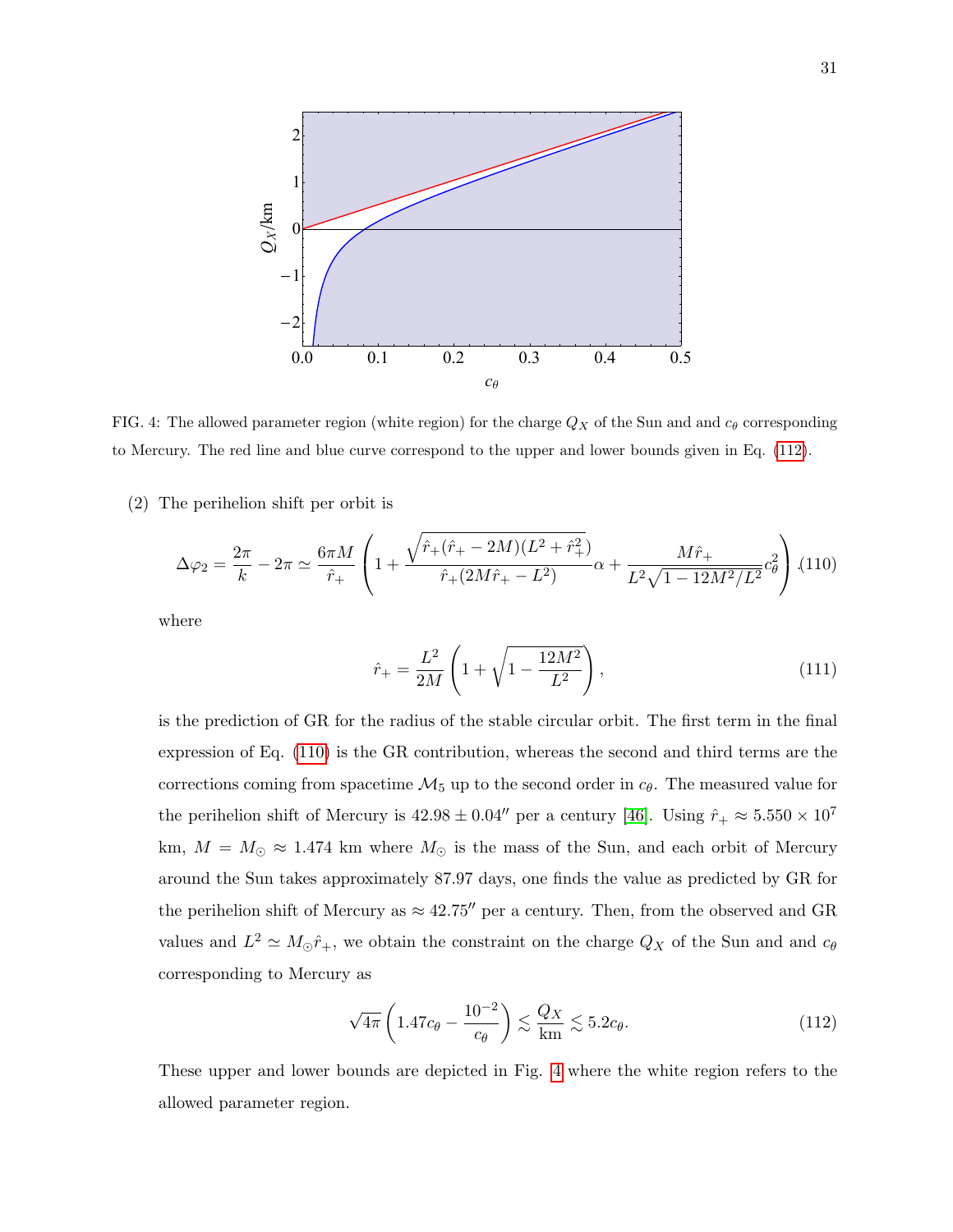#### C. Gravitational deflection of light

We determine the deflection angle of light when it passes through a central massive object in our spacetime  $M_5$ , given as

$$
\Delta\varphi_2 = 2\int_{r_0}^{\infty} dr \frac{L}{r^2} \left[ \left( E + \frac{\alpha}{r} \right)^2 - \left( 1 - \frac{2M}{r} \right) \left( c_\theta^2 + \frac{L^2}{r^2} \right) \right]^{-1/2} - \pi, \tag{113}
$$

where  $r_0$  is the point of closest approach to the central massive object which is determined by  $dr/d\lambda = 0$  corresponding to

$$
\left(E + \frac{\alpha}{r_0}\right)^2 - \left(1 - \frac{2M}{r_0}\right)\left(c_\theta^2 + \frac{L^2}{r_0^2}\right) = 0.
$$
\n(114)

In the approximation of the weak deflection, i.e.  $\frac{M}{r} \ll 1$ , and the small corrections coming from spacetime  $M_5$ , i.e.  $\frac{\alpha}{L} \ll 1$  or  $c_\theta \ll 1$ , we obtain the deflection angle of light to the subleading order approximation of  $c_{\theta}$  as

$$
\Delta\varphi_2 \simeq 2\left[ \left( 1 + \frac{15M^2}{4b^2} + \frac{2M\alpha}{bL} + \frac{48M^3\alpha}{b^3L} \right) \arcsin(by) - \left( 2 + \frac{64M^2}{3b^2} + \frac{15My}{4} + \frac{32M^2y^2}{3} + \frac{15M\alpha}{bL} + \frac{48M^2\alpha y}{bL} \right) M \sqrt{\frac{1}{b^2} - y^2} \right]_{y=0}^{y=1/b} - \pi
$$
  

$$
\simeq \frac{4M}{b} + \frac{15\pi M^2}{4b^2} + \frac{128M^3}{3b^3} + 2\left( \pi + \frac{15M}{b} + \frac{24\pi M^2}{b^3} \right) \frac{M\alpha}{bL}, \tag{115}
$$

where y is related to r as  $y^2 \equiv \frac{1}{r^2}$  $\frac{1}{r^2}\left(1-\frac{2M}{r}\right)$  $\frac{M}{r}$ ) –  $\frac{\alpha}{bLr}$  and  $b \equiv \frac{L}{E}$  $\frac{L}{E}$  is the impact parameter. The first three terms in the second line are the prediction of GR where the first term  $4M/b$  is the leading contribution or the standard GR light deflection angle which is usually considered in the literature [\[47\]](#page-43-18). Whereas, the terms concerning  $\alpha/L$  are the corrections coming from spacetime  $\mathcal{M}_5$ . We note here that, in obtaining the above deflection angle of light, we have expanded up to  $\frac{M^3}{r^3}$  to compare the subleading contributions of GR with the the  $\alpha/L$  contributions. This should allow to impose the strong constraint on the corrections coming from our model, as seen later.

The ratio between the observed value of light deflection angle and the corresponding GR prediction has been found as [\[48,](#page-43-19) [49\]](#page-43-20)

$$
\frac{(\Delta \varphi_2)_{\text{exp.}}}{(\Delta \varphi_2)_{\text{GR}}} \approx 1.0001 \pm 0.0001. \tag{116}
$$

In solar system, the gravitational deflection of radio signals has been measured using the Very Long Baseline Interferometry (VLBI) [\[50\]](#page-43-21). With the numerical values,  $M = M_{\odot} \approx 1.474$  km and  $b \approx 6.96 \times 10^5$  km, we find the constraint for  $\alpha/L$  as

<span id="page-31-0"></span>
$$
0 \lesssim \frac{\alpha}{L} \lesssim 1.27 \times 10^{-4}.\tag{117}
$$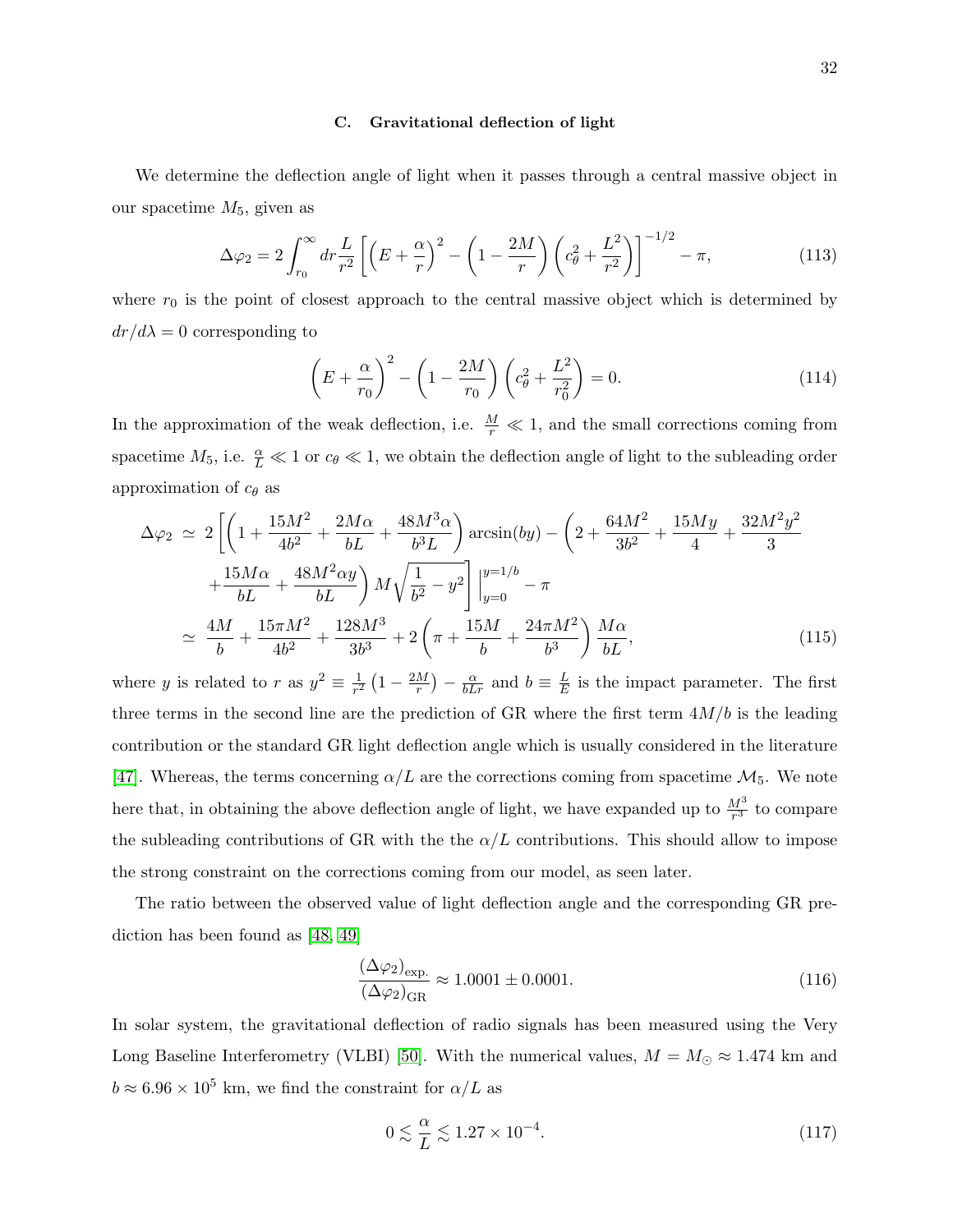

<span id="page-32-0"></span>FIG. 5: The allowed parameter region (white region) for the charge  $Q_X$  of the Sun and and the velocity  $c_{\theta}$  of the particles along the direction of the internal space. The red horizontal line and orange curve correspond to the constraint [\(117\)](#page-31-0), whereas, the blue curve corresponds to the constraint [\(112\)](#page-30-0). Top-left panel:  $L =$  $\sqrt{M_{\odot}\hat{r}_{+}} \approx 9032.44$  km. Top-right panel:  $L = 0.1\sqrt{M_{\odot}\hat{r}_{+}}$ . Bottom-left panel:  $L = 0.01\sqrt{M_{\odot}\hat{r}_{+}}$ . Botomright panel:  $L = 0.001 \sqrt{M_{\odot} \hat{r}_{+}}$ .

Assume that the velocity of the massive particles and the photon along the vertical direction or the direction of the internal space is the same order, we combine the experimental bounds given by Eqs.  $(112)$  and  $(117)$ , which is shown in Fig. [5](#page-32-0) for various values of the angular momentum L of the photon. We observe that the constraint of the light bending angle becomes more strongly with the decreasing of the angular momentum of the photon. When the angular momentum of the photon is low enough compared to the specific angular momentum of the massive particles  $L = \sqrt{M_{\odot} \hat{r}_{+}},$ the constraint of the light bending angle is more stringent than that of the perihelion shift. On the contrary, the allowed parameter region in the  $c_{\theta} - Q_X$  plane is determined by the constraint coming from the perihelion shift.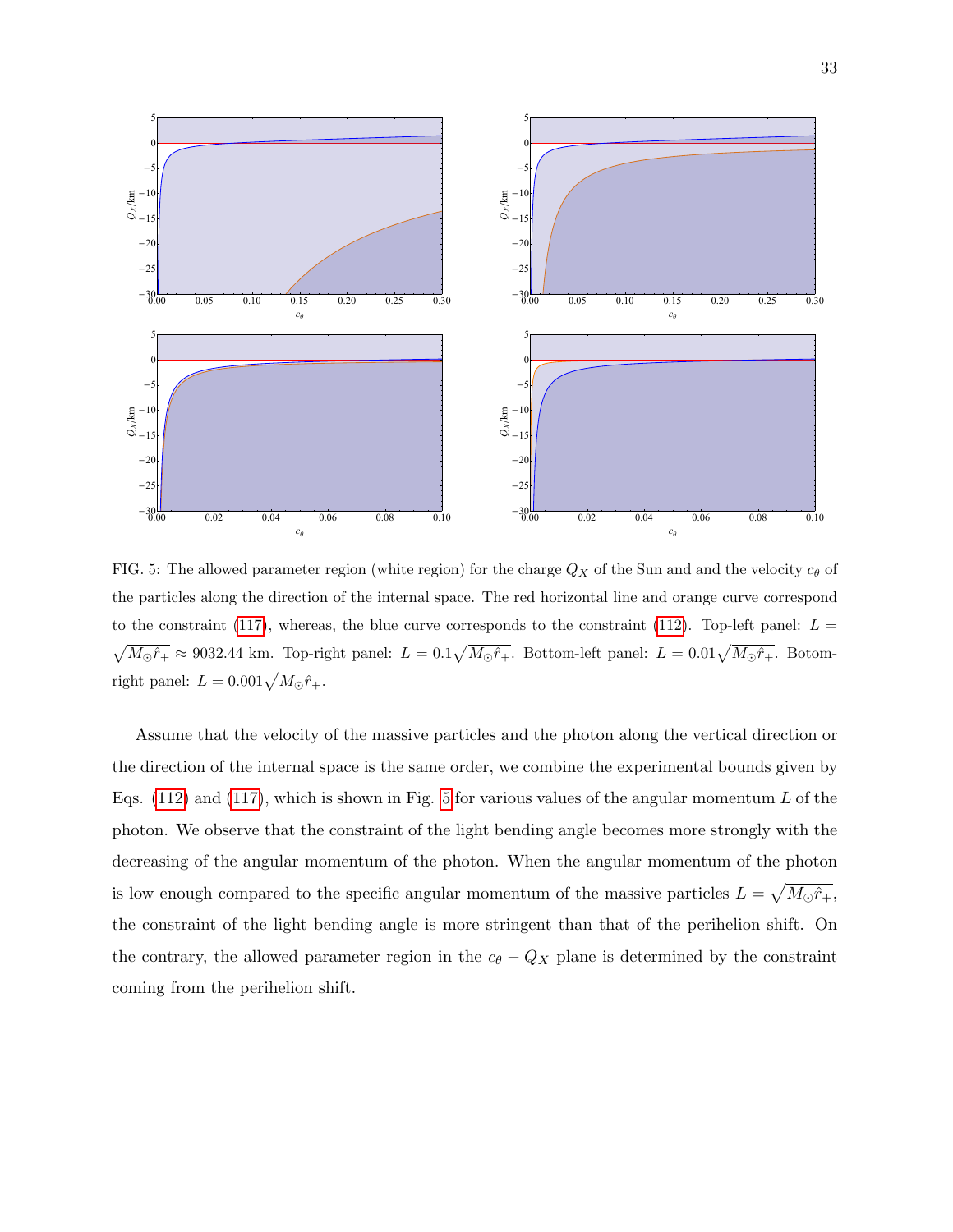

<span id="page-33-0"></span>FIG. 6: The diagram of the gravitational lensing.

#### D. Strong gravitational lensing

In this subsection, we study the impact of spacetime  $\mathcal{M}_5$  on the observables of the strong gravitational lensing whose diagram is given in Fig. [6.](#page-33-0) The gravitational lens is considered in this work to be the supermassive black hole (SMBH) of Sagittarius A<sup>∗</sup> at the center of our galaxy (Milky Way) and the galaxies which are Andromeda and Messier 87 (or Virgo A). The observable data about the mass of Sagittarius A<sup>∗</sup> SMBH and Andromeda and Messier 87 galaxies and the distance (denoted  $D_{OL}$ ) between them and Earth (the observer) are given in Table [II.](#page-33-1)

| Gravitational lens  | Mass $(M_{\odot})$   | $D_{OL}$ (Mpc)     |
|---------------------|----------------------|--------------------|
| Sagittarius A* [51] | $4.1 \times 10^{6}$  | $8 \times 10^{-3}$ |
| Andromeda [52]      | $8.0 \times 10^{11}$ | 0.78               |
| Messier 87 [53]     | $5.7 \times 10^{12}$ | 16.4               |

<span id="page-33-1"></span>TABLE II: The mass of the Sagittarius A<sup>∗</sup> SMBH and the Andromeda and Messier galaxies and the distance from them to the Earth.

The deflection angle of light as a function of the closest approach distance  $r_0$  is rewritten as follows

$$
\Delta \varphi_2(r_0) = I(r_0) - \pi,\tag{118}
$$

where  $I(r_0)$  is given as

$$
I(r_0) = \int_{r_0}^{\infty} \frac{2\sqrt{B(r)}dr}{\sqrt{C(r)}\sqrt{\frac{C(r)}{C_0}\frac{A_0}{A(r)} - 1}},
$$
\n(119)

with

$$
A(r) = \left(1 - \frac{2M}{r}\right) \left(1 + \frac{c_{\theta}^{2}r^{2}}{L^{2}}\right) \left(1 + \frac{\alpha b}{Lr}\right)^{-2},
$$
  
\n
$$
B(r) = \frac{1}{A(r)} \left(1 + \frac{\alpha b}{Lr}\right)^{-2},
$$
  
\n
$$
C(r) = r^{2},
$$
\n(120)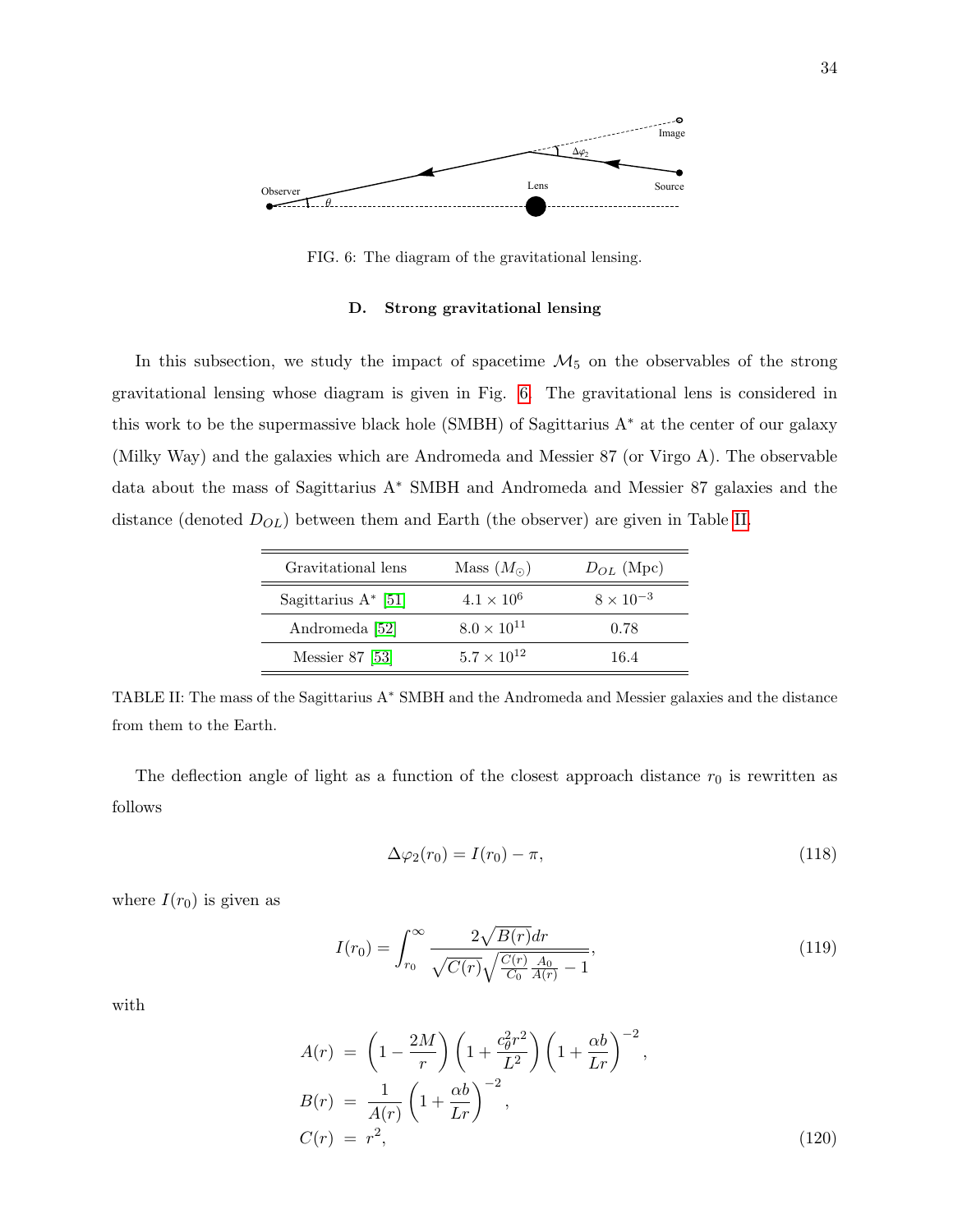and  $A_0 \equiv A(r_0)$ ,  $C_0 \equiv C(r_0)$ . The deflection angle of light becomes large when the closest approach distance  $r_0$  decreases. When  $r_0$  reaches the radius of the photon sphere, the deflection angle of light is divergent (which is logarithmic in nature) or in other words the light is captured by the supermassive body. In the strong field limit, the closest approach distance  $r_0$  of light is very close to the radius of the photon sphere. This means that in this situation one can expand the deflection angle of light around the radius of the photon sphere as [\[54\]](#page-43-25)

$$
\Delta\varphi_2(\theta) = -\bar{a}\log\left(\frac{\theta D_{OL}}{b_m} - 1\right) + \bar{b} + \mathcal{O}(r_0 - r_{ph}),\tag{121}
$$

where  $\theta$  is the incident angle to the observer,  $\bar{a}$  and  $\bar{b}$  are the coefficients of the strong gravitational lensing, and  $b_m$  is the minimal impact parameter corresponding to the photon sphere. In order to calculate the coefficients  $\bar{a}$  and  $\bar{b}$ , we follow the method developed by Bozza [\[54\]](#page-43-25). They are given as

<span id="page-34-0"></span>
$$
\bar{a} = \frac{R(0, r_{ph})}{2\sqrt{\beta_{ph}}},
$$
\n
$$
\bar{b} = -\pi + b_R + \bar{a} \log \frac{2\beta_{ph}}{A_{ph}},
$$
\n(122)

where

<span id="page-34-1"></span>
$$
\beta_{ph} = \frac{C_{ph}(1 - A_{ph})^2 [C''(r_{ph})A_{ph} - C_{ph}A''(r_{ph})]}{2A_{ph}^2 C'(r_{ph})^2},
$$
  
\n
$$
b_R = \int_0^1 [R(z, r_{ph})f(z, r_{ph}) - R(0, r_{ph})f_0(z, r_{ph})] dz,
$$
\n(123)

with  $C_{ph} \equiv C(r_{ph})$  and  $A_{ph} \equiv A(r_{ph})$ . In Eqs. [\(122\)](#page-34-0) and [\(123\)](#page-34-1), the functions  $R(z, r_0)$ ,  $f(z, r_0)$  are defined as follows

$$
R(z, r_0) = \frac{2\sqrt{BA}}{CA'}(1 - A_0)\sqrt{C_0},
$$
  
\n
$$
f(z, r_0) = \frac{1}{\sqrt{A_0 - [(1 - A_0)z + A_0]\frac{C_0}{C}}},
$$
\n(124)

with  $z \equiv [A(r) - A_0]/[1 - A_0]$  and the function  $f_0(z, r_0)$  is the expansion of the argument of the square root in  $f(z, r_0)$  to the second order in z and given as

$$
f_0(z, r_0) = \frac{1}{\sqrt{\alpha z + \beta z^2}},
$$
\n(125)

where

$$
\alpha = \frac{1 - A_0}{C_0 A'(r_0)} \left[ C'(r_0) A_0 - C_0 A'(r_0) \right],
$$
  
\n
$$
\beta = \frac{(1 - A_0)^2}{2C_0^2 A'(r_0)^3} \left[ 2C_0 C'(r_0) A'(r_0)^2 + (C_0 C''(r_0) - 2C'(r_0)^2) A_0 A'(r_0) - C_0 C'(r_0) A_0 A''(r_0) \right].
$$
\n(126)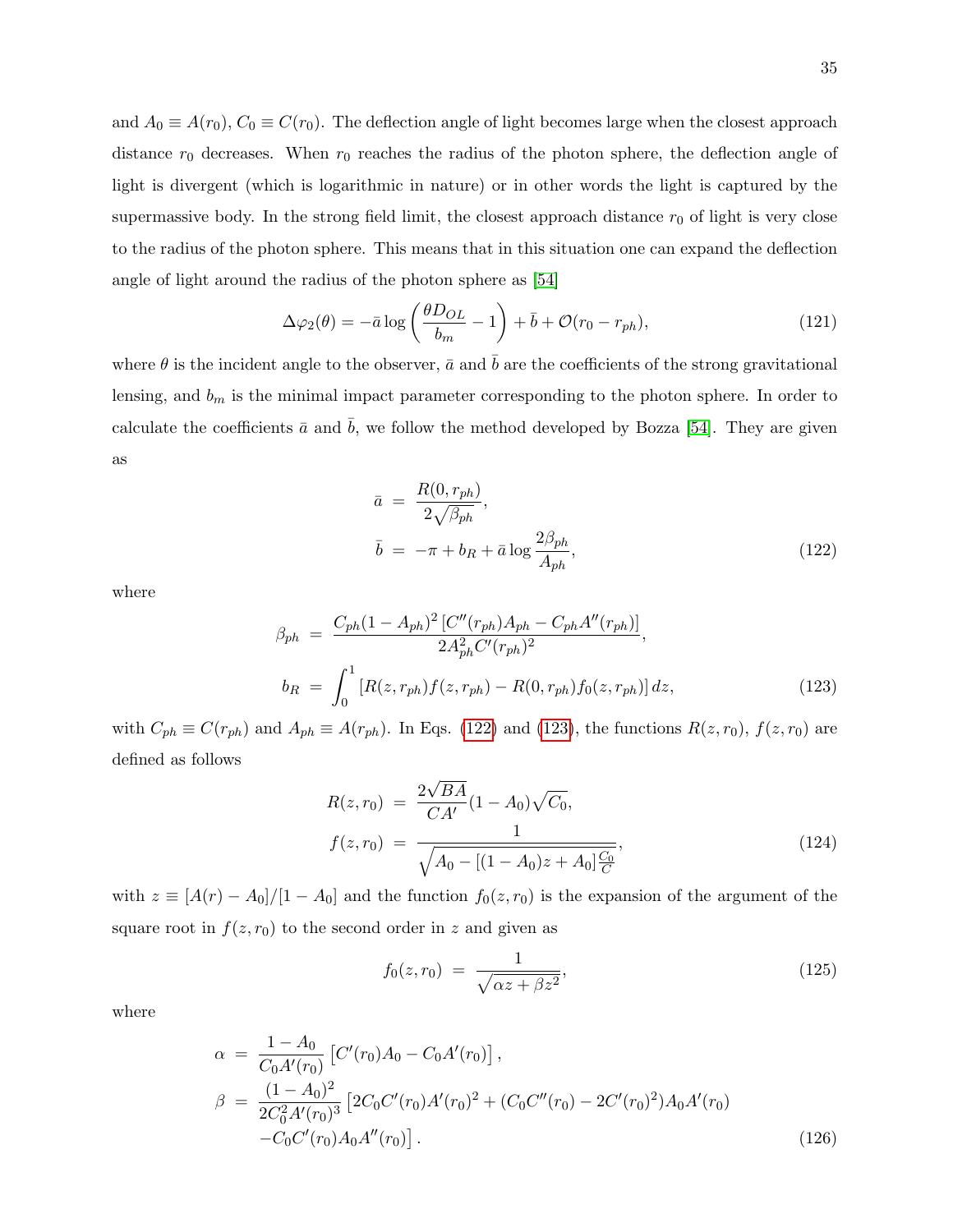Now we study the impact of spacetime  $\mathcal{M}_5$  on the observational quantities of the strong gravitational lensing. The angular separation between the outermost and innermost images and the ratio of the magnification of the outermost image to the others can be approximated in the situation that the lens, source, and observer are highly aligned as [\[54\]](#page-43-25)

$$
s = \theta_{\infty} e^{\frac{\bar{b} - 2\pi}{\bar{a}}},
$$
  

$$
\mathcal{R} = 2.5 \log_{10} \left( e^{\frac{2\pi}{\bar{a}}} \right),
$$
 (127)

where  $\theta_{\infty}$  represents the asymptotic angular position where all images except the outermost one are packed together and can expressed as  $\theta_{\infty} = b_m/D_{OL}$ . Note that, the expression in the logarithm function, i.e.  $e^{\frac{2\pi}{\tilde{a}}}$ , is the ratio of the flux of the outermost image to the others.

In Tables [III,](#page-35-0) [IV,](#page-36-0) and [V,](#page-36-1) we show the numerical estimation of the observables of the strong gravitational lensing to the subleading order approximation of  $c_{\theta}$  for the realistic cases which are given in Table [II.](#page-33-1) Here, the predictions by GR and spacetime  $\mathcal{M}_5$  correspond to  $\alpha/L = 0$ and  $\alpha/L \neq 0$ , respectively. From these tables, we observe that the  $\bar{a}$  and  $\bar{b}$  coefficients and the relative magnification  $\mathcal R$  are well-approximately independent on where the light comes from but only depend on the parameter  $\alpha/L$ . In addition, we find that the angular position  $\theta_{\infty}$  of the innermost image and the angular separation s between the outermost and innermost images grow with the increasing of the parameter  $\alpha/L$ . This means that the size of Einstein ring becomes bigger with the growth of the parameter  $\alpha/L$ . Whereas, the relative magnification R decreases with the increasing of the parameter  $\alpha/L$ . With the variation of the observables of the strong gravitational lensing, namely  $\theta_{\infty}$ , s, and  $\mathcal{R}$ , in the parameter  $\alpha/L$ , by measuring these quantities and comparing to the predictions of GR, we can determine the corrections of spacetime  $M_5$  on the observables of the strong gravitational lensing. This could allow us to detect the existence of spacetime  $M_5$  at the more fundamental level.

| $\frac{\alpha}{L} \times 10^4$ | $\bar{a}$ | $\boldsymbol{b}$ | $\theta_{\infty}$ ( <i>µ</i> as) | $s~(\mu as)$ | R       |
|--------------------------------|-----------|------------------|----------------------------------|--------------|---------|
| $\Omega$                       | 1         | $-0.40023$       | 26.239                           | 0.032838     | 6.82188 |
| 0.3                            | 1.00002   | $-0.400226$      | 26.2404                          | 0.0328437    | 6.82176 |
| 0.6                            | 1.00003   | $-0.400223$      | 26.2417                          | 0.0328493    | 6.82165 |
| 0.9                            | 1.00005   | $-0.400219$      | 26.2431                          | 0.0328549    | 6.82153 |
| 12                             | 1.00007   | $-0.400216$      | 26.2445                          | 0.0328605    | 6.82141 |

<span id="page-35-0"></span>TABLE III: The numerical estimation of the observables of the strong gravitational lensing for the case of Sagittarius A<sup>∗</sup> SMBH.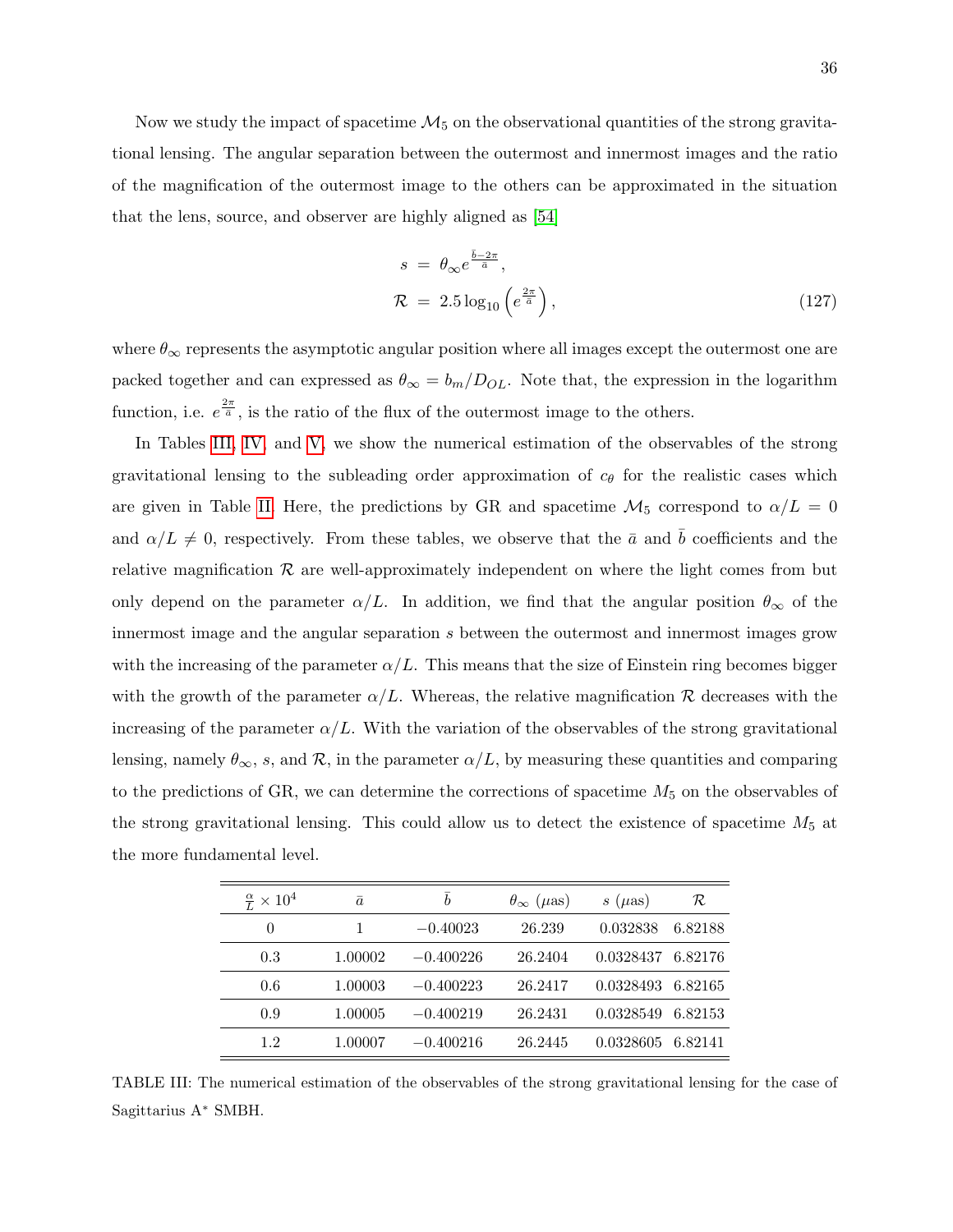|          | $\bar{a}$                                           | $\boldsymbol{b}$ | $\theta_{\infty}$ (mas) | (mas)<br>$\boldsymbol{s}$ | R       |
|----------|-----------------------------------------------------|------------------|-------------------------|---------------------------|---------|
| $\theta$ |                                                     | $-0.40023$       | 52.5108                 | 0.0657171                 | 6.82188 |
|          | 1.00002                                             | $-0.400226$      | 52.5136                 | 0.0657284                 | 6.82176 |
|          | 1.00003                                             | $-0.400223$      | 52.5163                 | 0.0657396                 | 6.82165 |
|          | 1.00005                                             | $-0.400219$      | 52.519                  | 0.0657509                 | 6.82153 |
| 12       | 1.00007                                             | $-0.400216$      | 52.5218                 | 0.0657622                 | 6.82141 |
|          | $\frac{\alpha}{L} \times 10^4$<br>0.3<br>0.6<br>0.9 |                  |                         |                           |         |

TABLE IV: The numerical estimation of the observables of the strong gravitational lensing for the case of Andromeda galaxy.

<span id="page-36-0"></span>

| $\frac{\alpha}{L} \times 10^4$ | $\bar{a}$ | $\boldsymbol{h}$ | $\theta_{\infty}$ (mas) | $s$ (mas) | R       |
|--------------------------------|-----------|------------------|-------------------------|-----------|---------|
| $\left( \right)$               |           | $-0.40023$       | 17.7945                 | 0.0222697 | 6.82188 |
| 0.3                            | 1.00002   | $-0.400226$      | 17.7954                 | 0.0222735 | 6.82176 |
| 0.6                            | 1.00003   | $-0.400223$      | 17.7963                 | 0.0222773 | 6.82165 |
| 0.9                            | 1.00005   | $-0.400219$      | 17.7972                 | 0.0222811 | 6.82153 |
| 1.2                            | 1.00007   | $-0.400216$      | 17.7982                 | 0.022285  | 6.82141 |

<span id="page-36-1"></span>TABLE V: The numerical estimation of the observables of the strong gravitational lensing for the case of Messier 87 galaxy.

#### E. Retrolensing

In this subsection, we study the influence of spacetime  $\mathcal{M}_5$  on retrolensing of light rays emitted by the Sun, which is another situation of strong gravitational lensing. The gravitational lens in the ordinary situation of strong gravitational lensing is situated between the observer and the light source. However, if one consider the light of the Sun which is reflected by a black hole with photon sphere and then reaches the observer which is placed between the gravitational lens and the light source, it can give rise the images with the deflection angle closer to  $(2n+1)\pi$  with n to be nonnegative integers. In this way, the black hole with photon sphere can reflect the light ray like a mirror and is usually so-called retrolens.

In order investigate retrolensing, we introduce the Ohanian lens equation given as [\[57,](#page-43-26) [58\]](#page-43-27)

$$
\beta = \pi - \bar{\alpha}(\theta) + \theta + \bar{\theta},\tag{128}
$$

where the angle  $\beta$  is defined as  $\beta = \angle OLS$  (with O, L, S referring to the observer, retrolens, and the Sun, respectively),  $\bar{\alpha}(\theta) = \Delta \varphi_2(\theta) - 2\pi n$  is the effective deflection angle with n denoting the winding number of light ray around retrolens before reaching the observer, and  $\bar{\theta}$  denotes the angle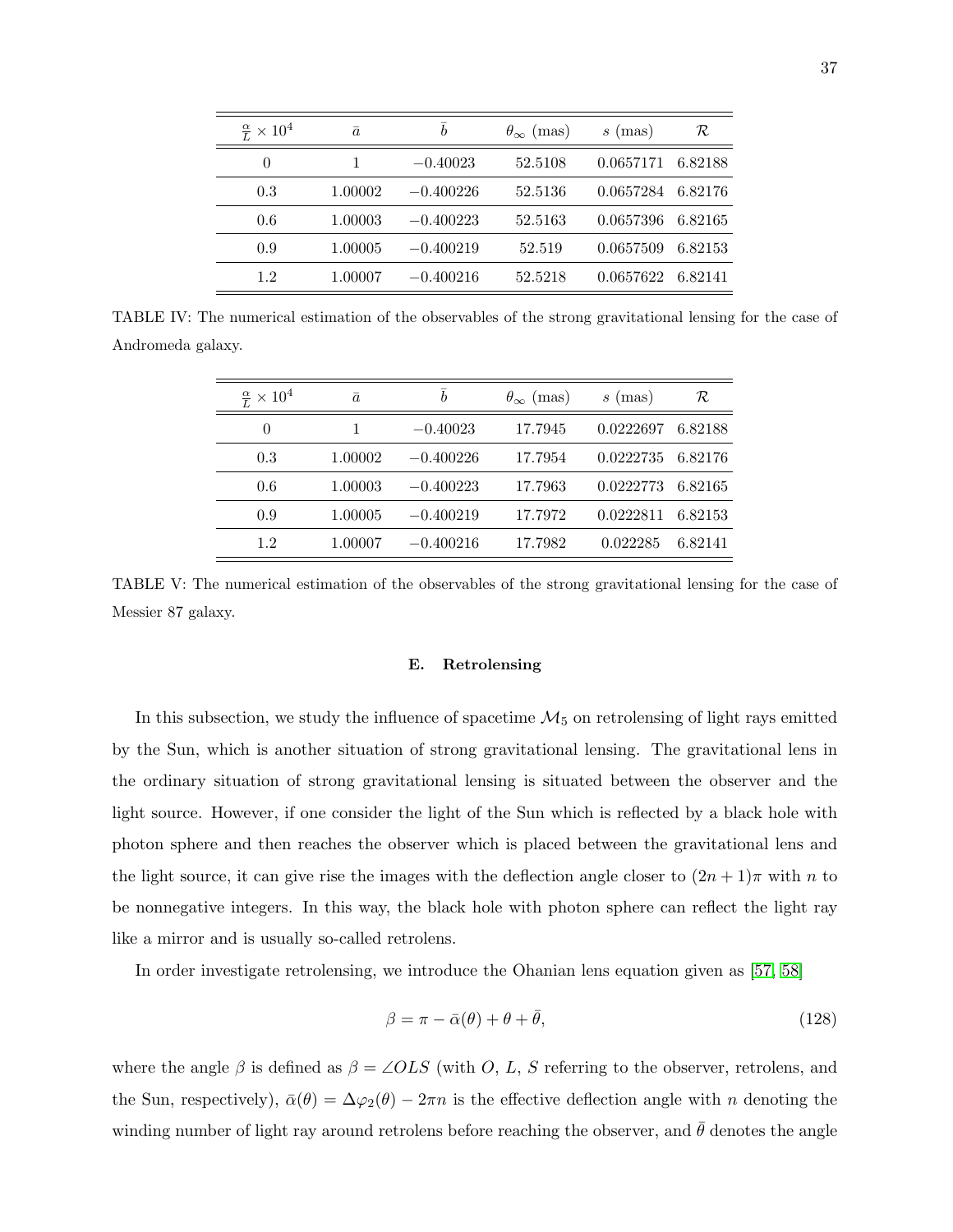

<span id="page-37-0"></span>FIG. 7: The relative difference  $\Delta(\theta_+ - \theta_-)$  as a function of  $\alpha$  for SMBHs of Sagittarius A<sup>\*</sup> and Messier 87<sup>\*</sup> as retrolens and the winding number  $n = 0, 1$ .

at S between the light ray emitted from the Sun and the line LS. Ignoring the small terms  $\theta$  and  $\theta$ , the positive solution of this equation is approximately obtained as

$$
\theta_{+}(\beta) = \frac{b_m}{D_{OL}} \left[ 1 + e^{\frac{\bar{b} - (2n+1)\pi + \beta}{\bar{a}}} \right]. \tag{129}
$$

In addition, retrolens would produce the images in pairs due to the spherical symmetry, called the retrolensing double image, which corresponds to the occurrence of primary and secondary images on the opposite sides of retrolens. On the other hand, there is a negative solution  $\theta_-(\beta) = -\theta_+(-\beta)$ of the lens equation. The separation of retrolensing double image is given by

$$
\theta_{+} - \theta_{-} \simeq 2\theta_{+} = \frac{2b_m}{D_{OL}} \left[ 1 + e^{\frac{\bar{b} - (2n+1)\pi + \beta}{\bar{a}}} \right],\tag{130}
$$

where the approximation appears when the Sun, observer, retrolens are aligned to be near perfectly, i.e.  $\beta \approx 0$ . We define a quantity  $\Delta(\theta_+ - \theta_-)$  which is the relative difference between the double image separation  $\theta_+ - \theta_-$  predicted by our scenario and that predicted by GR. In Fig. [7,](#page-37-0) we show the relative difference  $\Delta(\theta_+ - \theta_-)$  with Sagittarius A<sup>\*</sup> and Messier 87<sup>\*</sup> (which is SMBH at the center of Messier 87 galaxy) as retrolens. Here, the retrolens masses and the distances from Earth to retrolens for Sagittarius A<sup>∗</sup> and Messier 87<sup>∗</sup> are given as  $M \approx 4.1 \times 10^6 M_\odot$ ,  $D_{OL} \approx 8 \times 10^{-3}$ Mpc (see Table [II\)](#page-33-1) and  $M \approx 6.5 \times 10^9 M_{\odot}$ ,  $D_{OL} \approx 16.8$  Mpc [\[59\]](#page-44-0), respectively. From this figure, we find that the relative difference  $\Delta(\theta_+ - \theta_-)$  grows linearly with the increasing of the parameter α. The relative difference is of order  $10^{-2}$  μas for  $\alpha \sim \mathcal{O}(10^{-4})$ .

The magnification of the images determined by the image angles  $\theta_{\pm}$  is given by [\[58\]](#page-43-27)

$$
\mu_{-}(\beta) \simeq -\mu_{+}(\beta) = \frac{D_{OS}^{2}}{D_{LS}^{2}} s(\beta) \theta_{+} \frac{d\theta_{+}}{d\beta} \simeq \frac{D_{OS}^{2}}{D_{LS}^{2}} \frac{b_{m}^{2}}{D_{OL}^{2}} e^{\frac{\bar{b} - (2n+1)\pi}{\bar{a}}} \left[ 1 + e^{\frac{\bar{b} - (2n+1)\pi}{\bar{a}}} \right] s(\beta),
$$
\n(131)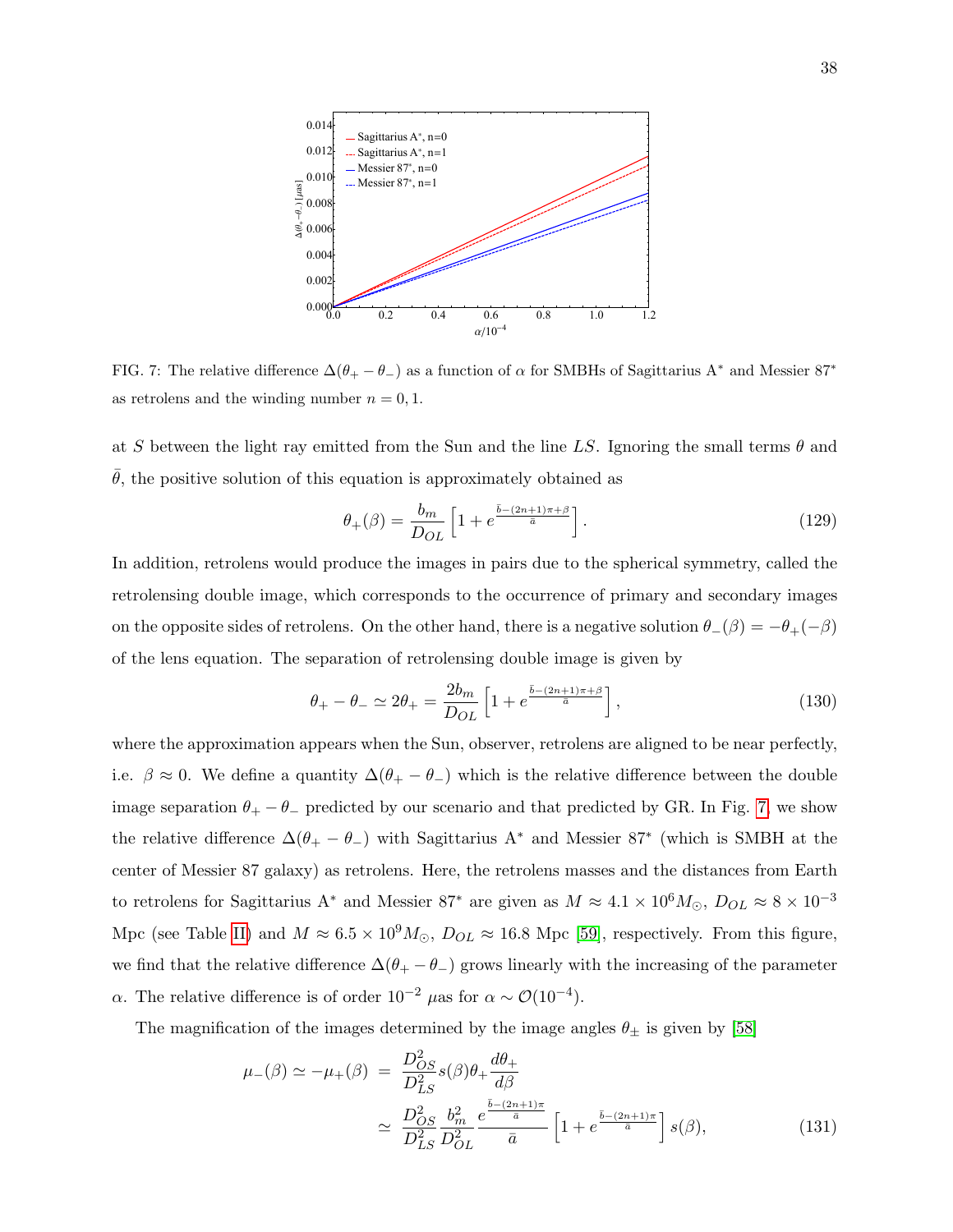where  $s(\beta) = 1/\beta$  is for the point source and for the fine-size extension of source  $s(\beta)$  is given by

<span id="page-38-1"></span>
$$
s(\beta) = \frac{D_{LS}^2}{\pi R_S^2} \int_{D_S} d\beta' d\phi,\tag{132}
$$

where  $R_S$  is the radius of the Sun,  $\beta'$  and  $\phi$  are the reduced radial coordinate (rescaled by  $1/D_{LS}$ ) and azimuthal coordinate on the source plane, respectively, and  $D<sub>S</sub>$  is a uniform-luminous disk describing the Sun on the source plane [\[60–](#page-44-1)[62\]](#page-44-2). In general, the integral [\(132\)](#page-38-1) can be expressed in the elliptic integrals of first and second kind [\[58\]](#page-43-27) or can be simplified by considering the intersection point between the  $\beta = 0$  line (corresponding to the case of perfect alignment) and the source plane as the origin of coordinates [\[63,](#page-44-3) [64\]](#page-44-4). The total magnification of retrolensing double image is found as

$$
\mu_{\text{tot}}(\beta) = \sum_{n=0}^{\infty} [|\mu_{+}(\beta)| + |\mu_{-}(\beta)|]
$$
  
=  $2 \frac{D_{OS}^{2}}{D_{LS}^{2}} \frac{b_{m}^{2}}{D_{OL}^{2}} \frac{e^{\frac{\tilde{b}}{\tilde{a}}}}{\bar{a}} \left[ \frac{1}{2 \sinh(\pi/\bar{a})} + \frac{e^{\frac{\tilde{b}}{\tilde{a}}}}{2 \sinh(2\pi/\bar{a})} \right] |s(\beta)|.$  (133)

The maximal magnification  $\mu_{\text{tot}}(0)$  corresponds to the situation that the system of the Sun, observer, and retrolens is perfectly aligned with  $s(0)$  given by  $s(0) = 2D_{LS}/R_S$ . The apparent magnitude is defined as [\[65\]](#page-44-5)

$$
m(\beta) = m_{\odot} - 2.5 \log_{10} \mu_{\text{tot}}(\beta), \tag{134}
$$

where  $m_{\odot} = -26.8$  is the optical visual magnitude of the solar luminosity. The maximal apparent magnitude is determined by  $m(0)$  corresponding to the maximal brightness of the image. In Fig. [8,](#page-39-0) we show the relative difference  $\Delta m(0)$  between the maximal apparent magnitude predicted by our scenario and that predicted by GR. Note that,  $\Delta m(0)$  is almost independent on the retrolens mass,  $D_{OL}$ ,  $D_{OS}$ , and  $D_{LS}$  due to the presence of logarithm function and a fact that  $\bar{a}$  and  $\bar{b}$  are dependent only on the parameter  $\alpha$  at the first order of their expansion in  $\alpha$ . We observe here that the relative difference  $\Delta m(0)$  decreases monotonically as the parameter  $\alpha$  increases. This suggests that compared to the Schwarzschild retrolens the maximal brightness of the image is highly amplified for the region of negative  $\alpha$  parameter.

#### <span id="page-38-0"></span>V. CONCLUSION

It is possible that spacetime fundamentally has more than four dimensions and possesses hidden topological/geometric structures. In this paper, we have proposed five dimensional spacetime with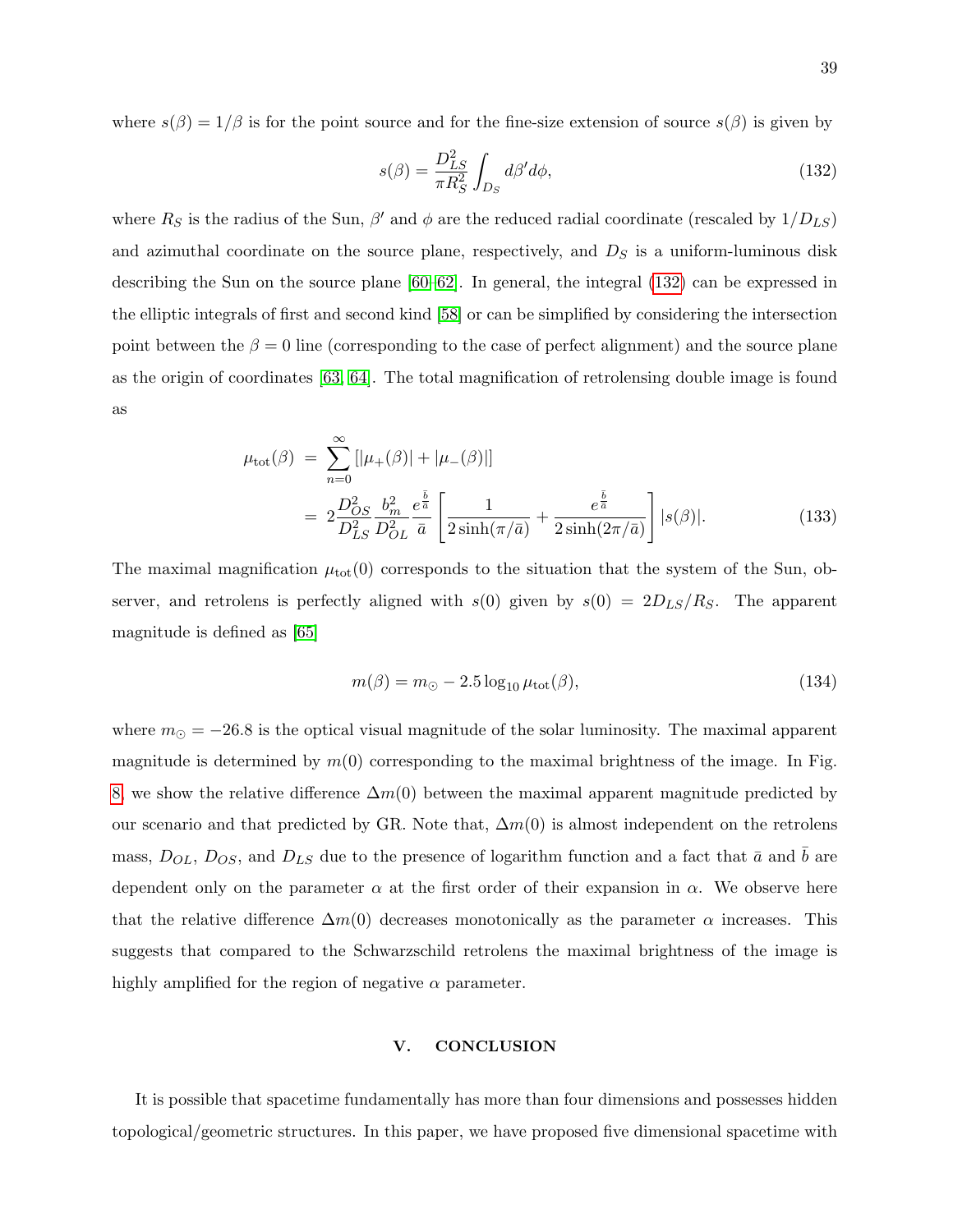

<span id="page-39-0"></span>FIG. 8: The relative difference  $\Delta m(0)$  as a function of  $\alpha$ .

a fiber fabric which is generally nontrivial. This non-trivially topological structure of spacetime allows us to resolve the hierarchy problem with the inverse size of the fifth dimension and the fundamental Planck scale to be of the order of the TeV scale. The large hierarchy between the observed Planck scale ∼  $O(10^{18})$  GeV and the electroweak scale ∼  $O(1)$  TeV is due to the function of cosh  $\left(\frac{\sqrt{10}}{3}\right)$  $\sqrt{\frac{10}{3}}\kappa_1\pi\Big)$  where  $\kappa_1$  is the ratio of the root-square modulus of the bulk cosmological constant to the inverse size of the fifth dimension. Here, this cosh function is physically determined from the dynamics of the horizontal metric in the vacuum of non-zero energy. The large hierarchy could be resolved with  $\kappa_1 \sim \mathcal{O}(35)$ . In addition, the fiber fabric of spacetime allows us to resolve the problem of the chirality fermions in an elegant and natural way, which usually appears in the higher dimension theories which are the generalization of General Relativity (GR) to higher dimensions.

We have pointed out that the potential of the radion field in the present work exists at the tree level and respects to the higher dimensional general covariance. Therefore, the size of the fifth dimension or the radion mass is physically determined. Interestingly, the radion field could be responsible for a natural candidate of the inflaton. The effective action for the four dimensional metric and the radion field obtained from the fundamental action in five dimensions is naturally given in the so-called Jordan frame. In the so-called Einstein frame obtained via a properly conformal transformation, the potential for the redefined scalar field of the canonical kinetic term belongs the slow-roll inflation model of E-model. We have calculated the main observed quantities of the inflation which are the spectral index, the tensor-to-scalar ratio, the running index, and the scalar perturbation amplitude  $A_s$ . With the number of e-foldings about  $\mathcal{O}(60)$ , the inflationary observables predicted by our model are consistent with the experimental observations. Furthermore, our model predicts a sufficiently large tensor-to-scalar ratio which is around ∼ 0.011 and hence it can be tested in the near future.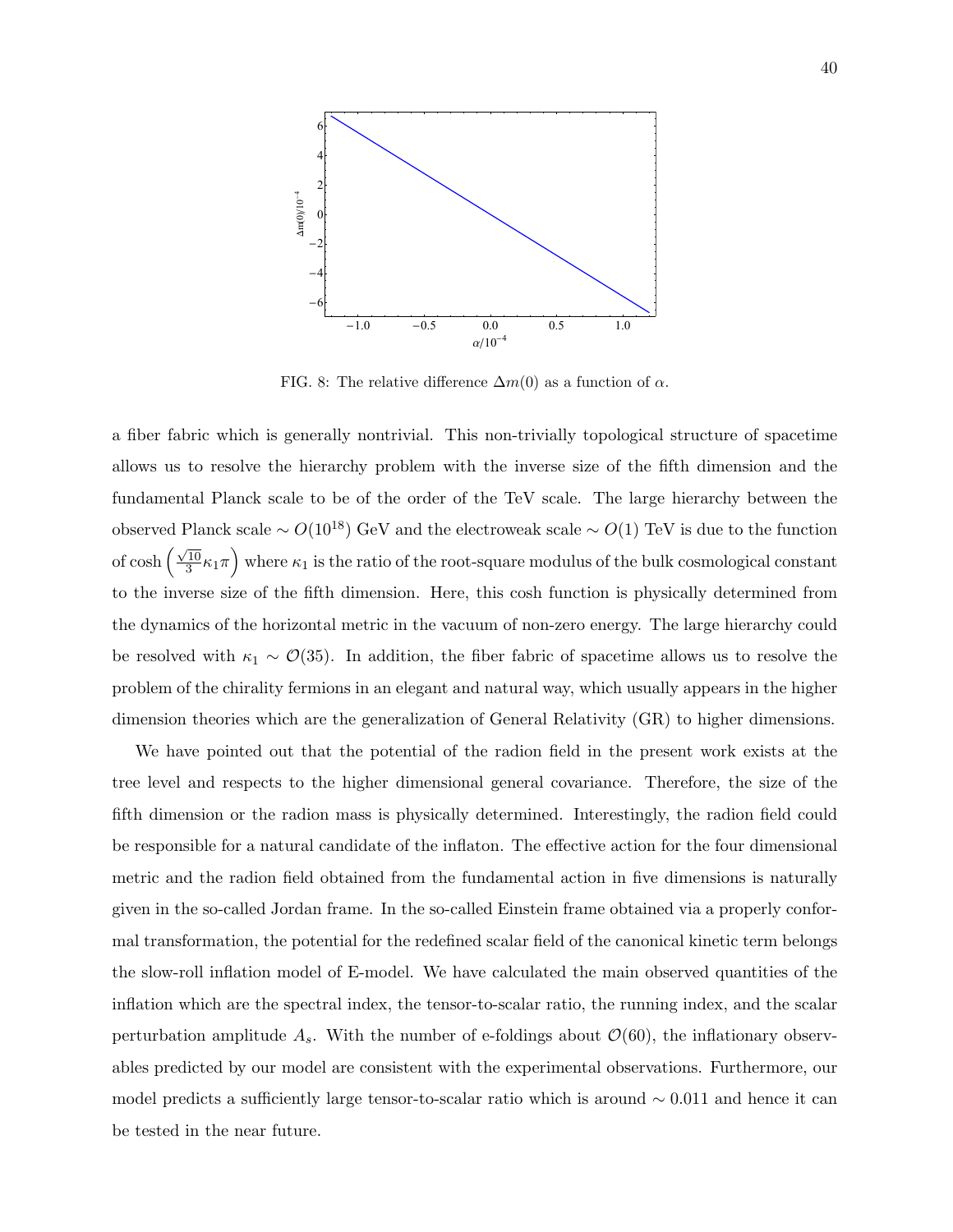Finally, we have obtained the geodesic equation which describes the motion of neutral test particles in spacetime with the fiber fabric and tested it by investigating the geodesic motion of massless and massive particles around the central gravitational bodies. We have calculated the radius of the photon sphere, the radius of the innermost stable circular orbit, the oscillating point of the near-circular orbits, the perihelion shift, the light bending angle in the weak field limit, and the observations of the strong gravitational lensing and retrolensing (another situation of strong gravitational lensing). These calculations exhibit the important differences between GR and our spacetime about the qualitative and quantitative features and therefore could allow us to distinguish it from other extensions of GR. We have compared the computed results with the observations to determine the constraints on the fiber fabric of spacetime.

#### Acknowledgments

We would like to express sincere gratitude to two referees for their constructive comments, suggestions and questions by which the quality of the paper has been improved. This research is funded by Vietnam National Foundation for Science and Technology Development (NAFOSTED) under grant number 103.01-2019.353.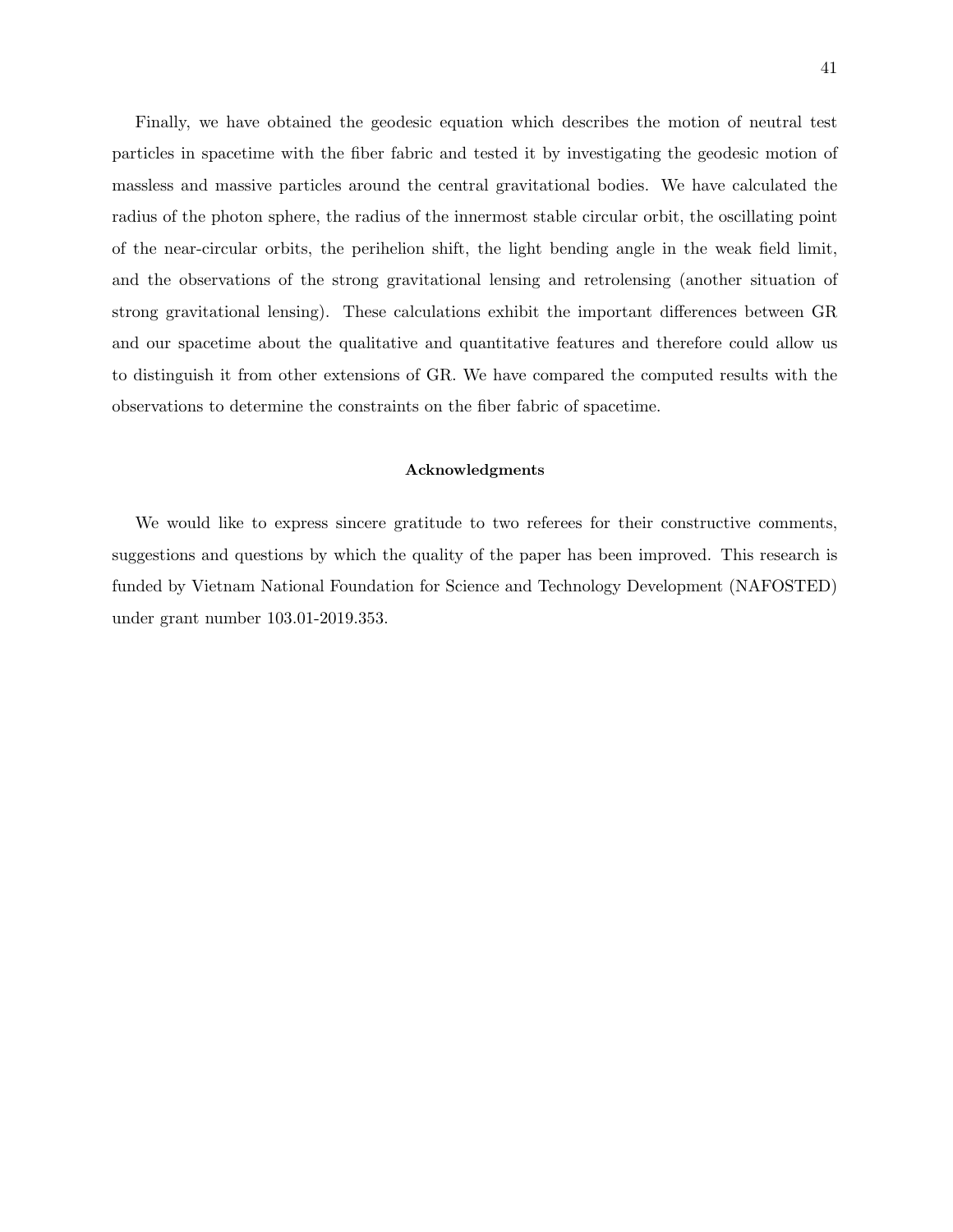## Appendix

The coefficients of the Christoffel connection given in Eq. [\(13\)](#page-7-2) are explicitly expanded as

$$
\Gamma^{\rho}_{\mu\nu} = \frac{g^{\rho\lambda}}{2} (\hat{\partial}_{\mu} g_{\lambda\nu} + \hat{\partial}_{\nu} g_{\lambda\mu} - \hat{\partial}_{\lambda} g_{\mu\nu}).
$$
\n
$$
\Gamma^{\theta}_{\mu\nu} = -\frac{G^{\theta\theta}}{2} \partial_{\theta} g_{\mu\nu} + \frac{C^{\theta}_{\mu\nu}}{2}
$$
\n
$$
= \frac{\Lambda^2}{2T^2} \partial_{\theta} g_{\mu\nu} - \frac{g_{\chi}}{2} X_{\mu\nu},
$$
\n
$$
\Gamma^{\theta}_{\mu\theta} = \Gamma^{\theta}_{\theta\mu} = \frac{G^{\theta\theta}}{2} \hat{\partial}_{\mu} G_{\theta\theta}
$$
\n
$$
= -\frac{\hat{\partial}_{\mu} T}{T},
$$
\n
$$
\Gamma^{\nu}_{\mu\theta} = \Gamma^{\nu}_{\theta\mu} = \frac{g^{\nu\lambda}}{2} \partial_{\theta} g_{\lambda\mu} + \frac{g_{\chi}}{2\Lambda^2} T^2 g^{\nu\lambda} X_{\lambda\mu},
$$
\n
$$
\Gamma^{\mu}_{\theta\theta} = -\frac{g^{\mu\nu}}{2} \hat{\partial}_{\nu} G_{\theta\theta}
$$
\n
$$
= \frac{g^{\mu\nu}}{\Lambda^2} T \hat{\partial}_{\nu} T,
$$
\n
$$
\Gamma^{\theta}_{\theta\theta} = \frac{G^{\theta\theta}}{2} \partial_{\theta} G_{\theta\theta}
$$
\n
$$
= -\frac{\partial_{\theta} T}{T}
$$
\n(135)

The scalar curvature  $\mathcal{R}^{(5)}$  of spacetime  $\mathcal{M}_5$  is explicitly given as

$$
\mathcal{R}^{(5)} = G^{MN} \mathcal{R}_{MPN}^P = g^{\mu\nu} \mathcal{R}_{\mu P \nu}^P + G^{\theta\theta} \mathcal{R}_{\theta P \theta}^P,
$$
\n(136)

where

<span id="page-41-0"></span>
$$
g^{\mu\nu} \mathcal{R}^{P}_{\mu P \nu} = g^{\mu\nu} \left( \hat{\partial}_{\nu} \Gamma^{M}_{M\mu} - \hat{\partial}_{M} \Gamma^{M}_{\nu\mu} + \Gamma^{N}_{M\mu} \Gamma^{M}_{\nu N} - \Gamma^{N}_{\nu\mu} \Gamma^{M}_{M N} + C^{N}_{M\nu} \Gamma^{M}_{N\mu} \right)
$$
  
\n
$$
= g^{\mu\nu} \left( \hat{\partial}_{\nu} \Gamma^{\lambda}_{\lambda\mu} - \hat{\partial}_{\lambda} \Gamma^{\lambda}_{\nu\mu} + \Gamma^{\rho}_{\lambda\mu} \Gamma^{\lambda}_{\nu\rho} - \Gamma^{\rho}_{\nu\mu} \Gamma^{\lambda}_{\lambda\rho} \right) + g^{\mu\nu} \left( \hat{\partial}_{\nu} \Gamma^{\theta}_{\theta\mu} + \Gamma^{\rho}_{\theta\mu} \Gamma^{\theta}_{\nu\rho} + \Gamma^{\theta}_{\lambda\mu} \Gamma^{\lambda}_{\nu\theta} + \Gamma^{\theta}_{\theta\mu} \Gamma^{\theta}_{\nu\theta} \right)
$$
  
\n
$$
-g^{\mu\nu} \left( \partial_{\theta} \Gamma^{\theta}_{\nu\mu} - \Gamma^{\theta}_{\nu\mu} \Gamma^{\lambda}_{\lambda\theta} - \Gamma^{\rho}_{\nu\mu} \Gamma^{\theta}_{\theta\rho} - \Gamma^{\theta}_{\nu\mu} \Gamma^{\theta}_{\theta\theta} \right) + g^{\mu\nu} C^{\theta}_{\lambda\nu} \Gamma^{\lambda}_{\theta\mu}, \tag{137}
$$

$$
G^{\theta\theta} \mathcal{R}^{P}_{\theta P\theta} = G^{\theta\theta} \left( \partial_{\theta} \Gamma^{M}_{M\theta} - \partial_{M} \Gamma^{M}_{\theta\theta} + \Gamma^{N}_{M\theta} \Gamma^{M}_{\theta N} - \Gamma^{N}_{\theta\theta} \Gamma^{M}_{M N} + C^{N}_{M\theta} \Gamma^{M}_{N\theta} \right)
$$
  
= 
$$
G^{\theta\theta} \left( \partial_{\theta} \Gamma^{\mu}_{\mu\theta} - \partial_{\mu} \Gamma^{\mu}_{\theta\theta} + \Gamma^{\nu}_{\mu\theta} \Gamma^{\mu}_{\theta\nu} + \Gamma^{\mu}_{\theta\theta} \Gamma^{\theta}_{\theta\mu} - \Gamma^{\mu}_{\theta\theta} \Gamma^{\nu}_{\nu\mu} - \Gamma^{\theta}_{\theta\theta} \Gamma^{\mu}_{\mu\theta} \right).
$$
(138)

In [\(137\)](#page-41-0) and [\(138\)](#page-41-0), we find the following combinations

$$
g^{\mu\nu} \left( \hat{\partial}_{\nu} \Gamma^{\theta}_{\theta\mu} - \Gamma^{\rho}_{\nu\mu} \Gamma^{\theta}_{\theta\rho} \right) - G^{\theta\theta} \Gamma^{\mu}_{\theta\theta} \Gamma^{\theta}_{\theta\mu} \equiv \nabla_M Y_1^M,
$$
  
\n
$$
g^{\mu\nu} \left( \partial_{\theta} \Gamma^{\theta}_{\nu\mu} + \Gamma^{\theta}_{\nu\mu} \Gamma^{\lambda}_{\lambda\theta} + \Gamma^{\theta}_{\nu\mu} \Gamma^{\theta}_{\theta\theta} \right) \equiv \nabla_M Y_2^M + \frac{G^{\theta\theta}}{2} \partial_{\theta} g^{\mu\nu} \partial_{\theta} g_{\mu\nu},
$$
  
\n
$$
G^{\theta\theta} \left( \partial_{\theta} \Gamma^{\mu}_{\mu\theta} - \Gamma^{\theta}_{\theta\theta} \Gamma^{\mu}_{\mu\theta} \right) - g^{\mu\nu} \Gamma^{\theta}_{\mu\nu} \Gamma^{\lambda}_{\lambda\theta} \equiv \nabla_M Y_3^M,
$$
  
\n
$$
G^{\theta\theta} \left( \hat{\partial}_{\mu} \Gamma^{\mu}_{\theta\theta} + \Gamma^{\mu}_{\theta\theta} \Gamma^{\nu}_{\nu\mu} + \Gamma^{\mu}_{\theta\theta} \Gamma^{\theta}_{\theta\mu} \right) \equiv \nabla_M Y_4^M + \frac{g^{\mu\nu}}{2} \hat{\partial}_{\mu} G^{\theta\theta} \hat{\partial}_{\nu} G_{\theta\theta},
$$
\n(139)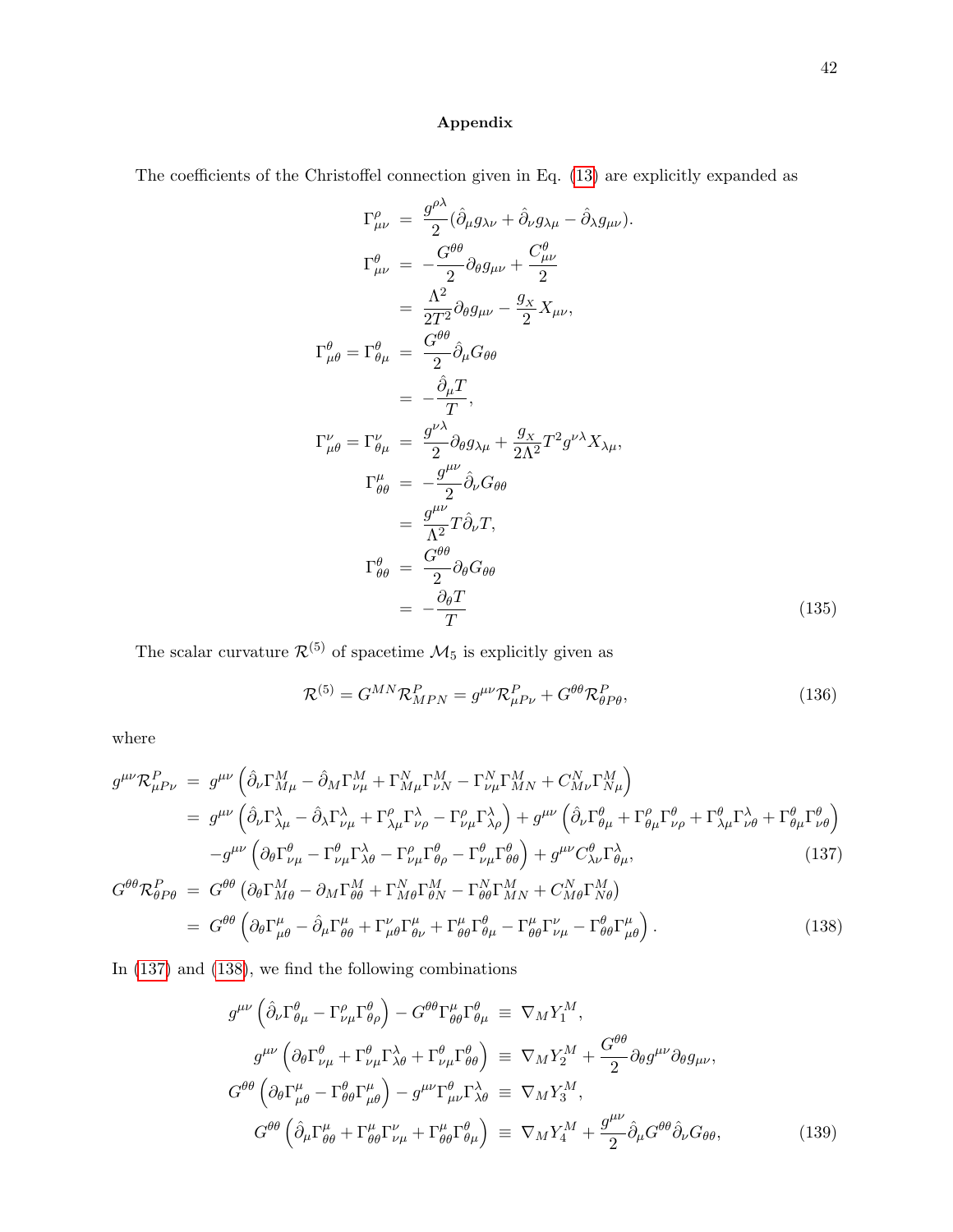$$
Y_1^M \equiv \left(g^{\mu\nu}\Gamma^{\theta}_{\theta\mu}, 0\right),
$$
  
\n
$$
Y_2^M \equiv \left(0, g^{\mu\nu}\Gamma^{\theta}_{\nu\mu}\right),
$$
  
\n
$$
Y_3^M \equiv \left(0, G^{\theta\theta}\Gamma^{\mu}_{\mu\theta}\right),
$$
  
\n
$$
Y_4^M \equiv \left(G^{\theta\theta}\Gamma^{\mu}_{\theta\theta}, 0\right).
$$
\n(140)

Note that, the vectors  $Y_1^M$  and  $Y_4^M$  have the zero vertical components, whereas the vectors  $Y_2^M$ and  $Y_3^M$  have the zero horizontal components. The terms  $\nabla_M Y_i^M$  with  $i = 1, 2, 3, 4$  are divergences which correspond to the boundary terms and hence vanish at infinity.

- <span id="page-42-1"></span><span id="page-42-0"></span>[1] T. Kaluza, Sitzungsber. Preuss. Akad. Wiss. Berlin (Math. Phys. ) 1921, 966 (1921).
- <span id="page-42-2"></span>[2] O. Klein, Z. Phys. 37, 895 (1926).
- [3] K. R. Dienes, E. Dudas, and T. Gherghetta, Phys. Lett. B 436, 55 (1998).
- <span id="page-42-3"></span>[4] I. Antoniadis, Phys. Lett. B **246**, 377 (1990).
- <span id="page-42-4"></span>[5] N. Arkani-Hamed and M. Schmaltz, Phys. Rev. D **61**, 033005 (2000).
- <span id="page-42-5"></span>[6] N. Arkani-Hamed, S. Dimopoulos, and G. R. Dvali, Phys. Lett. B 429, 263 (1998).
- <span id="page-42-6"></span>[7] I. Antoniadis, N. Arkani-Hamed, S. Dimopoulos, and G. R. Dvali, Phys. Lett. B 436, 257 (1998).
- <span id="page-42-7"></span>[8] L. Randall and R. Sundrum, Phys. Rev. Lett. 83, 3370 (1999).
- <span id="page-42-8"></span>[9] N. Kaloper, J. March-Russell, G. D. Starkman, and M. Trodden, Phys. Rev. Lett. 85, 928 (2000).
- [10] P. Nath and M. Yamaguchi, Phys. Rev. D 60, 116004 (1999).
- [11] M. Masip and A. Pomarol, Phys. Rev. D **60**, 096005 (1999).
- [12] R. Casalbuoni, S. De Curtis, D. Dominici, and R. Gatto, Phys. Lett. B 462, 48 (1999).
- <span id="page-42-9"></span>[13] C. D. Carone, Phys. Rev. D **61**, 015008 (2000).
- <span id="page-42-10"></span>[14] T. Appelquist, H.-C. Cheng, and B. A. Dobrescu, Phys. Rev. D 64, 035002 (2001).
- [15] C. Csaki, J. Hubisz, and P. Meade, "TASI lectures on electroweak symmetry breaking from extra dimensions", arXiv: [hep-ph/0510275.](http://arxiv.org/abs/hep-ph/0510275)
- <span id="page-42-11"></span>[16] A. A. Starobinsky, Phys. Lett. B **91**, 99 (1980).
- [17] A. H. Guth, Phys. Rev. D **23**, 347 (1981).
- <span id="page-42-12"></span>[18] A. D. Linde, Phys. Lett. B **108**, 389 (1983).
- <span id="page-42-13"></span>[19] A. Albrecht and P. J. Steinhardt, Phys. Rev. Lett. 48, 1220 (1982).
- [20] J. M. Cline, Phys. Rev. D 61, 023513 (2000).
- [21] E. W. Kolb, G. Servant, and T. M. P. Tait, JCAP 0307, 008 (2003).
- [22] R. Sundrum and C. M. Wells, JHEP 02, 097 (2010).
- [23] J. Trudeau and J. M. Cline, JHEP 02, 081 (2012).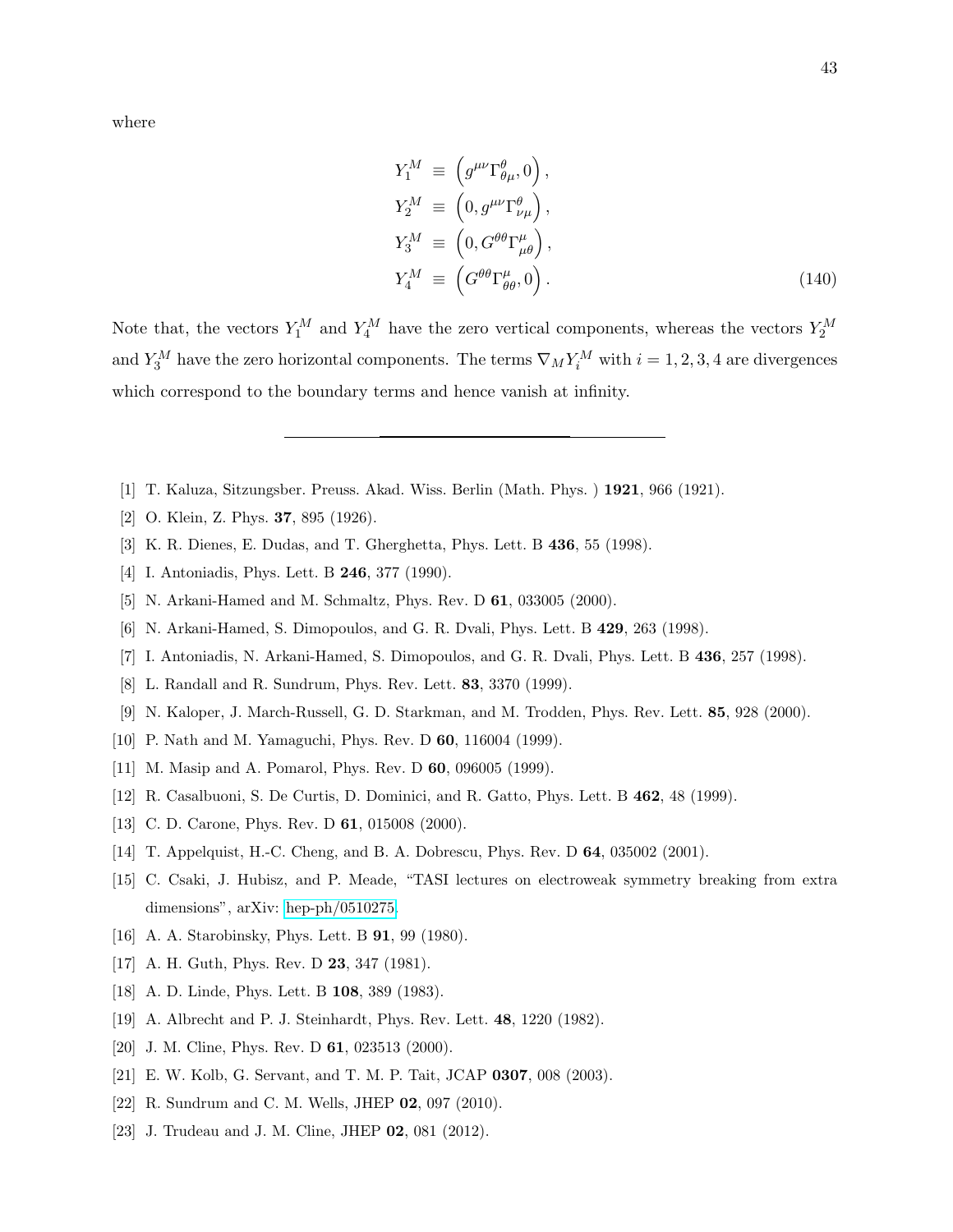- <span id="page-43-1"></span><span id="page-43-0"></span>[24] Y. Fukazawa, T. Inami, and Y. Koyama, Prog. Theor. Exp. Phys. 2013, 021B01 (2013).
- [25] S. Bahamonde, K. Flathmann, and C. Pfeifer, Phys. Rev. D 100, 084064 (2019).
- [26] Y. Guo and Y.-G. Miao, Phys. Rev. D 102, 084057 (2020).
- [27] P. Boonserm, T. Ngampitipan, A. Simpson, and M. Visse, Phys. Rev. D 101, 024050 (2020)
- [28] B. Turimov, J. Rayimbaev, A. Abdujabbarov, B. Ahmedov, and Z. Stuchlík, Phys. Rev. D 102, 064052 (2020).
- <span id="page-43-2"></span>[29] X.-X. Zeng, H.-Q. Zhang, and H. Zhang, Eur. Phys. J. C 80, 872 (2020).
- <span id="page-43-3"></span>[30] M. Guo and P.-C. Li, Eur. Phys. J. C 80, 588 (2020).
- <span id="page-43-4"></span>[31] A. Salam and J. Strathdee, Annals of Physics 141, 316 (1982).
- <span id="page-43-5"></span>[32] M. Nakahara, Geometry, Topology and Physics, (Institute of Physics Publishing, London, 2003).
- <span id="page-43-6"></span>[33] M. Tanabashi et al. (Particle Data Group), Phys. Rev. D 98, 030001 (2018).
- [34] C. H. Nam, Eur. Phys. J. C **79**, 384 (2019).
- <span id="page-43-7"></span>[35] C. H. Nam, Eur. Phys. J. C 80, 231 (2020).
- <span id="page-43-8"></span>[36] C. H. Nam, arXiv: 2001.02421 [hep-ph].
- <span id="page-43-9"></span>[37] Y. Akrami et al. (Planck Collaboration), Astron. Astrophys. 641, A10 (2020).
- <span id="page-43-10"></span>[38] R. P. Kerr, Phys. Rev. Lett. **11**, 237 (1963).
- <span id="page-43-11"></span>[39] J. G. Beck, Solar Phys. **191**, 47 (2000).
- <span id="page-43-12"></span>[40] J. Fuller and L. Ma, Astrophys. J. Lett. **881**, L1 (2019).
- <span id="page-43-13"></span>[41] T. Fragos and J. E. McClintock, Astrophys. J. **800**, 17 (2015).
- <span id="page-43-14"></span>[42] M. C. Miller and J. M. Miller, Phys. Rept. 548, (2014) 1-34.
- <span id="page-43-15"></span>[43] E. Berti and M. Volonteri, Astrophys. J. 684, 822 (2008).
- <span id="page-43-16"></span>[44] J. Roulet and M. Zaldarriaga, Mon. Not. Roy. Astron. Soc. 484, 4216 (2019).
- <span id="page-43-17"></span>[45] The LIGO Scientific Collaboration, Astrophys. J. Lett. 882, L24 (2019).
- <span id="page-43-18"></span>[46] C. M. Will, Living Rev. Rel. **9**, 3 (2006).
- <span id="page-43-19"></span>[47] B. Schutz, A First Course in General Relativity, Cambridge University Press, Cambridge, UK, 2009.
- <span id="page-43-20"></span>[48] S. Shapiro, J. Davis, D. Lebach, and J. Gregory, Phys. Rev. Lett. 92, 121101 (2004).
- <span id="page-43-21"></span>[49] C. M. Will, Living Rev. Rel. **17**, 4 (2014).
- <span id="page-43-22"></span>[50] D. S. Robertson, W. E. Carter, and W. Dillinger, Nature 349, 768 (1991).
- <span id="page-43-23"></span>[51] A. M. Ghez et al., Astrophys. J. 689, 1044 (2008).
- [52] P. R. Kafle, S. Sharma, G. F. Lewis, A. S. G. Robotham, and S. P. Driver, Mon. Not. R. Astron. Soc. 475, 4043 (2018).
- <span id="page-43-25"></span><span id="page-43-24"></span>[53] J. D. Murphy, K. Gebhardt, and J. J. Adams, Astrophys. J. 729, 129 (2011).
- [54] V. Bozza, Phys. Rev. D **66**, 103001 (2002).
- [55] I. I. Shapiro, Phys. Rev. Lett. **13**, 789 (1964).
- <span id="page-43-26"></span>[56] B. Bertotti, L. Iess, and P. Tortora, Nature 425, 374 (2003).
- <span id="page-43-27"></span>[57] H. C. Ohanian, Am. J. Phys. 55, 428 (1987).
- [58] V. Bozza and L. Mancini, Astrophys. J. 611, 1045 (2004).